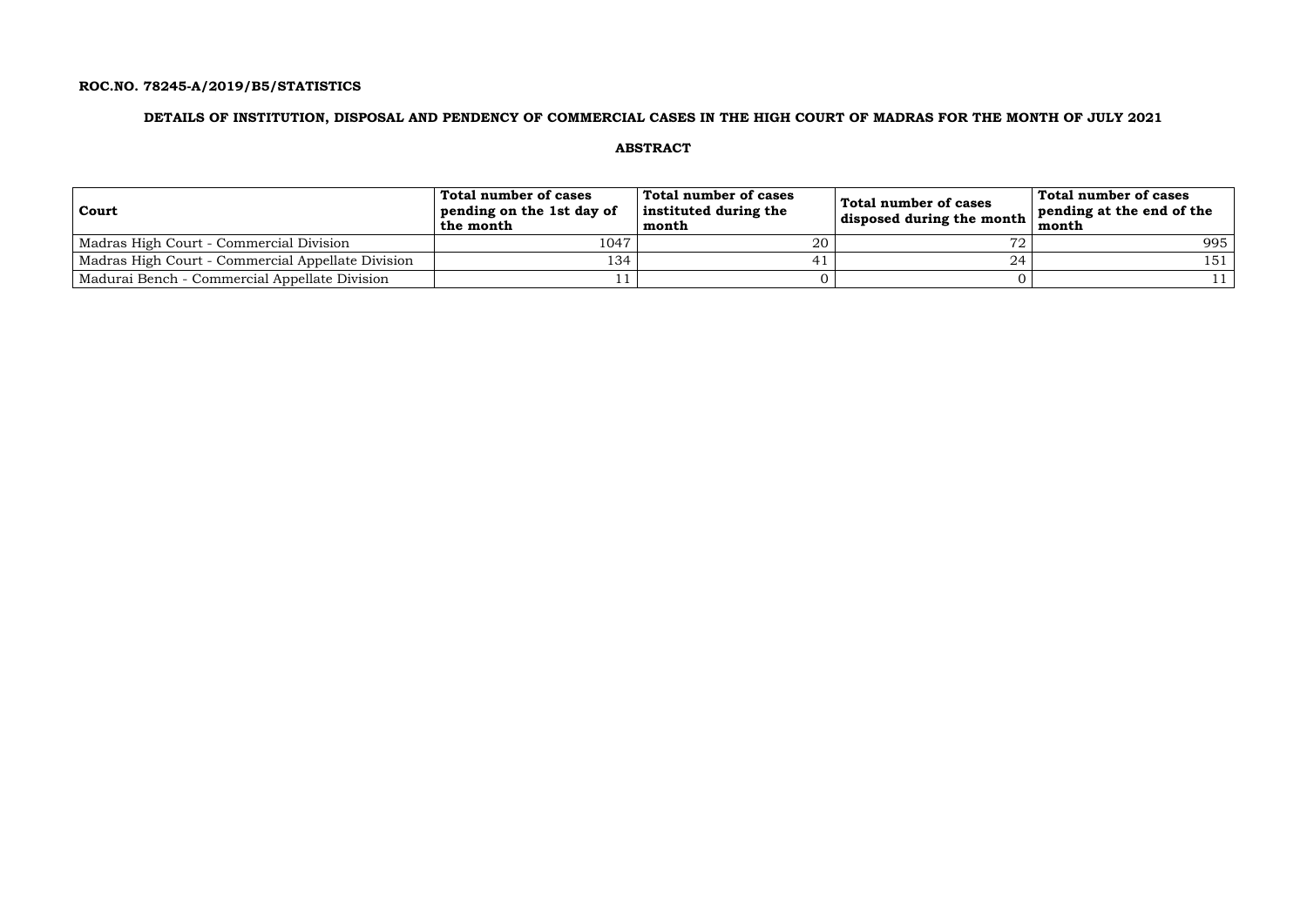### **JULY 2021 COMMERCIAL DIVISION OF MADRAS HIGH COURT**

| Form 1                                                     |             |  |                                                                 |            |                                         |                               |                         |                      |  |  |  |
|------------------------------------------------------------|-------------|--|-----------------------------------------------------------------|------------|-----------------------------------------|-------------------------------|-------------------------|----------------------|--|--|--|
| List of cases e-filed/e-mail during the month of JULY 2021 |             |  |                                                                 |            |                                         |                               |                         |                      |  |  |  |
| <b>Sr.No Court</b>                                         |             |  | <b>Petitioner Name Vs. Respondent</b><br>District Case No. Name | Advocate   | <b>Advocate Mobile</b><br><b>Number</b> | <b>Advocate E-mail</b><br> Id | Date of<br>Registration | Date of e-<br>filing |  |  |  |
| Madras High<br>Court                                       | Chennai NIL |  | NIL                                                             | <b>NIL</b> | <b>NIL</b>                              | <b>NIL</b>                    | <b>NIL</b>              | <b>NIL</b>           |  |  |  |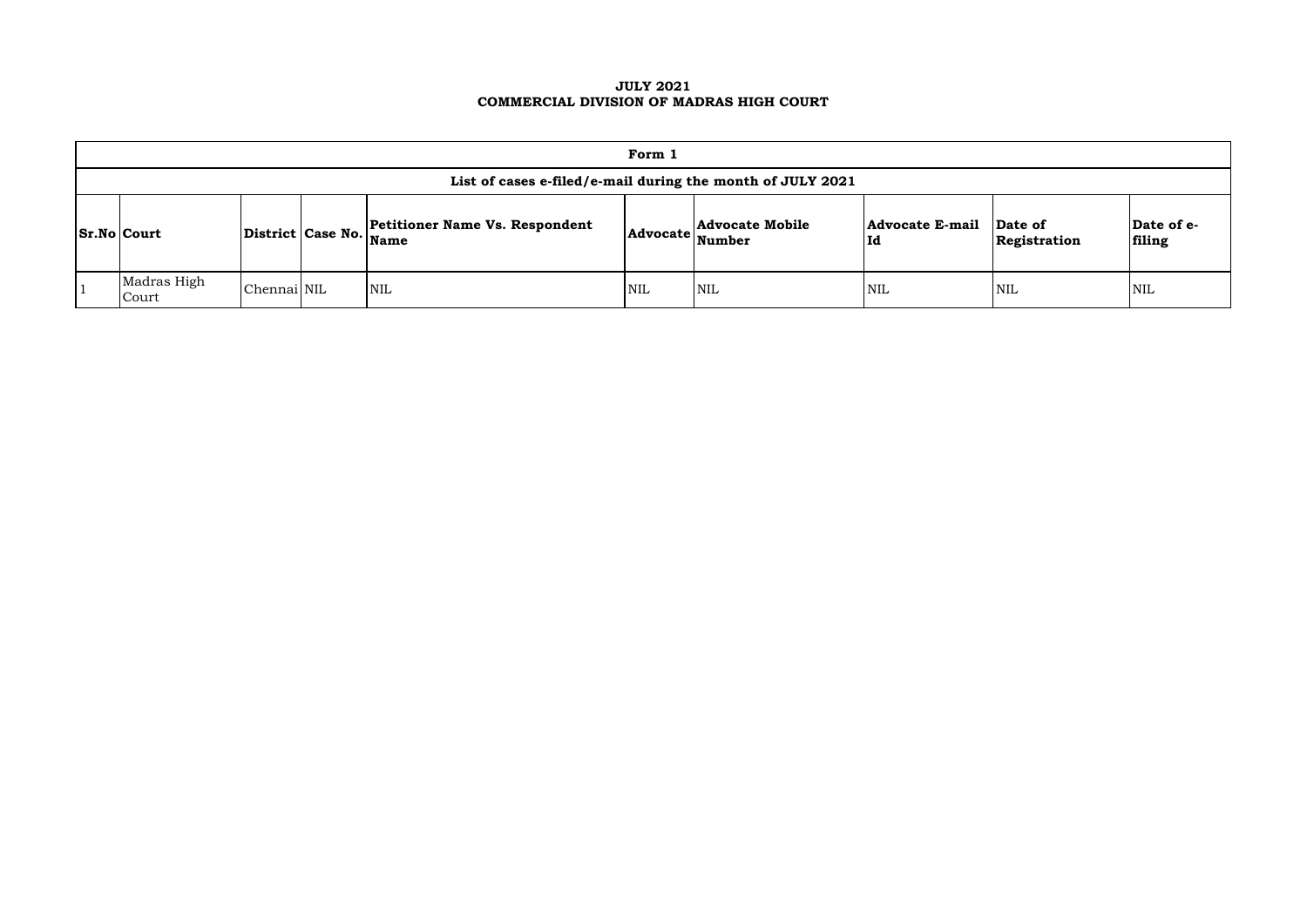|                | Form 2               |                 |                          |                                                                                                                                                                                                               |                                                                                                                   |                         |                                               |  |  |  |  |  |
|----------------|----------------------|-----------------|--------------------------|---------------------------------------------------------------------------------------------------------------------------------------------------------------------------------------------------------------|-------------------------------------------------------------------------------------------------------------------|-------------------------|-----------------------------------------------|--|--|--|--|--|
|                |                      |                 |                          | List of cases in which e-payment of Court fees was made during the month of JULY 2021                                                                                                                         |                                                                                                                   |                         |                                               |  |  |  |  |  |
| Sr.No          | Court                | <b>District</b> | Case No.                 | <b>Petitioner Name Vs. Respondent Name</b>                                                                                                                                                                    | <b>Advocate</b>                                                                                                   | Date of<br>Registration | Date of e-<br>payment of<br><b>Court Fees</b> |  |  |  |  |  |
|                | Madras High<br>Court | Chennai         | CS (Comm.Div)<br>8/2021  | P1-K.T.V. HEALTH FOOD PRIVATE LIMITED,<br>Director Mr.B.Babu.<br>VS. R1-<br>KALASAKTHI AGRO PRIVATE LIMITED                                                                                                   | 1.M/S. C.DANIEL 2.GLADYS DANIEL<br>3.V.REVATHY VS. .K.SHAKESPEARE                                                 |                         |                                               |  |  |  |  |  |
| 2              | Madras High<br>Court | Chennai         | CS (Comm.Div)<br>10/2021 | P1 - M/S SURESH INDUSTRIES, PARTNER<br>MR.JITENDRA KUMAR V.SHAH<br>VS. R1 - MR.G.SURESH PROPRIETOR                                                                                                            | 1. M/S APR ASSOCIATES, VARSHA S<br>VS. 1. M/S V. SIVAKUMAR                                                        | 21-06-2021              | 29-04-2021                                    |  |  |  |  |  |
| $\mathfrak{Z}$ | Madras High<br>Court | Chennai         | CS (Comm.Div)<br>9//2021 | P1 - PRINCE PIPES AND FITTINGS LIMITED,<br>AUTHORISED SIGNATORY, SHRI B.MURALI<br>VS. R1- M/S CHANAKYA MARKETING, SOLE<br>PROPRIETRIX, MRS. MYTHILI<br>RAGHUNANDAN R-2 MRS.MYTHILI<br><b>RAGHUNANDAN</b>      | 1. M/S.T.RAVICHANDRAN 2.<br>D.SAIRAMKUMAR 3. R.KOPPERUMDEVI<br>VS.                                                |                         |                                               |  |  |  |  |  |
| $\overline{4}$ | Madras High<br>Court | Chennai         | CS 199/2021              | P1 - S.U.DALHOUSIE PRABU<br>VS. R1 -<br>MYTHIRI MOVIE MAKERS FILM<br>PRODUCTION COMPANY R-2 BUCCHI BABU<br>SANA R-3 SUKUMAR R-4 SAMPATH R-5<br>VIJAY SETHUPATHI PRODUCTIONS                                   | 1. M/S.K.VENKATESWARAN 2.<br>R.THIRUMOORTHY 3. B.ARAVINDAN<br>VS. 1. M/S.NARMADHA SAMPATH 2.<br><b>K.S.SURESH</b> |                         |                                               |  |  |  |  |  |
| $5\phantom{.}$ | Madras High<br>Court | Chennai         | Cs (Comm.Div)<br>11/2021 | P1 - A.D.PADMASINGH ISAAC P-2 M/S<br>AACHI MASALA FOODS PVT LTD.,<br>DIRECTOR MR.ASHWIN PANDIAN. P-3 M/S<br>HEAVENLY FOODS PVT. LTD, DIRECTOR<br>MRS.SHINY ASHWIN VS. R1 - KARAIKUDI<br><b>AACHI CATERING</b> | 1. M/S C.DANIEL 2. GLADYS DANIEL 3.<br>V.REVATHY<br>VS.                                                           |                         |                                               |  |  |  |  |  |
| 6              | Madras High<br>Court | Chennai         | CS (Comm.Div)<br>13/2021 | P1 - A.D.PADMASINGH ISAAC P-2 M/S<br>AACHI MASALA FOODS PRIVATE LTD,<br>DIRECTOR MR.ASHWIN PANDIAN<br>VS. R1 - MR.PETER SELVARAJ                                                                              | 1. M/S. C.DANIEL, 2. GLADYS DANIEL<br>3. V.REVATHY<br>VS.                                                         |                         |                                               |  |  |  |  |  |
| $\overline{7}$ | Madras High<br>Court | Chennai         | CS (Comm.Div)<br>14/2021 | P1 - ASIA MATCH COMPANY PRIVATE<br>LIMITED VS. R1 - P.SUNDARAM                                                                                                                                                | 1. M/S. R.SATHISH KUMAR 2. G.RAMJI<br>3. R.GOPIKA VS. 1. M/S.R.PUSHKAR 2.<br><b>M.NIRMAL KUMAR</b>                |                         |                                               |  |  |  |  |  |
| 8              | Madras High<br>Court | Chennai         | CS (Comm.Div)<br>15/2021 | P1 - VISHAL FILM FACTORY, PROPRIETOR,<br>MR.VISHAL KRISHNA,<br>VS. R1 -<br>NAYANISH B.ARAVANDEKAR, R-2 M/S YOU<br>TUBE LLC INDIA,                                                                             | 1. M/S.P.ANBARASAN, 2. A.SURIYA 3.<br><b>LALITH GAVAS</b>                                                         | 23-04-2021              | 22-04-2021                                    |  |  |  |  |  |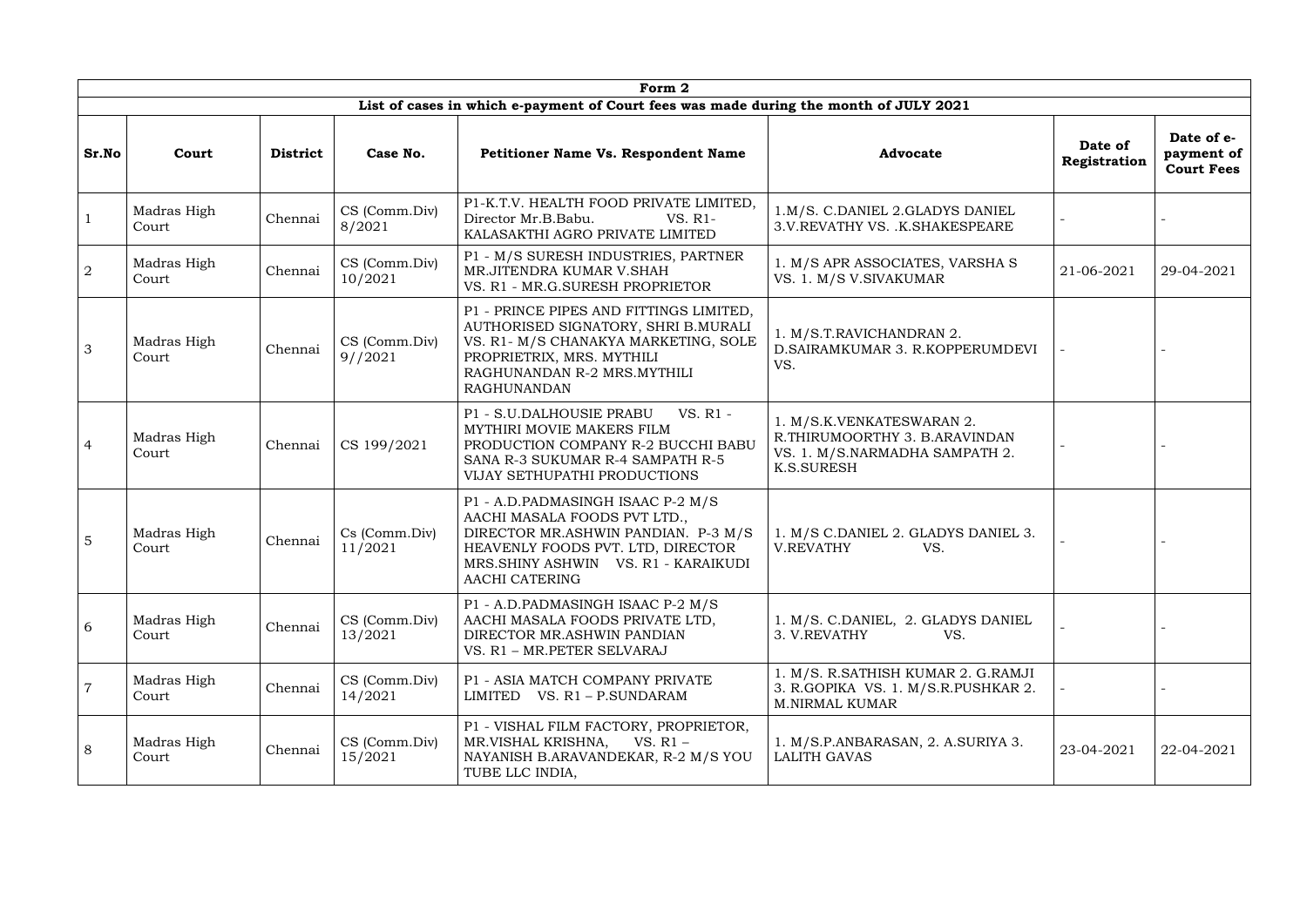|       |                      |                 |                          | Form 2                                                                                                                                                                                                                                                |                                                                                                       |                         |                                               |
|-------|----------------------|-----------------|--------------------------|-------------------------------------------------------------------------------------------------------------------------------------------------------------------------------------------------------------------------------------------------------|-------------------------------------------------------------------------------------------------------|-------------------------|-----------------------------------------------|
|       |                      |                 |                          | List of cases in which e-payment of Court fees was made during the month of JULY 2021                                                                                                                                                                 |                                                                                                       |                         |                                               |
| Sr.No | Court                | <b>District</b> | Case No.                 | <b>Petitioner Name Vs. Respondent Name</b>                                                                                                                                                                                                            | <b>Advocate</b>                                                                                       | Date of<br>Registration | Date of e-<br>payment of<br><b>Court Fees</b> |
| 9     | Madras High<br>Court | Chennai         | CS (Comm.Div)<br>16/2021 | P1 - M/S AARTHI SCANS PRIVATE LIMITIED,<br>DIRECTOR, MR. GOVINDARAJAN V<br>VS. R1 - RT DIAGNOSTICS, MANAGING<br>PARTNER DR.S.THIRUVENKITASWAMY R-2<br>DR.S.THRIUVENKITASWAMY R-3 T.VIJAY<br><b>SRINIVAS</b>                                           | 1. S.SUBASHINY 2. KARTHIKEYAN.N 3.<br>S.AKASH<br>VS.                                                  | 08-07-2021              | 05-07-2021                                    |
| 10    | Madras High<br>Court | Chennai         | CS (Comm.Div)<br>17/2021 | P1 - RAVI VARMA, POWER OF ATTORNEY<br>AGENT MR.HARI HARA VARMAN. P-2 M/S<br>R.V. EXPORTS LTD., AUTHORIZED<br>SIGNATORY, MR. HARI HARA VARMAN,<br>VS. R1 - OWNERS AND PARTIES<br>INTERESTED VESSEL MV XIN LIAN YUN<br>GANG, REPRESENTED BY HER MASTER. | 1. S.VASUDEVAN 2. K.KRISHNASWAMY<br>3. R.VETRIVEL VS. 1. M/S.K.BIJAI<br>SUNDAR 2. DR.R.SUNITHA SUNDAR |                         |                                               |
| 11    | Madras High<br>Court | Chennai         | CS (Comm.Div)<br>19/2021 | VS. $R1 - M/S$<br>P1 - NURECA LIMITED.<br>THAKER BROTHERS                                                                                                                                                                                             | 1. M/S.R.SATHISH KUMAR 2. RAJA<br>PANNIR SELVAM 3. PRACHI JAIN<br>VS.                                 | 08-07-2021              | 07-07-2021                                    |
| 12    | Madras High<br>Court | Chennai         | CS (comm.Div)<br>21/2021 | P1 - M/S APEX LABORATORIES PVT.LTD.,<br>AUTHORISED SIGNATORY, D.JUDE F.L.S.<br><b>DURAI PANDIAN</b><br>VS. R1 -<br>VINGESH PHARMA R2 - MIDDLE MIST<br>PHARMACUETICALS PVT LTD.                                                                        | 1. R.SATHISH KUMAR VS, M/S H.ARIF<br><b>ALI</b>                                                       | 07-07-2021              | 07-07-2021                                    |
| 13    | Madras High<br>Court | Chennai         | CS (Comm.Div)<br>22/2021 | P1 - MRS.PREETHI P2 - KOSMOS GLOBAL A<br>PROPRIETARY CONCERN., PROPRIETOR MR.<br>PIYUSH JAIN,<br>VS. R1 -<br>MR.SURESH R.JAIN                                                                                                                         | 1.M/S N.NITHIANANDAM 2. DEVI N 3.<br>A.JAYARAMAN                                                      |                         |                                               |
| 14    | Madras High<br>Court | Chennai         | CS (Comm.Div)<br>25/2021 | P1 - M/S APEX LABORATORIES PVT.LTD.,<br>AUTHORISED SIGNATORY D.JUDE<br>F.L.S.DURAI PANDIAN<br>VS. R1<br>- M/S ELDER PROJECTS LIMITED                                                                                                                  | 1. R.SATHISH KUMAR 2. G.RAMJI 3.<br>R.GOPIKA                                                          | 09-07-2021              | 09-07-2021                                    |
| 15    | Madras High<br>Court | Chennai         | CS (Comm.Div)<br>24/2021 | P1-DR.C.K.NANDAGOPALAN<br>VS. R1 - M/S DIABLISS CONSUMER<br>PRODUCTS PVT LTD., R2 -<br>MR.RAMANATHAN VEERAPPAN R3 -<br>MS.SIVAKAMI RAMANATHAN R4 -<br>DR.V.RAJALAKSHMI R5 - MS.SWETHA<br>SATYA NENI R6 - MR.SHIV VALLABHANENI                         | 1. M/S VARAM LEGAL 2. A.RAM KUMAR<br>VS. M/S S.RAMASUBRAMANIAM AND<br><b>ASSOCIATES</b>               | 22-07-2021              | 28-06-2021                                    |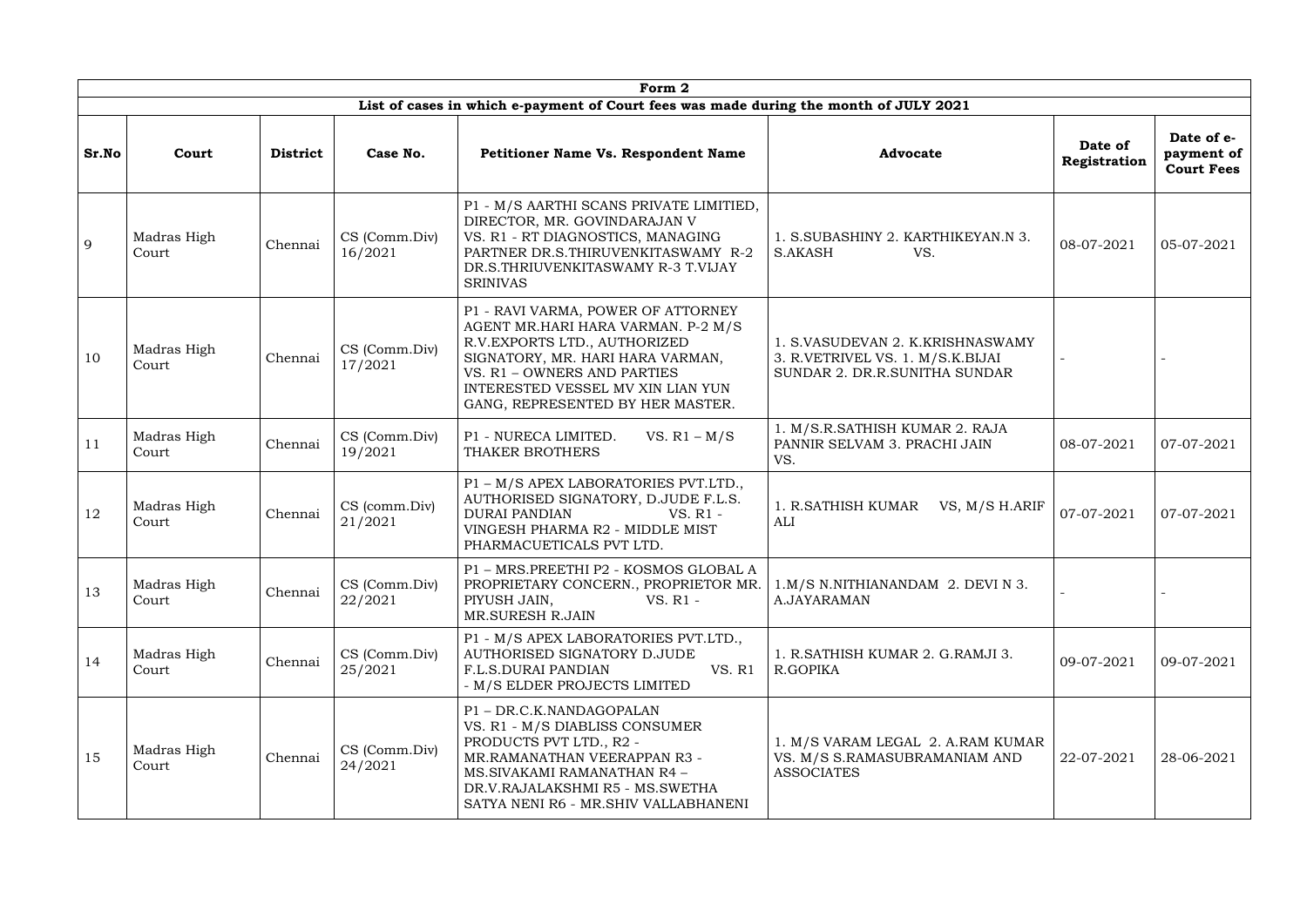|       | Form 2               |                 |                          |                                                                                                                                                                                                             |                                                           |                         |                                               |  |  |  |  |  |
|-------|----------------------|-----------------|--------------------------|-------------------------------------------------------------------------------------------------------------------------------------------------------------------------------------------------------------|-----------------------------------------------------------|-------------------------|-----------------------------------------------|--|--|--|--|--|
|       |                      |                 |                          | List of cases in which e-payment of Court fees was made during the month of JULY 2021                                                                                                                       |                                                           |                         |                                               |  |  |  |  |  |
| Sr.No | Court                | <b>District</b> | Case No.                 | <b>Petitioner Name Vs. Respondent Name</b>                                                                                                                                                                  | <b>Advocate</b>                                           | Date of<br>Registration | Date of e-<br>payment of<br><b>Court Fees</b> |  |  |  |  |  |
| 16    | Madras High<br>Court | Chennai         | CS (Comm.Div)<br>23/2021 | P1 - M/S TRACTORS AND FARM<br>EQUIPMENT LTD<br>VS. $R1 -$<br>N.DEEPAK                                                                                                                                       | M/S RAMASUBRAMANIAM AND<br><b>ASSOCIATES</b>              | 29-06-2021              | 28-06-2021                                    |  |  |  |  |  |
| 17    | Madras High<br>Court | Chennai         | CS (Comm.Div)<br>26/2021 | P1. TATTVA HOME HEALTHCARE PRIVATE<br>LTD., AUTHORISED REPRESENTATIVE MR.<br>MANDEEP SINGH<br>VS. R1.<br>POOJA SRINIVASARAJA                                                                                | M/S.KRIA LAW VS.                                          |                         |                                               |  |  |  |  |  |
| 18    | Madras High<br>Court | Chennai         | CS (Comm.Div)<br>27/2021 | P1. MADDOCK FILMS PVT LTD.,<br>AUTHORISED SIGNATORY MR. KAMLESH<br>VS. R1. BHARAT<br><b>JAIN</b><br>SANCHAR NIGAM LIMITED R-2 MAHANAGAR<br>TELEPHONE NIGAM LTD., R-3 BHARTI<br>AIRTEL LIMITED. And 390THERS | 1. M/S ARUN C MOHAN 2. VASUNDHARA<br>ARUN 3. BRINDA MOHAN |                         |                                               |  |  |  |  |  |
| 19    | Madras High<br>Court | Chennai         | CS (Comm.Div)<br>28/2021 | P1. AMARAVATHI RESTAURANTS PRIVATE<br>LIMITED, REP. BY ITS CHIEF FINANCIAL<br>OFFICER, MR. D.RAM REDDY.<br>VS. R1. KARAKUDI CHETTINAD MESS                                                                  | 1. ARUN C.MOHAN                                           |                         |                                               |  |  |  |  |  |
| 20    | Madras High<br>Court | Chennai         | CS (Comm.Div)<br>29/2021 | P1. AMARAVATHI RESTAURANTS PRIVATE<br>LIMITIED, REP. BY ITS CHIEF FINACIAL<br>OFFICER, MR.D.RAMI REDDY<br>VS. R1. KARAIKUDI CHETTINADU MESS,                                                                | 1. ARUN C.MOHAN 2. VASUNDHARA<br>ARUN 3. BRINDA MOHAN     |                         |                                               |  |  |  |  |  |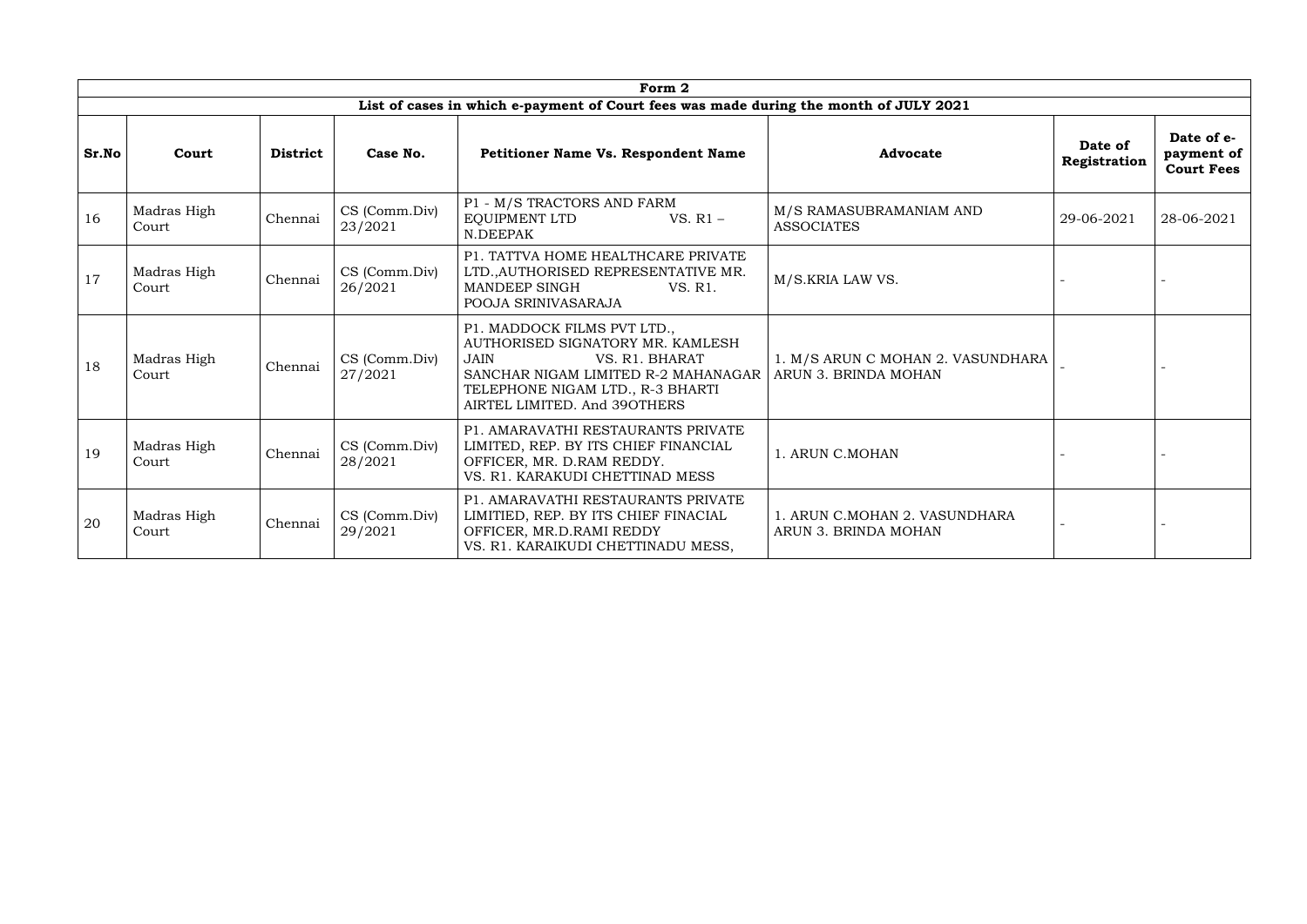|                    |                                                                                                    |                 |          | Form 3                                        |     |                               |            |  |  |  |  |
|--------------------|----------------------------------------------------------------------------------------------------|-----------------|----------|-----------------------------------------------|-----|-------------------------------|------------|--|--|--|--|
|                    | List of cases in which Electronic Service of Process has taken place during the month of JULY 2021 |                 |          |                                               |     |                               |            |  |  |  |  |
| <b>Sr.No Court</b> |                                                                                                    | <b>District</b> | Case No. | <b>Petitioner Name Vs. Respondent</b><br>Name |     | Advocate Date of Registration | Date of    |  |  |  |  |
|                    | Madras High Court                                                                                  | Chennai         | NIL      | <b>NIL</b>                                    | NIL | NIL                           | <b>NIL</b> |  |  |  |  |

**Name Advocate Date of Registration Date of Electronic Service of Process**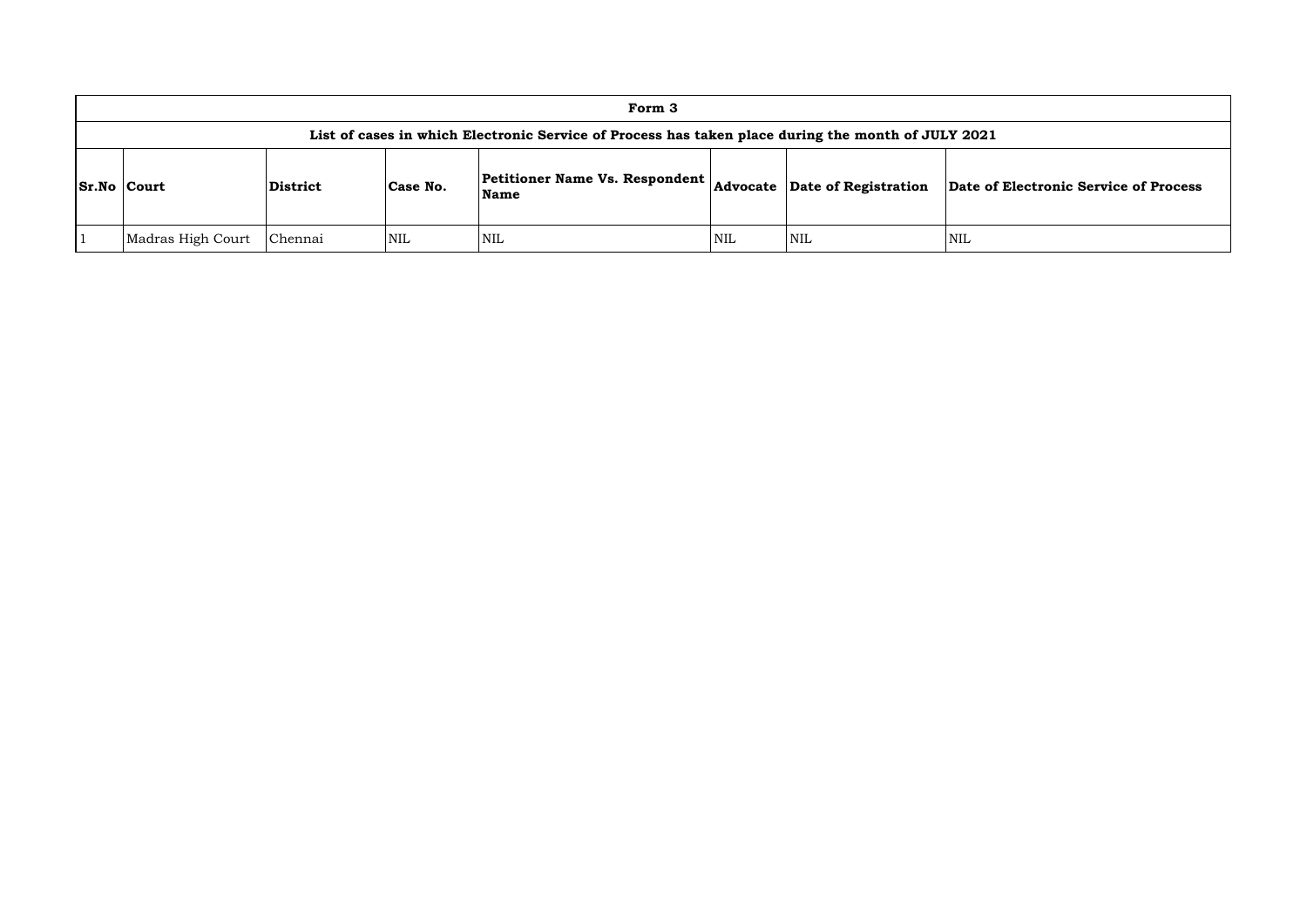|              |                                                                             |          |                   |            | Form 4           |                                              |  |  |  |
|--------------|-----------------------------------------------------------------------------|----------|-------------------|------------|------------------|----------------------------------------------|--|--|--|
|              | List of total no. of cases randomly allocated during the month of JULY 2021 |          |                   |            |                  |                                              |  |  |  |
| <b>Sr.No</b> | <b>Court</b>                                                                | District | <b>Court Name</b> | Court No.  | <b>Case Type</b> | Case Count (No. of cases randomly allocated) |  |  |  |
|              | Madras High Court                                                           | Chennai  | Commercial        | <b>NIL</b> | Civil Suit       | 764                                          |  |  |  |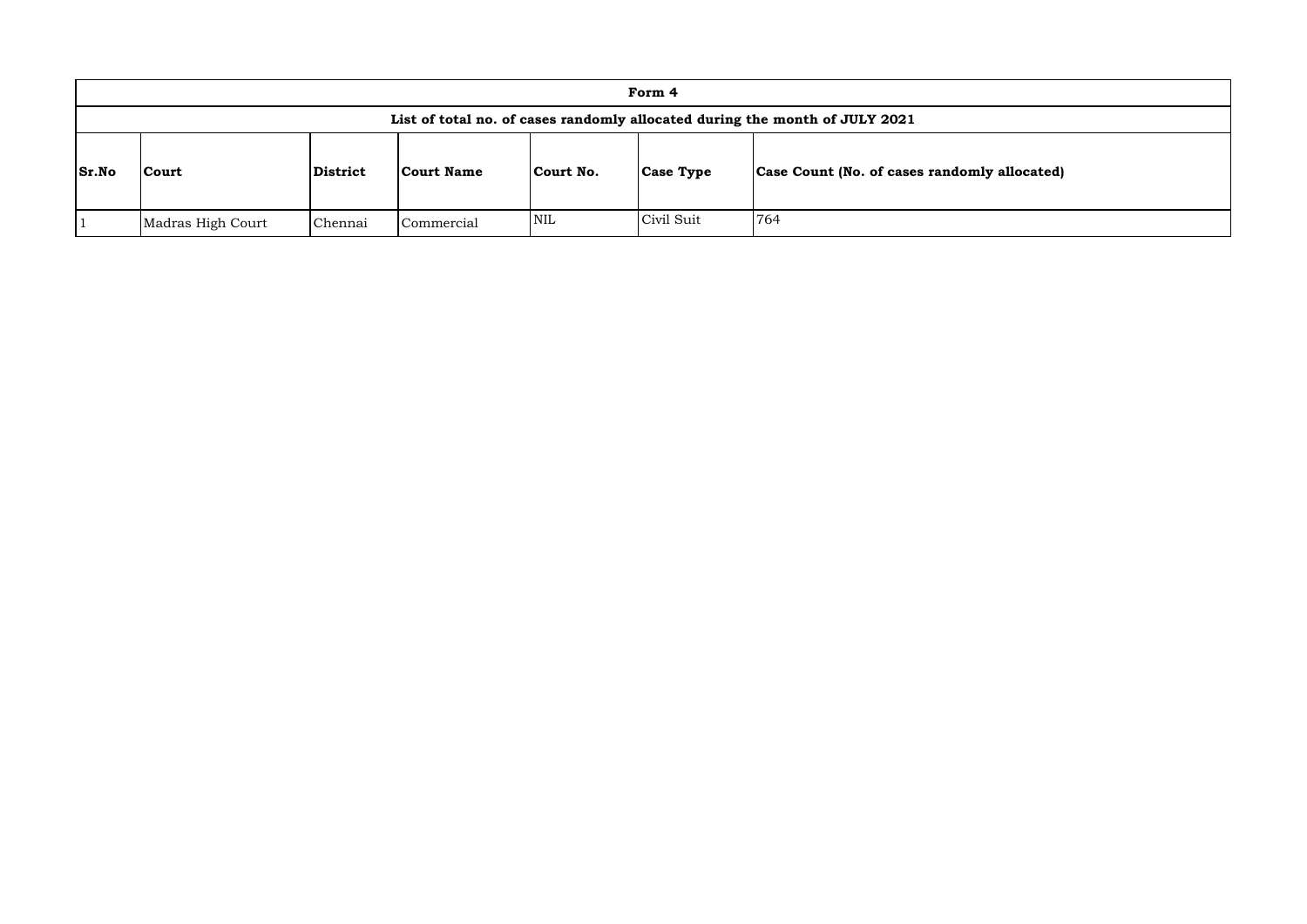|                | Form 5            |                 |             |                                                                                                                                                                                             |                                                                                                                                                                |                         |                                                     |  |  |  |  |
|----------------|-------------------|-----------------|-------------|---------------------------------------------------------------------------------------------------------------------------------------------------------------------------------------------|----------------------------------------------------------------------------------------------------------------------------------------------------------------|-------------------------|-----------------------------------------------------|--|--|--|--|
|                |                   |                 |             | List of cases in which Case Management Hearing was held during the month of JULY 2021                                                                                                       |                                                                                                                                                                |                         |                                                     |  |  |  |  |
| Sr.No          | Court             | <b>District</b> | Case No.    | <b>Petitioner Name Vs. Respondent Name</b>                                                                                                                                                  | <b>Advocate</b>                                                                                                                                                | Date of<br>Registration | <b>Date of Case</b><br><b>Management</b><br>Hearing |  |  |  |  |
|                | Madras High Court | Chennai         | CS 754/2012 | P1 - M/S. SAINT GOBAIN GLASS<br>FRANCE, Power Agent T.Bhaskaran P-2<br>M/S SANIT GOBAIN GLASS (INDIA)<br>VS. $R1 - M/S \text{CSG}$<br>LTD.<br>HOLDING COMPANY LTD.,                         | 1. M/S.JACOB KURIAN 2.<br>MADHAN BABU 3. NARAYAN<br>PRASAD<br>VS. 1. M/S. UMA<br>SHANKAR 2. GOPAL TRIVEDI 3.<br>R. UDAYA KUMAR                                 | 27-11-2012              | 01-07-2021                                          |  |  |  |  |
| $\overline{2}$ | Madras High Court | Chennai         | CS 945/2017 | P1 - IL & FS FINANCIAL SERVICES LTD<br>VS. R1 - M/S IND BARATH POWER<br><b>GENCOM &amp; 3 OTHERS</b>                                                                                        | 1. M/S.MENON 2. KARTHIK 3.<br><b>MUKUNDAN</b><br>VS.<br>1.M/S.V.VISWANATHAN 2.<br>M/S.R.S.PANDIYARAJ 3.M/S.AAV<br>PARTNERS 4. M/S.SHREE LAW<br><b>SERVICES</b> | 11-12-2017              | 01-07-2021                                          |  |  |  |  |
| $\mathcal{S}$  | Madras High Court | Chennai         | CS 950/2017 | P1 - M/S IL & FS FINANCIAL<br><b>SERVICES Ltd</b><br>VS. R1 -<br>M/S.IND BARATH THERMAL POWER<br>Ltd. R-2. M/S. IND BARATH POWER<br>INFRA Ltd., & 4 OTHERS                                  | 1. M/S.MENON 2. KARTHIK 3.<br>MUKUNDAN<br>VS. 1.<br>M/S.AAV PARTNERS 2.<br>M/S.ANIRUDH KRISHNAN 3.<br>M/S.ADITHYA REDDY                                        | 14-11-2017              | 01-07-2021                                          |  |  |  |  |
| $\overline{4}$ | Madras High Court | Chennai         | CS 964/2017 | P1 - K.MEENAKSHI<br>VS. R1 -<br>S.PADMAPRIYA R2 - P.RAMESH,                                                                                                                                 | 1. $M/S$ AIYAR & DOLIA 2.<br>V.P.MOHAMMED MOIN 3.<br>K.P.HEMANTH KUMAR<br>VS. 1. M/S.S.A.AKBAR 2.<br>M.AJAYKUMAR                                               | 18-12-2017              | 01-07-2021                                          |  |  |  |  |
| 5              | Madras High Court | Chennai         | CS 140/2019 | P1 - NAPC LTD VS. R1 - THE<br>EXECUTIVE DIRECTOR Tamil nadu<br>Road Infrastructure Development<br>Corporation R-2 THE ENGINEER Tamil<br>Nadu Road Infrastructure Development<br>Corporation | 1. M/S.ANIRUDH KRISHNAN 2.<br>ADARSH SUBRAMANIAN 3.<br>SHIVA K.<br>VS. 1.<br>M/S.D.BALARAMAN 2.<br>G.RAMANUJAM 3. B.SUDARSHAN                                  | 14-02-2019              | 01-07-2021                                          |  |  |  |  |
| 6              | Madras High Court | Chennai         | CS 607/2019 | P1 - M/S.E.SHANKAR VS. R1 -<br>K.NATARAJAN                                                                                                                                                  | 1. M/S.R.JAYAPRAKASH 2.<br>R.S.MAITREYA 3.<br>C.KANNUCHAMY<br>VS.<br>1. M/S.S.RAJENDRAKUMAR 2.<br>A.M.AMUTHA GANESH 3.<br>E.REKHA                              | 16-10-2019              | 01-07-2021                                          |  |  |  |  |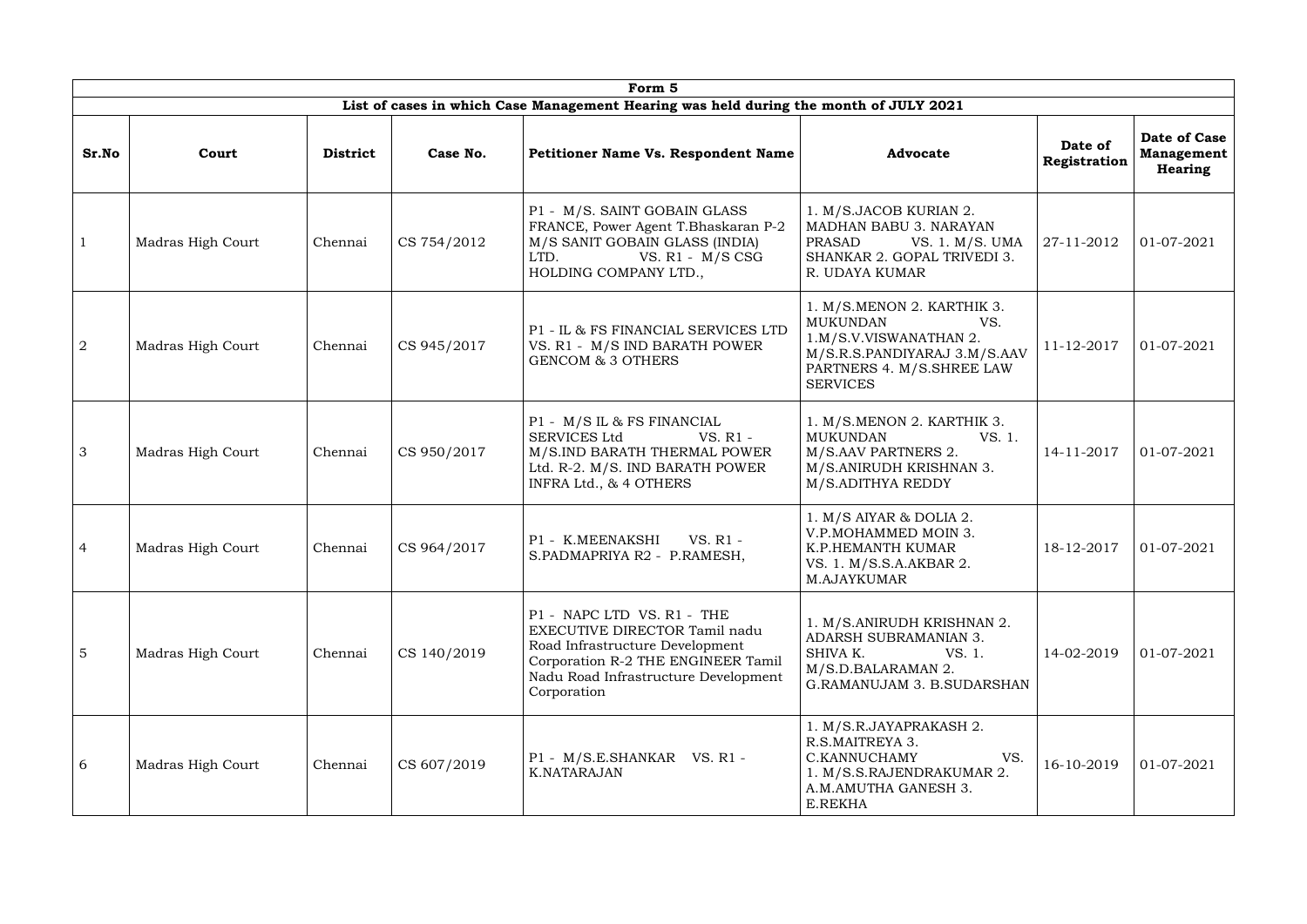|                |                   |                 |             | Form 5                                                                                                                                                                                                   |                                                                                                                                   |                         |                                              |
|----------------|-------------------|-----------------|-------------|----------------------------------------------------------------------------------------------------------------------------------------------------------------------------------------------------------|-----------------------------------------------------------------------------------------------------------------------------------|-------------------------|----------------------------------------------|
|                |                   |                 |             | List of cases in which Case Management Hearing was held during the month of JULY 2021                                                                                                                    |                                                                                                                                   |                         |                                              |
| Sr.No          | Court             | <b>District</b> | Case No.    | Petitioner Name Vs. Respondent Name                                                                                                                                                                      | <b>Advocate</b>                                                                                                                   | Date of<br>Registration | Date of Case<br><b>Management</b><br>Hearing |
| $\overline{7}$ | Madras High Court | Chennai         | CS 664/2019 | P1 - MS.ETRENITY DEVELOPERS<br>PRIVATE LIMITED, REPRESENTED<br>HEREIN BY MR.AVINASH PRABHU,<br>AUTHORISED SIGNATRORY AND<br><b>DIRECTOR</b><br>VS. R1 -<br>MR.V.V.VENKATESH R-2 DR. UMA<br><b>RAMESH</b> | 1. M/S.A.GUNASEELAN 2. K.RAM<br>KUMAR<br>VS. 1.<br>M/S.M.SRIDHAR 2.<br>M/S.R.PARTHASARATHY                                        | 20-11-2019              | 01-07-2021                                   |
| 8              | Madras High Court | Chennai         | CS 755/2018 | P1 - PRADEEP STAINLESS INDIA PVT<br>LTD, Rep by its Director,<br>VS. R1 - JB ENTERPRISES Rep.by<br>Partner V.Jaikumar R-2 V. JAIKUMAR                                                                    | 1. M/S.RAJASEKARAN R 2. S.<br>BALACHANDRAN 3. M.R. GOKUL<br><b>KRISHNAN</b><br>VS. 1.<br>M/S.N.P.VIJAY KUMAR 2.<br>MR.PALANIMUTHU | 09-11-2018              | 02-07-2021                                   |
| 9              | Madras High Court | Chennai         | CS 298/2018 | P1 - PRADEEP STAINLESS INDIA PVT.<br>Ltd., rep.by its Director Mr.Darshan Jain<br>VS. R1 - M/S.JB ENTERPRISES                                                                                            | 1. M/S.SUBHANG NAIR 2.<br>K.M.D.MUHILAN 3. PAVITRA<br>VENKATESWARAN<br>VS. 1. M/S.N.P.VIJAY KUMAR 2.<br>R.PRADEEP                 | 27-04-2018              | 02-07-2021                                   |
| 10             | Madras High Court | Chennai         | CS 366/2016 | P1 - M/S.R.K.M.POWERGEN PRIVATE<br>LTD, rep. by J Mohan (GM Planning)<br>VS. R1 - JAI BALAJI INDUSTRIES LTD.,<br>rep. by its Managing Director,                                                          | 1. M/S.S.RAMACHANDRAN 2.<br>T.SUDHANRAJ<br>VS.<br>1. M/S.K.V.SHANMUGANATHAN<br>2. V.VAIJAYANTHIMALA 3.<br>R.M.D.NAZARULLAH        | 29-06-2016              | $02 - 07 - 2021$                             |
| 11             | Madras High Court | Chennai         | CS 23/2015  | P1 - WIPRO ENTERPRISES LTD.<br>VS. R1 - ZYDUS WELLNESS<br>PRODUCTS R2 - CANDICO (I) LTD. R3.<br>NEW NAATHAN STORE                                                                                        | 1. M/S.GLADYS DANIEL 2.<br>S.BHUVANESWARI<br>VS. 1. M/S.ARUN C.MOHAN 2.<br>VASUNDHARA ARUN 3. BRINDA<br><b>MOHAN</b>              | 08-01-2015              | 05-07-2021                                   |
| 12             | Madras High Court | Chennai         | CS 459/2016 | P1 - MILLENNIUM DETERGENTS &<br>ChemicalsRep by POA T.R.Bhaskar<br>VS. R1 - M/S.SAUNDARYA<br>ASSOCIATES Rep.by its M/D.<br>M.Karunanidhi, R2 - M.KARUNANIDHI<br>& 3 OTHERS                               | 1. M/S.B.CHANDRASEKARAN 2.<br>RAJKISHORE BHAGWATSARAN<br>VS. 1. M/S.RAMALINGAM & ASSO<br>2. M/S.S.P.PRABAKARAN                    | 21-07-2016              | 06-07-2021                                   |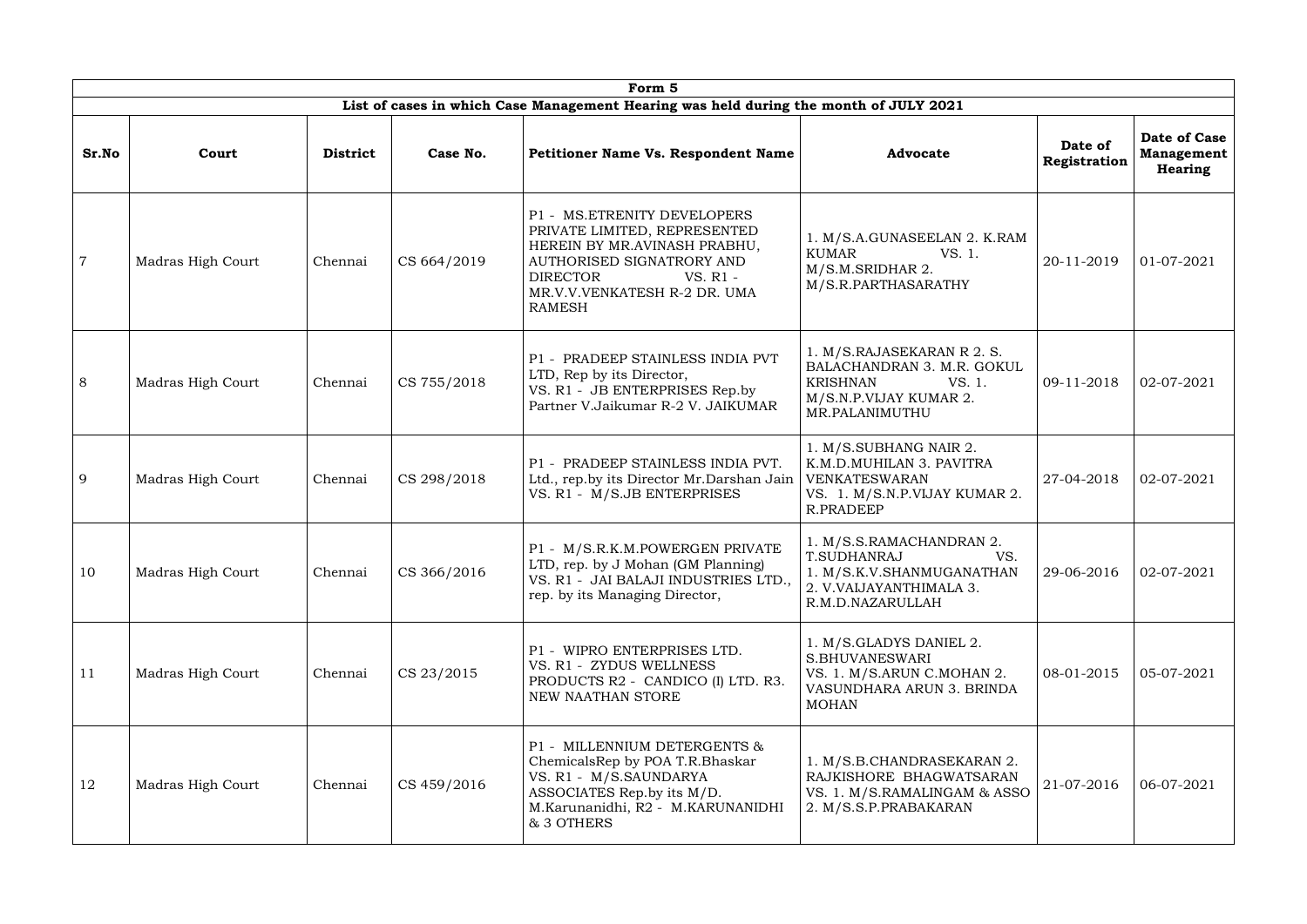|       |                   |                 |             | Form 5                                                                                                                                                                                                                                                  |                                                                                                                                                   |                         |                                                     |
|-------|-------------------|-----------------|-------------|---------------------------------------------------------------------------------------------------------------------------------------------------------------------------------------------------------------------------------------------------------|---------------------------------------------------------------------------------------------------------------------------------------------------|-------------------------|-----------------------------------------------------|
|       |                   |                 |             | List of cases in which Case Management Hearing was held during the month of JULY 2021                                                                                                                                                                   |                                                                                                                                                   |                         |                                                     |
| Sr.No | Court             | <b>District</b> | Case No.    | <b>Petitioner Name Vs. Respondent Name</b>                                                                                                                                                                                                              | <b>Advocate</b>                                                                                                                                   | Date of<br>Registration | Date of Case<br><b>Management</b><br><b>Hearing</b> |
| 13    | Madras High Court | Chennai         | CS 444/2019 | P1 - D.R.RAANKA BRO, Rep.by its<br>Partner Kapil Ranka VS. R1 - OM<br><b>PRAKASH</b>                                                                                                                                                                    | 1. M/S.RAJESH RAMANATHAN 2.<br><b>S.SRIRAMAN</b><br>VS. 1.<br>M/S.N.KARTHIKEYAN 2.<br>A.K.RAJARAMAN 3. B.KARTHIK                                  | 19-07-2019              | 06-07-2021                                          |
| 14    | Madras High Court | Chennai         | CS 593/2019 | P1 - P.JESYGAA<br>VS. R1 -<br>S.JOHNJANNIMAX Propr. M/s.Shalom<br>Studio, R-2 S.NANTHA GOPAL Propr.,<br>Madras Enterprises, & 3 OTHERS                                                                                                                  | 1. M/S.WARAON AND SAI RAMS<br>2. P.NEETHI KUMAR 3.<br>D.SARASWATHI<br>VS.<br>1. M/S.ABISHEK JENASENAN 2.<br>APARAJITHA VISHWANATH 3.<br>S.PRAKASH | 01-10-2019              | 06-07-2021                                          |
| 15    | Madras High Court | Chennai         | CS 565/2019 | P1 - GLOBAL CONUSMER PRODUCTS<br>PRIVATE LIMITED Rep by Executive<br>Vice President Kamal Kumar Agarwal<br>VS. R1 - GOLDEN CHOCOLATES<br>PVT.LTD. Rep by M.D                                                                                            | 1. M/S.PERUMBULAVIL RADHA<br>KRISHNAN 2.<br>S.P.VIJAYARAGAVAN 3. AMINA S.<br>VS. DEVI.N                                                           | 20-09-2019              | 28-07-2021                                          |
| 16    | Madras High Court | Chennai         | CS 738/2002 | P1 - S.RAJABATHAR (DECD.) Rep by<br>HIS P/A., T.SRIDHAR P-2 ARUNA<br>SRIKANTH P-3 SHANTHA RAJABATHER<br>VS. R1 - THE MADRAS<br>PURASAWALAKM HINDU JANOPAKARA<br>SASWATHAM NIDHI LTD. Rep by its<br>COMMISSIONER. R2 - SRI RAJA AND<br>CO., AUCTIONEERS. | 1. M/S.K.V.MANAVALAN 2.<br><b>BIJESH THOMAS 3.</b><br>L.PADMAVATHY<br>VS. MR.M.DEVARAJ                                                            | 24-10-2002              | 07-07-2021                                          |
| 17    | Madras High Court | Chennai         | CS 235/2012 | P1 - INDOWIND ENERGY LIMITED REP.<br>BY ITS COMPANY SECRETARY<br>MR.S.DIRAVIAM<br>VS. R1 -<br>M/S. VAATA SMART LIMITED, REP.BY<br>ITS WHOLE TIME DIRECTOR,<br>MR.V.R.RAGHUNATHAN,                                                                       | 1. M/S.K.MOORTHY 2.<br>VS. 1.<br>S.R.SUNDAR<br>M/S.S.K.SRINIVASAN 2.<br>K.HARISH                                                                  | 09-04-2012              | 07-07-2021                                          |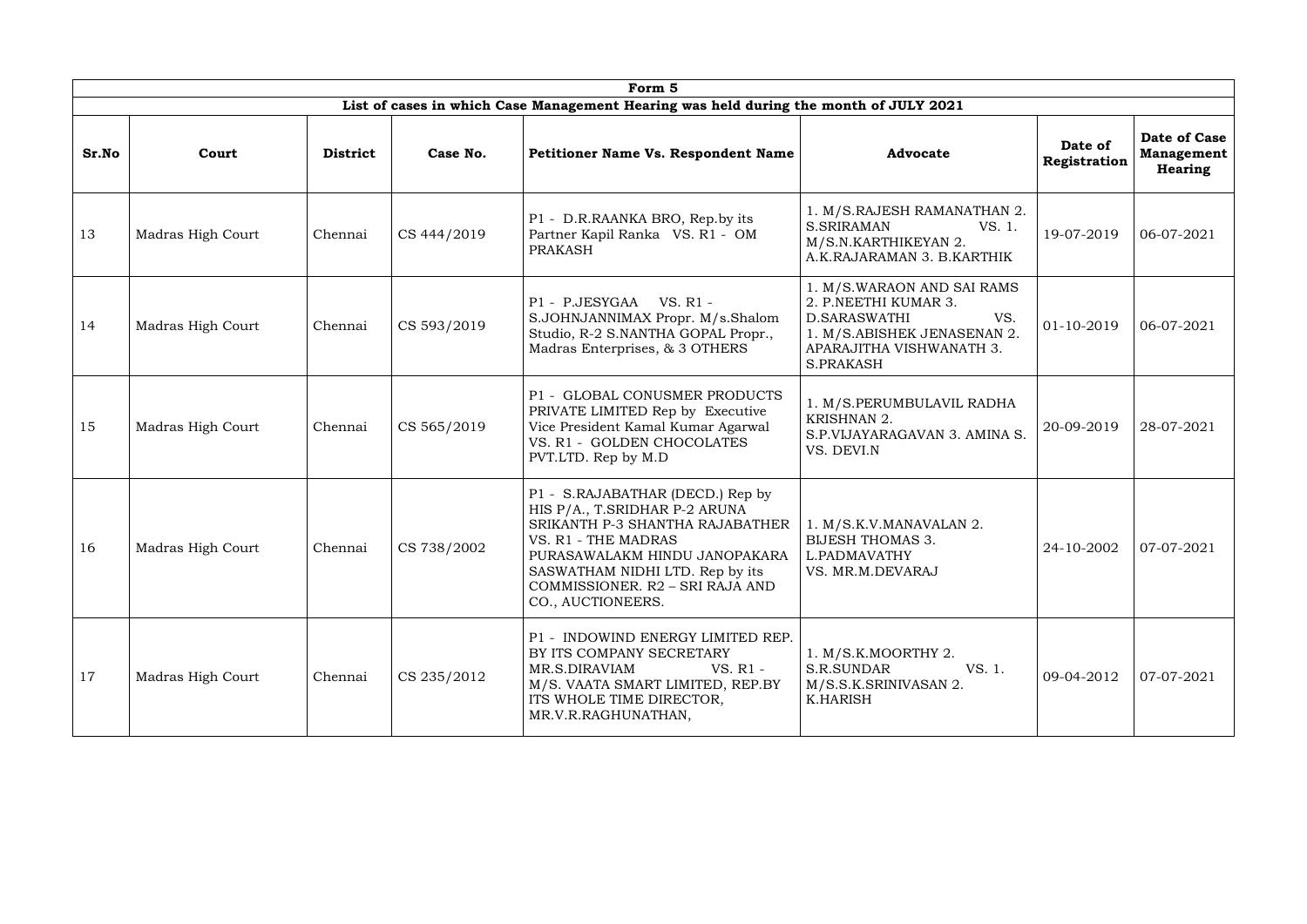|       | Form 5            |                 |             |                                                                                                                                                                                                                                                                                           |                                                                                                                       |                         |                                                     |  |  |  |  |
|-------|-------------------|-----------------|-------------|-------------------------------------------------------------------------------------------------------------------------------------------------------------------------------------------------------------------------------------------------------------------------------------------|-----------------------------------------------------------------------------------------------------------------------|-------------------------|-----------------------------------------------------|--|--|--|--|
|       |                   |                 |             | List of cases in which Case Management Hearing was held during the month of JULY 2021                                                                                                                                                                                                     |                                                                                                                       |                         |                                                     |  |  |  |  |
| Sr.No | Court             | <b>District</b> | Case No.    | Petitioner Name Vs. Respondent Name                                                                                                                                                                                                                                                       | <b>Advocate</b>                                                                                                       | Date of<br>Registration | Date of Case<br><b>Management</b><br><b>Hearing</b> |  |  |  |  |
| 18    | Madras High Court | Chennai         | CS 565/2012 | P1 - STATE BANK OF INDIA STRESSED<br>ASSETS MANAGEMENT BRANCH Rep<br>by its Chief Manager<br>VS. R1 -<br>THE ORIENTAL INSURANCE COMPANY<br>LTD., R-2 THE GENERAL MANAGER<br>THE ORIENTAL INSURANCE COMPANY<br>LTD., R-3 M/S. PARAMOUNT AIRWAYS<br>PVT.LTD Rep by its Official Liquidator  | M/S.K.MOHANDAS<br>VS. 1. M/S.M.B.GOPALAN 2.<br>M/S.S.R.SUNDAR 3. M/S.<br><b>M.B.GOPALAN ASSO</b>                      | 27/082012               | 07-07-2021                                          |  |  |  |  |
| 19    | Madras High Court | Chennai         | CS 329/2014 | P1 - M/S.SUN TV NETWORK LTD., Rep<br>by its AUTHORISED SIGNATORY,<br>MR.M.JOTHI BASU<br>VS. R1 -<br>M/S.SUPER GOOD FILMS PRIVATE<br>LIMITED, REP. BY ITS MANAGING<br>DIRECTOR, MR.R.B.CHOWDARY, R-2<br>M/S.UNITED INDIA EXPORTERS Rep by<br>its PARTNER, MR.MOHAMMED YAHIYA<br>& 2 OTHERS | 1. MS.M.SNEHA 2. P.SURESH<br>BABU 3. M.A.VIMAL MOHAN<br>VS. 1. M/S.M.A.KALAM, 2.<br>M/S.M.SOPHIA 3.<br>S.JEEVANANDHAM | 13-05-2014              | 07-07-2021                                          |  |  |  |  |
| 20    | Madras High Court | Chennai         | CS 340/2014 | P1 - M/S.SUN TV NETWORK LTD. Rep<br>by its AUT.SIGN. M.JOTHI BASU<br>VS. R1 - M/S.MAGIC FRAMES Rep by<br>its PARTNERS R.RADHIKAA<br>SARATHKUMAR R-2 VENDHAR TV, Rep<br>by its DIRECTORS RAVI PACHAMUTHU<br>SATHYANARAYANA PACHAMUTHU                                                      | 1. M/S.M.SNEHA 2. M.A.VIMAL<br>MOHAN<br>VS. 1.<br>M/S.HARISHANKAR MANI 2.<br>KUMARPAL R.CHOPRA 3.<br>M/S.G.RAJAN      | 26-05-2014              | 07-07-2021                                          |  |  |  |  |
| 21    | Madras High Court | Chennai         | CS 960/2015 | P1 - MAHESH B.GOR AND ANOTHER P-<br>2 S.KAMAKOTTI REP. BY its POA<br>MR.MAHESH<br>VS. R1 -<br>FAIRDEAL SUPPLIES LIMITED Rep by<br>its MANAGING DIRECTOR                                                                                                                                   | 1. M/S.SIVALINGA KESAVAN 2.<br>Y.RAJEEVI 3. D.MURUGAN<br>VS. 1. M/S.K.VASUKI 2.<br><b>J.KUMARAN</b>                   | 17-12-2015              | 07-07-2021                                          |  |  |  |  |
| 22    | Madras High Court | Chennai         | CS 295/2012 | P1 - BANK OF INDIA, Rep by its<br>ASST.GENERAL MANAGER.<br>VS. R1 - ORIENTAL INSURANCE<br>COMPANY LIMITED R-2 PARAMOUNT<br>AIRWAYS PRIVATE LTD                                                                                                                                            | 1. M/S.ANAND SAMY & DHRUVA<br>VS. 1. M/S.M.B.GOPALAN 2.<br>N.VIJAYARAGHAVAN 3.<br>M.B.RAGHAVAN                        | 24-04-2012              | 08-07-2021                                          |  |  |  |  |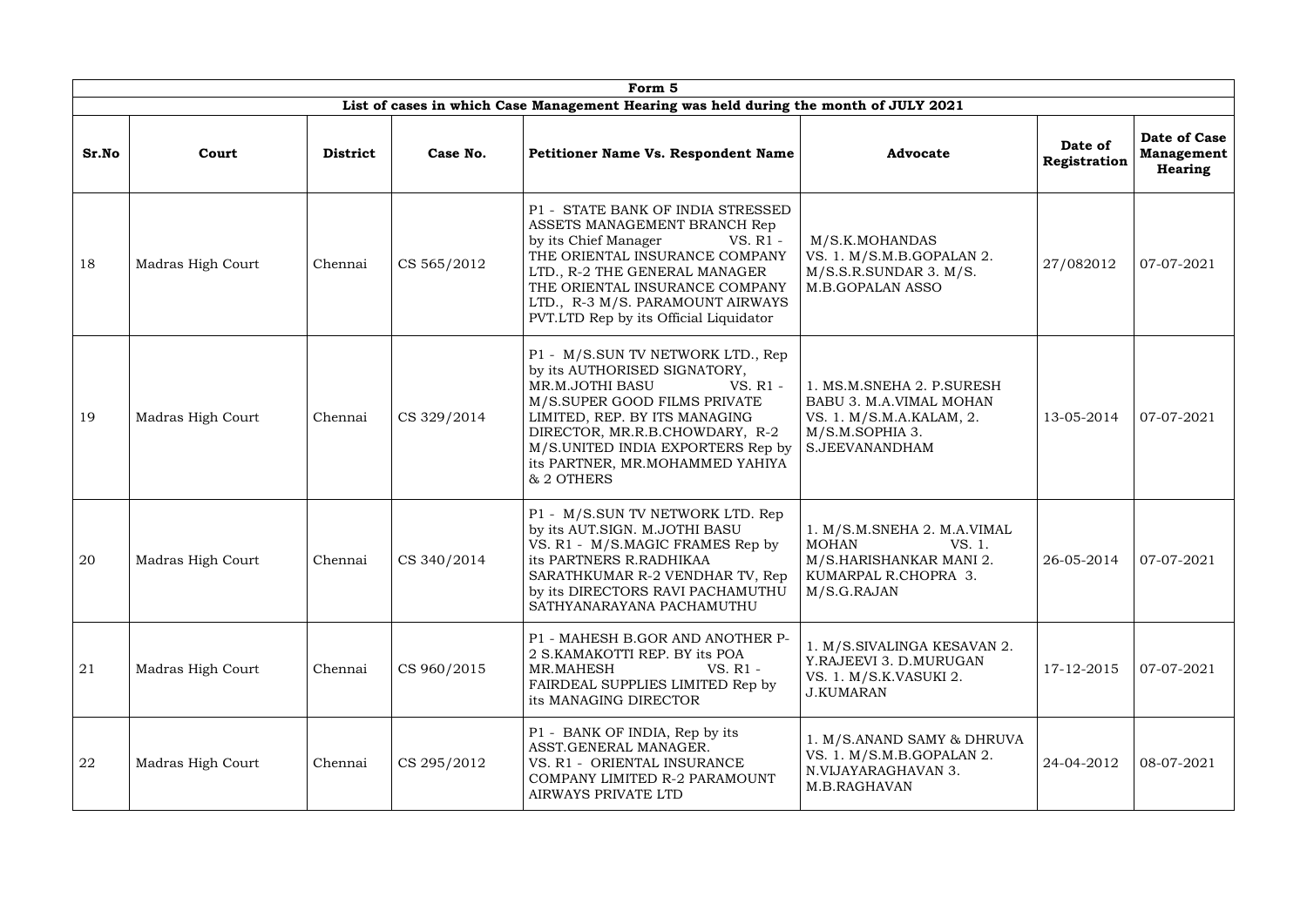|       | Form 5            |                 |             |                                                                                                                                                                                                                                                                                           |                                                                                                                                  |                         |                                              |  |  |  |  |
|-------|-------------------|-----------------|-------------|-------------------------------------------------------------------------------------------------------------------------------------------------------------------------------------------------------------------------------------------------------------------------------------------|----------------------------------------------------------------------------------------------------------------------------------|-------------------------|----------------------------------------------|--|--|--|--|
|       |                   |                 |             | List of cases in which Case Management Hearing was held during the month of JULY 2021                                                                                                                                                                                                     |                                                                                                                                  |                         |                                              |  |  |  |  |
| Sr.No | Court             | <b>District</b> | Case No.    | <b>Petitioner Name Vs. Respondent Name</b>                                                                                                                                                                                                                                                | <b>Advocate</b>                                                                                                                  | Date of<br>Registration | Date of Case<br><b>Management</b><br>Hearing |  |  |  |  |
| 23    | Madras High Court | Chennai         | CS 849/2014 | P1 - M/S.RAMANIYAM REAL ESTATES<br>PVT LTD<br>VS. R1 -<br>M/S.SPENCERS RETAIL LIMITED, Rep<br>by its AUTHORISED SIGNATORY                                                                                                                                                                 | 1. M/S.S.SUNDARESAN 2.<br>S.FRANCIS ASHOK 3. T.YASMIN<br>VS. 1. M/S.ARUN C.MOHAN 2.<br>VASUNDHARA ARUN 3. BRINDA<br><b>MOHAN</b> | 19-12-2014              | 08-07-2021                                   |  |  |  |  |
| 24    | Madras High Court | Chennai         | CS 150/2015 | P1 - M/S.GUPTA ENTERPRISES, Rep by<br>its MANAGING PARTNER<br>SHRI.M.MOHANA GUPTA P-2<br>M/S.QINGDAO JIFA IMP. &<br>EXP.CO.LTD Rep by its POWER AGENT<br>MR.M.KRISHNA KISHORE<br>VS. R1 - M/S.UNITED INDIA<br>INSURANCE CO.LTD, Rep by its<br>DIVISIONAL MANAGER.                         | 1. M/S.S.VASUDEVAN 2.<br><b>K.KRISHNASWAMY</b><br>VS.<br>1. M/S.NAGESWARAN AND AMP<br><b>NARICHANIA</b>                          | 26-02-2015              | 08-07-2021                                   |  |  |  |  |
| 25    | Madras High Court | Chennai         | CS 148/2015 | P1 - M/S.GUPTA HAIR PRODUCTS (P)<br>Rep by its Chairman & MANAGING<br>DIRECTOR, SHRI.M.MOHANA GUPTA.<br>P2 - M/S.QINGDAO JIFA IMP. & EXP.<br>CO LTD., Rep by its POWER AGENT<br>MR.M.KRISHNA KISHORE.<br>VS. R1 - M/S.UNITED INDIA<br>INSURANCE CO. LTD, EP. BY ITS<br>DIVISIONAL MANAGER | 1. M/S.S.VASUDEVAN 2.<br><b>K.KRISHNASWAMY</b><br>VS. 1. M/S.NAGESWARA AND<br>AMP NARICHANIA                                     | 26-02-2015              | 08-07-2021                                   |  |  |  |  |
| 26    | Madras High Court | Chennai         | CS 192/2015 | P1 - M/S.PURAVANKARA PROJECTS<br>LTD VS. R1 - M/S.PURVAMITHRA<br>DEVELOPERS PVT LTD                                                                                                                                                                                                       | 1. M/S.R.SATHISH KUMAR 2.<br>R.CHANDRASUDAN 3. G.RAMJI<br>VS. 1. M/S.SRI&SHANKAR<br>ASSOCIATES 2 R.UMASHANKAR<br>3. M.SRIDEVI    | 12-03-2015              | 08-07-2021                                   |  |  |  |  |
| 27    | Madras High Court | Chennai         | CS 637/2009 | P1 - INTEGRATED FINANCE COMPANY<br>LTD, REP. BY ITS LAW OFFICER<br>VS.<br>MR.R.VIGNESHWARAN<br>R1 - KASTHURI RENGA RAMANUJAM<br>COTTON MILLS (P) LTD., REP. BY ITS<br>DIRECTORS, R2 - KASTHURI RENGA<br>RAMANUJAM (DECEASED) DIRECTOR,<br>& 5 OTHERS                                      | 1. M/S.VIJAYALAKSHMI<br>RAJAGOPAL<br>VS. 1.<br>M/S.SARVABHAUMAN<br>ASSOCIATES 2. S.MUKUNTH                                       | 27-07-2009              | 12-07-2021                                   |  |  |  |  |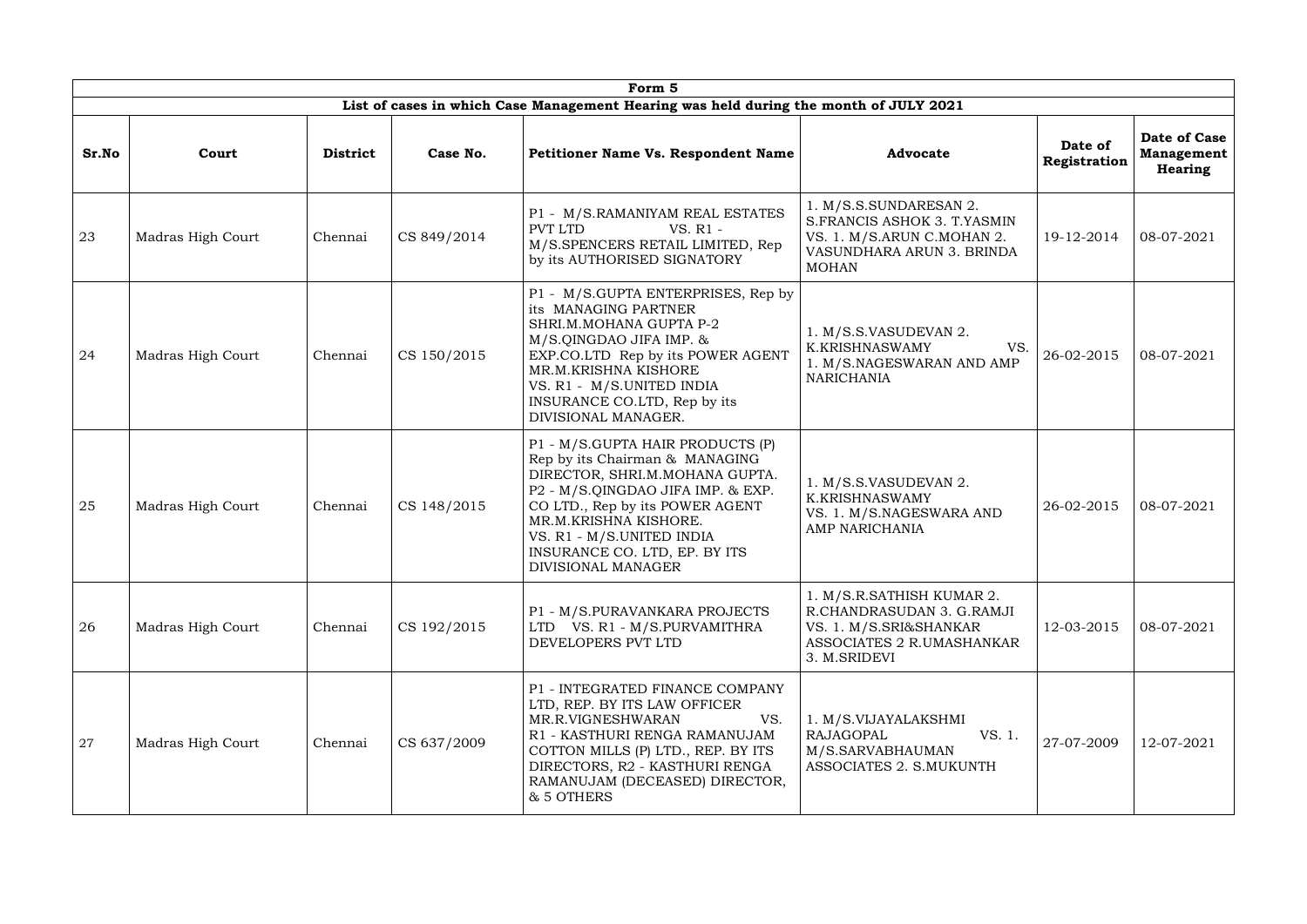|       |                   |                 |             | Form 5                                                                                                                                                                                                                              |                                                                                                                                                                |                         |                                              |
|-------|-------------------|-----------------|-------------|-------------------------------------------------------------------------------------------------------------------------------------------------------------------------------------------------------------------------------------|----------------------------------------------------------------------------------------------------------------------------------------------------------------|-------------------------|----------------------------------------------|
|       |                   |                 |             | List of cases in which Case Management Hearing was held during the month of JULY 2021                                                                                                                                               |                                                                                                                                                                |                         |                                              |
| Sr.No | Court             | <b>District</b> | Case No.    | <b>Petitioner Name Vs. Respondent Name</b>                                                                                                                                                                                          | <b>Advocate</b>                                                                                                                                                | Date of<br>Registration | Date of Case<br><b>Management</b><br>Hearing |
| 28    | Madras High Court | Chennai         | CS 61/2012  | P1 - M/S.SRI MAHALAKSHMI METAL<br>AND amp SCRAP PROCESSION PVT.<br>LTD., REP. BY ITS DIRECTOR MR.ARUN<br><b>SHARMA</b><br>$VS. R1 -$<br>MR.K.ANAND CHAKRAVARTHY R2 -<br>DR.KANDASAMY & 3 OTHERS                                     | 1. M/S.MENON KARTHIK, 2.<br>MUKUNDAN VS. 1.<br>M/S.S.XAVIER FELIX 2.<br>F.JESCINTHA SHEELA 3.<br>M.AVOODAIAPPAN                                                | 06-02-2012              | 12-07-2021                                   |
| 29    | Madras High Court | Chennai         | CS 742/2018 | P1 - TTK PRESTIGE LIMITED, REP BY<br>ITS Authorized Signatory, Mr. G.<br>Ramesh Babu.<br>VS. R1 -<br>ANNAS PRESTIGE HOME SHOPPE R2 -<br>ANNAS PRESTIGE HOME SHOPPE                                                                  | 1. M/S.ARUN C.MOHAN 2.<br>VASUNDHARA ARUN 3. BRINDA<br>MOHAN VS. DEFENDANTS SET<br><b>EXPARTE ON 8/10/2020</b>                                                 | 31-10-2018              | 12-07-2021                                   |
| 30    | Madras High Court | Chennai         | CS 440/2014 | P1-V.N.VARADHARAJAN<br>VS. R1 - GOVERNMENT OF TAMILNADU<br>HIGHWAYS DEPARTMENT, REP. BY<br>THE SUPERINTENDING ENGINEER,                                                                                                             | 1. M/S.K.V.SUBRAMANIAN ASSO<br>VS. 1. MR.UDHAYAKUMAR                                                                                                           | 10-07-2014              | 13-07-2021                                   |
| 31    | Madras High Court | Chennai         | CS 404/2019 | VS.<br>P1 - T.RATHINESWAMY<br>R1 - NELSON VENKATESAN R2 -<br>POTENTIAL STUDIOS LLP, Rep.by<br>Mang.Partner,                                                                                                                         | 1. M/S.M.PURUSHOTHAMAN 2.<br>N.ANDAL SRI SHANKARI<br>VS. 1. M/S.DEEPIKA MURALI 2.<br>KARTHIK SUNDARAM 3.ASWINI<br>S.                                           | 03-07-2019              | 28-07-2021                                   |
| 32    | Madras High Court | Chennai         | CS 644/2019 | P1 - APOLLO HOSPITALS ENTERPRISE<br>LTD, Rep.by its Directors,<br>VS.<br>R1 - DR.PARAS JAIN R2 - SANGEETA<br><b>JAIN &amp; 6 OTHERS</b>                                                                                             | 1. M/S.VINEET SUBRAMANI<br>VS. 1. M/S.S.KAUSHIK<br>RAMASWAMY 2. ABHAY MANI<br>TRIPATHI 3. ABISHEK MURTHY                                                       | 07-11-2019              | 14-07-2021                                   |
| 33    | Madras High Court | Chennai         | CS 687/2017 | P1 - ASHIQUE EXPORTS PVT.LTD., Rep<br>by its Manager Mr. Biju Sukumaran<br>VS. R1 - KOYENCO SOAPS AND<br>DETERGENTS Pvt.Ltd., Rep.by<br>Managing Director, R2 - KOYENCO<br>CONSUMER PRODUCTS Pvt.Ltd.,<br>Rep.by Managing Director, | 1. M/S.PERUMBULAVIL<br>RADHAKRISHNAN 2.<br>S.P.VIJAYARAGAVAN 3.<br>G.THANIGAIVEL<br>VS.<br>1. M/S.ARUN C.MOHAN 2.<br>VASUNDHARA ARUN 3. BRINDA<br><b>MOHAN</b> | 05-09-2017              | 16-07-2021                                   |
| 34    | Madras High Court | Chennai         | CS 409/2019 | P1 - SAINT-GOBAIN GLASS FRANCE<br>VS. R1 - HARSHA EXITO ENGINEERING<br>$(P)$ LTD                                                                                                                                                    | 1. M/S.SANJEEV KUMAR TIWARI<br>2. SAURABH ANAND 3.<br><b>B.PRASHANT KUMAR</b><br>VS. 1. M/S.K.BALASARAVANAN 2.<br>K.KOTHANDAN                                  | 04-07-2019              | 16-07-2021                                   |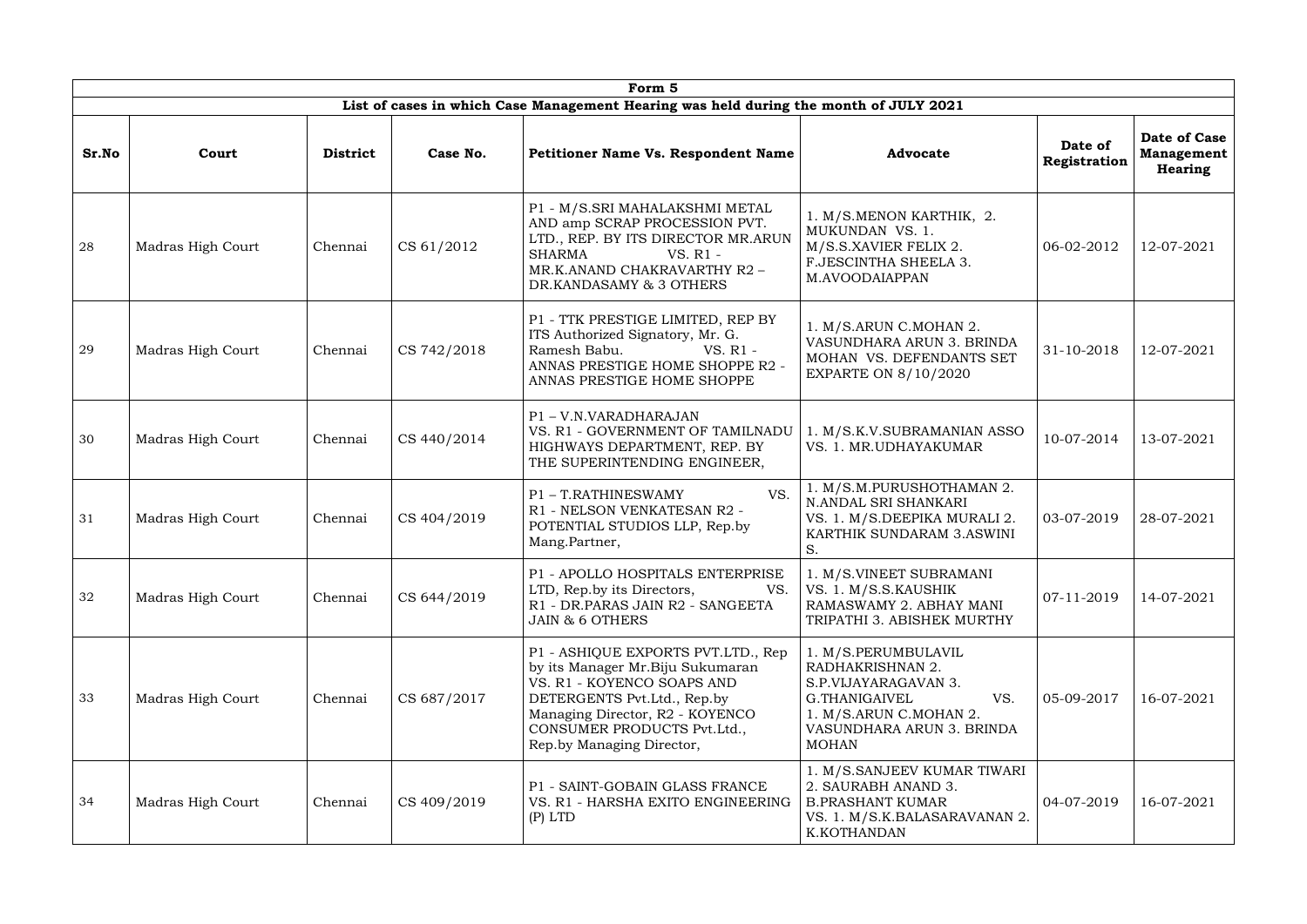|       |                   |                 |             | Form 5                                                                                                                                                                                                     |                                                                                                                                            |                         |                                              |
|-------|-------------------|-----------------|-------------|------------------------------------------------------------------------------------------------------------------------------------------------------------------------------------------------------------|--------------------------------------------------------------------------------------------------------------------------------------------|-------------------------|----------------------------------------------|
|       |                   |                 |             | List of cases in which Case Management Hearing was held during the month of JULY 2021                                                                                                                      |                                                                                                                                            |                         |                                              |
| Sr.No | Court             | <b>District</b> | Case No.    | <b>Petitioner Name Vs. Respondent Name</b>                                                                                                                                                                 | <b>Advocate</b>                                                                                                                            | Date of<br>Registration | Date of Case<br><b>Management</b><br>Hearing |
| 35    | Madras High Court | Chennai         | CS 534/2019 | P1-V.V.RAMANI VS. R1 - RAJARAM P.                                                                                                                                                                          | 1. M/S.R.RAMAN LAAL 2.<br>S.SELVARAJ 3.<br>P.LAKSHMIKANTHAN<br>VS. 1. M/S.G.THANGAVEL 2.<br>K.SELVAKUMAR 3. G.RAJA                         | 10-09-2019              | 16-07-2021                                   |
| 36    | Madras High Court | Chennai         | CS 412/2020 | P1 - VEERAMANI KANNAN, Rep by its<br>P.O.A Sridhar Subbarayan,<br>VS. R1 - M/S SUPER AUDIO (MADRAS)<br>PVT LTD., Rep by its Director Navin<br>N.Daswani,                                                   | M/S.K.RATHINAVEL<br>VS. 1. M/S.U.VINAY METHA 2.<br><b>U.VIJAY METHA 3. I.ZURIYATH</b><br><b>FATHIMA</b>                                    | 22-12-2020              | 16-07-2021                                   |
| 37    | Madras High Court | Chennai         | CS 734/2009 | P1 - M/S.PYRAMID SAIMIRA<br>PRODUCTION LTD., Rep by its<br>DIRECTOR N.NARAYANAN,<br>VS. R1 - M/S.SREE RAAM FILMS PVT<br>LTD., REP. BY ITS M.D., ARJUN,                                                     | MR.A.CHIDAMBARAM<br>VS. 1. M/S.R.PRASAD 2.<br>D.NAGESH BABU 3. R.RAMESH                                                                    | 24-08-2009              | 19-07-2021                                   |
| 38    | Madras High Court | Chennai         | CS 133/2019 | P1 - RAMANAN BALAGANGATHARAN<br>VS. R1 - RISE EAST ENTERTAINMENT<br>PVT LTD                                                                                                                                | 1. M/S. RAJESH RAMANATHAN<br>VS. 1. M/S.WARAON & SAI RAMS<br>2. D.SARASWATHY                                                               | 12-02-2019              | 19-07-2021                                   |
| 39    | Madras High Court | Chennai         | CS 759/2010 | P1 - M/S.SYNERGY SHIPPING PVT<br>LTD., Rep by its BRANCH MANAGER<br>G.R.KRISHNAMURTHI,<br>VS.<br>R1-M/S.OWNERS AND PARTIES<br>INTERESTED IN THE VESSEL<br>M.V. ANUSHREE FAME, REP. BY ITS<br><b>MASTER</b> | 1. M/S.K. BIJAI SUNDAR 2.<br>R.SUNITHA SUNDAR 3.<br>K.S.RAMAMOORTHY<br>VS. 1. M/S.S.RAGHUNATHAN 2.<br>C.J.SHYAMALA 3. S.ARUNKUMAR          | 26-08-2010              | 22-07-2021                                   |
| 40    | Madras High Court | Chennai         | CS 131/2015 | P1 - MR.A.D.PADMASINGH ISAAC P2 -<br>M/S.AACHI MASALA FOODS (P) LTD,<br>Rep by its DIRECTOR MR.ASHWIN<br><b>PANDIAN</b><br>VS. R1 -<br>M/S.SRUTHIS FOOD PRODUCTS                                           | 1. M/S.C.DANIEL 2. GLADYS<br><b>DANIE</b><br>VS. 1.<br>M/S.RAJESH RAMANATHAN 2.<br><b>S.SRI RAMAN 3. S.DIWAKAR</b>                         | 23-02-2015              | 20-07-2021                                   |
| 41    | Madras High Court | Chennai         | CS 374/2017 | P1 - G.R.APPARAJ P2 -<br>N.RAJASEKARAN and 18 other<br>VS. R1 - C.R.KASTURI R2 - SARAYPOU<br><b>BASANTH &amp; 3 OTHERS</b>                                                                                 | 1. M/S.R.RAMYA 2. S.PREM<br><b>AUXILIANRAJ 3. SURESH</b><br>VS. 1.<br><b>SAMPATH</b><br>M/S B.A.PRAKASH 2.<br>S.SAMIRAJA 3. MR.P.S.AMALRAJ | 02-05-2017              | 20-07-2021                                   |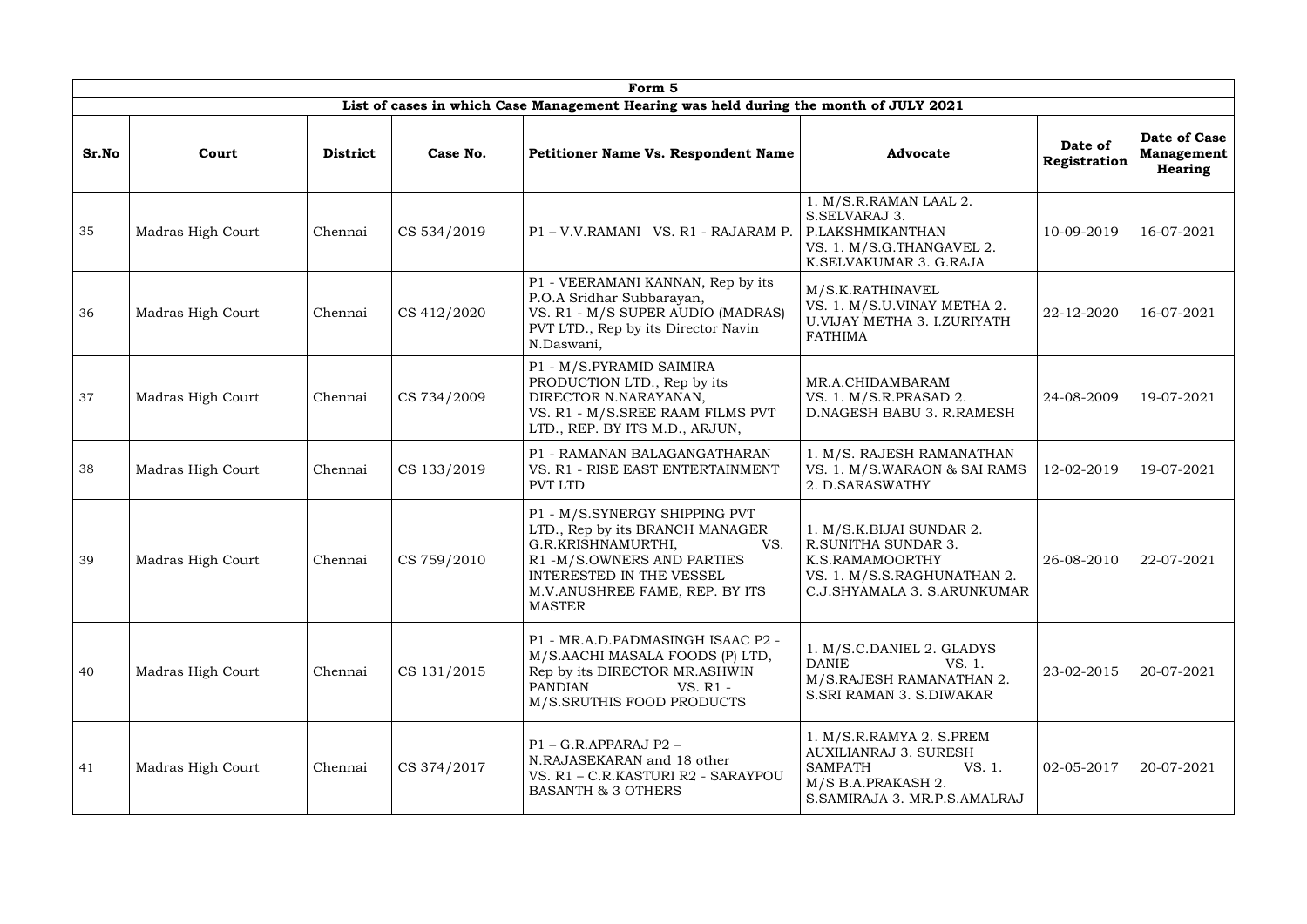|       |                   |                 |             | Form 5                                                                                                                                                                                                                                                                                                                                                                           |                                                                                                                                                                                 |                         |                                              |
|-------|-------------------|-----------------|-------------|----------------------------------------------------------------------------------------------------------------------------------------------------------------------------------------------------------------------------------------------------------------------------------------------------------------------------------------------------------------------------------|---------------------------------------------------------------------------------------------------------------------------------------------------------------------------------|-------------------------|----------------------------------------------|
|       |                   |                 |             | List of cases in which Case Management Hearing was held during the month of JULY 2021                                                                                                                                                                                                                                                                                            |                                                                                                                                                                                 |                         |                                              |
| Sr.No | Court             | <b>District</b> | Case No.    | <b>Petitioner Name Vs. Respondent Name</b>                                                                                                                                                                                                                                                                                                                                       | <b>Advocate</b>                                                                                                                                                                 | Date of<br>Registration | Date of Case<br><b>Management</b><br>Hearing |
| 42    | Madras High Court | Chennai         | CS 423/2019 | P1 - M/S. MAVIS SATCOM LIMITED<br>AND ANOTHER Rep.by its M/D.<br>M.Palanivelu, P2 - M/S.JAZZ CINEMAS<br>PVT.LTD., Rep by its Director<br>K.Karthikeyan, P3 - M/S.JAZZ CINEMAS<br>PVT.LTD., Director K.Karthikeyan,<br>VS. R1 - M/S. NETFLIX INC., Rep by<br>itsManager, Shaseen Sayani, R2 - ARKA<br>MEDIA WORKS PVT.LTD., Rep by its<br>Director Devineni Shrinivas Sai Prasad, | 1. M/S. K. V. BABU<br>VS. 1. M/S.R.PARTHASARTHY 2.<br>RAHUL BALAJI 3. B.MADHAN<br><b>BABU</b>                                                                                   | 12-07-2019              | 20-07-2021                                   |
| 43    | Madras High Court | Chennai         | CS 444/2017 | P1 - M/S.THIRUVANNAMALAI POTHYS<br>Propr. K.Sekar,<br>VS. R1 -<br>THE UNITED INDIA INSURANCE CO<br>LTD R2 - UNITED INDIA INSURANCE<br>COMPANY Ltd. R3 - THE BANK OF<br><b>BARODA</b>                                                                                                                                                                                             | 1. M/S.M.SANTHANARAMAN 2.<br>M.R.SIVAKUMAR<br>VS.<br>1. M/S.NAGESWARAN &<br>NARICHANIA 2.<br>M/S.P.V.RAMACHANDRAN 3.<br><b>V.SUNDARARAMAN</b>                                   | 14-06-2017              | 26-07-2021                                   |
| 44    | Madras High Court | Chennai         | CS 601/2018 | P1 - M/S RV MEDIA SOLUTIONS., Rep<br>by its Partner M.Ravindran<br>VS.<br>R1 - M.S.SHARAVANAN R2 - MR. C.J.<br><b>JAYAKUMAR</b>                                                                                                                                                                                                                                                  | 1. M/S.K.HARISHANKAR 2.<br><b>SRINATH SRIDEVAN 3.</b><br>VS. 1.<br>T.K.BHASKAR<br>M/S.OM SAI RAM AND LEGAL<br>CONSULTANTS (CAVEATOR) 2.<br>M/S.AHMAD ASSOCIATES 3.<br>M.SUJATHA | 27-08-2018              | 26-07-2021                                   |
| 45    | Madras High Court | Chennai         | CS 820/2014 | P1 - M/S.KOYYAH SONS PTE LIMITED<br>Rep by its MANAGING DIRECTOR,<br><b>VS. R1</b><br>A.MOHAMED MALICK,<br>- M/S.VARADHA STEELS PVT LTD R2 -<br>RADHA INDUSTRIES PVT LTD                                                                                                                                                                                                         | 1. M/S.A.ABDUL RAHIM 2.<br>M.SIVAVARTHANAN 3.<br>VS.<br><b>V.S.GHOUSI BANU</b><br>1. M/S.NAZIRUDEEN 2.<br>P.HARIBABU 3.<br>P.BHUVANESWARI                                       |                         | 27-07-2021                                   |
| 46    | Madras High Court | Chennai         | CS 427/2015 | P1 - HINDUSTAN UNIELVER LTD,<br>Rep.by its Asst. Legal Counsel.<br>VS. R1 - ROOPA INDUSTRIES R2 - NEW<br>HINDUSTAN PETRO CHEMICALS                                                                                                                                                                                                                                               | 1. M/S.SATISH PARASARAN 2.<br>R.PARTHASARATHY 3. RAHUL<br>BALAJI<br>VS. 1.<br>S.SARAVANAN 2.<br>D.UDHAYASURIYAN 3.<br>K.SANTHOSHKUMARI                                          | 01-06-2015              | 27-07-2021                                   |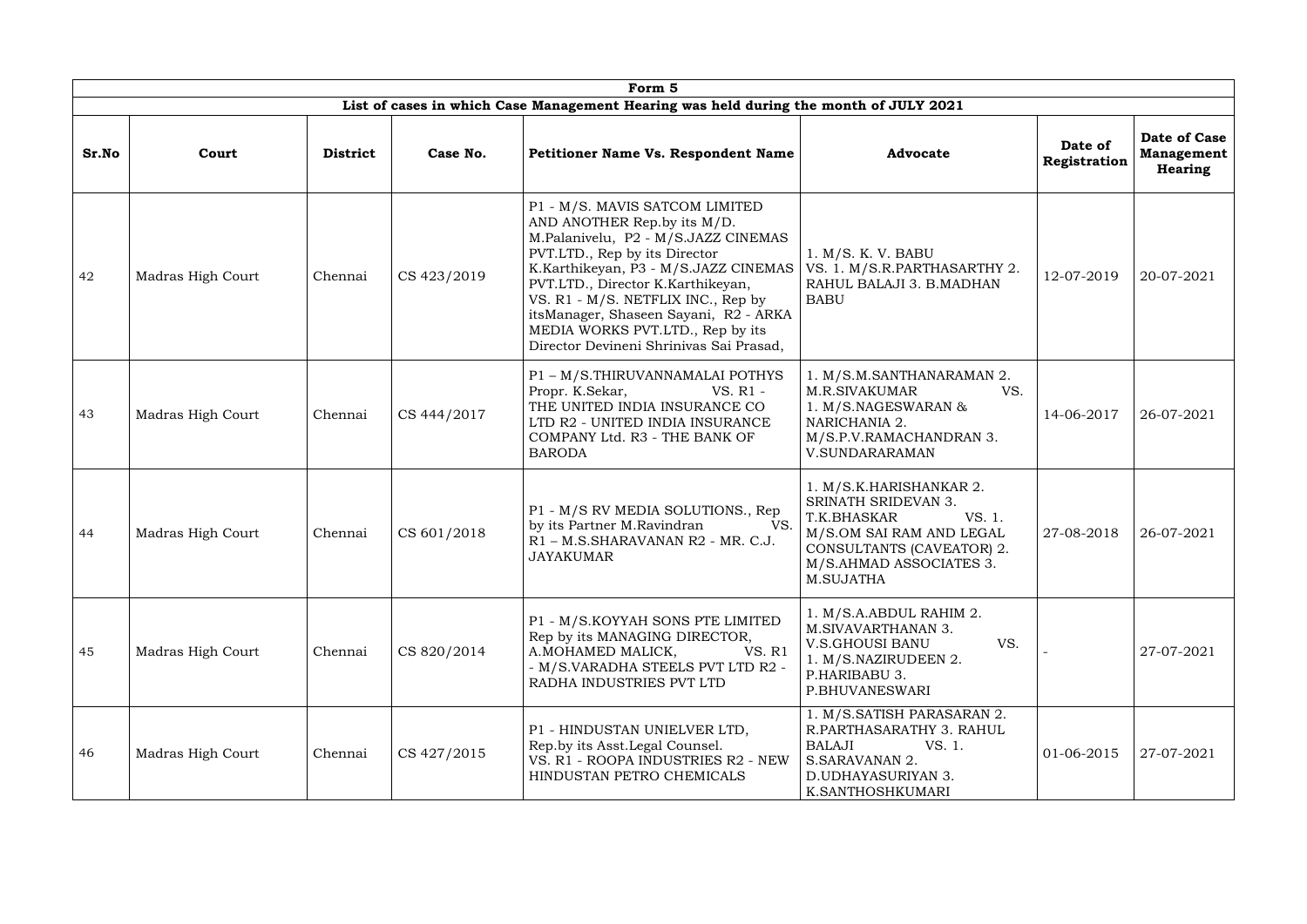|       |                   |                 |             | Form 5                                                                                                                                                                   |                                                                                                                                                          |                         |                                                     |
|-------|-------------------|-----------------|-------------|--------------------------------------------------------------------------------------------------------------------------------------------------------------------------|----------------------------------------------------------------------------------------------------------------------------------------------------------|-------------------------|-----------------------------------------------------|
|       |                   |                 |             | List of cases in which Case Management Hearing was held during the month of JULY 2021                                                                                    |                                                                                                                                                          |                         |                                                     |
| Sr.No | Court             | <b>District</b> | Case No.    | <b>Petitioner Name Vs. Respondent Name</b>                                                                                                                               | <b>Advocate</b>                                                                                                                                          | Date of<br>Registration | Date of Case<br><b>Management</b><br><b>Hearing</b> |
| 47    | Madras High Court | Chennai         | CS 635/2019 | P1 - K.GIRIBALAN P2 - RADHA<br><b>GIRIBALAN</b><br>VS. R1 -<br>M/S.WALDEMAR LINK INDIA PVT.LTD.<br>Rep.by Aravindan                                                      | 1. M/S.S.GOPALAKRISHNAN 2.<br>G.VENKATESWARAN 3.<br><b>S.JEROME</b><br>VS. 1.<br>M/S.V.SANKARANARAYANAN 2.<br>P.V.SABARIDAS 3. N.SENTHIL<br><b>KUMAR</b> | 01-11-2019              | 27-07-2021                                          |
| 48    | Madras High Court | Chennai         | CS 535/2013 | P1 - M/S. WALDEMAR LINK GMBH AND<br>CO. P2 - M/S. WALDEMAR LINK INDIA<br>P.LTD, R1 - HOSPITAL EQUIPMENT<br>CORPORATION. R2 - K.GIRIBALAN R3<br>- RADHA GIRIBALAN         | 1. J.SIVANANDARAAJ<br>2.V.SANKARANARAYANNA<br>VS. 1. M/S.S.GOPALAKRISHNAN<br>2. S. JEROME 3. P. ANANDA RAO                                               | 06-08-2013              | 27-07-2021                                          |
| 49    | Madras High Court | Chennai         | CS 851/2018 | P1 - R.KOTHANDARAMAN,<br>VS.<br>R1 - AASIF BIRIYANI PVT.LTD. R2 - C.<br>Y. AASIFE AHAMED,                                                                                | 1. M/S.V.MANISEKARAN 2. J.<br><b>JANARTHANAN 3. S.</b><br><b>BALASUBRAMANIAN</b><br>VS. 1. M/S.G.VEERAPATHIRAN 2.<br>M.SOPHIA 3. V.DEVISRI               | 11-12-2018              | 28-07-2021                                          |
| 50    | Madras High Court | Chennai         | CS 340/2020 | P1 - M/S.KALEESUWARI REFINERY<br>PRIVATE LIMITED., Rep by its Manager<br>(Legal) Mr.A.Saravanan<br>VS.<br>R1 - M/S.SST AGENCIES                                          | 1. M/S.VIJAYAN SUBRAMANIAN<br>2. M.V.BHASKAR 3. A.MURALI<br>VS. 1. M/S.D.GOPAL 2.<br>S.ANANTH 3. P.RAJATHI                                               | 01-12-2020              | 28-07-2021                                          |
| 51    | Madras High Court | Chennai         | CS 614/1998 | P1-APEX LABORATORIES PVT. LTD<br>VS. R1-APEX FORMULATIONS PVT.LTD                                                                                                        | 1.MR.R.SATHISHKUMAR<br>VS. 1.M/S.BRINDA MOHAN<br>2.K.MUGUNTHAN 3.S.DIWAKAR                                                                               |                         | 28-07-2021                                          |
| 52    | Madras High Court | Chennai         | CS 651/2008 | P1-M/S.DR JRK SIDDHA RESEARCH<br>AND PHARMACEUTICALS P LTD<br>VS. R1-M/S SANJEEVI PHARMA                                                                                 | 1.M/S. APR ASSOCIATES 2.MS<br><b>SB NIRMALATHA</b><br>VS. 1.M/S T.S.GOPALAN AND CO<br>2.R.SATHISH KUMAR                                                  | 04-07-2008              | 29-07-2021                                          |
| 53    | Madras High Court | Chennai         | CS 292/2017 | P1-M/S.TEXTAINER EQUIPMENT<br>Management Limited,<br>VS.<br>R1-M/S.CARAVEL LOGISTICS PVT.LTD.<br>R-2 SAJU CHACKO Managing Director<br>of M/s.Caravel Logistics Pvt. Ltd. | 1.M/S.AAV PARTNERS<br>VS. 1.M/S.ABITHA BANU                                                                                                              | 17-04-2017              | 29-07-2021                                          |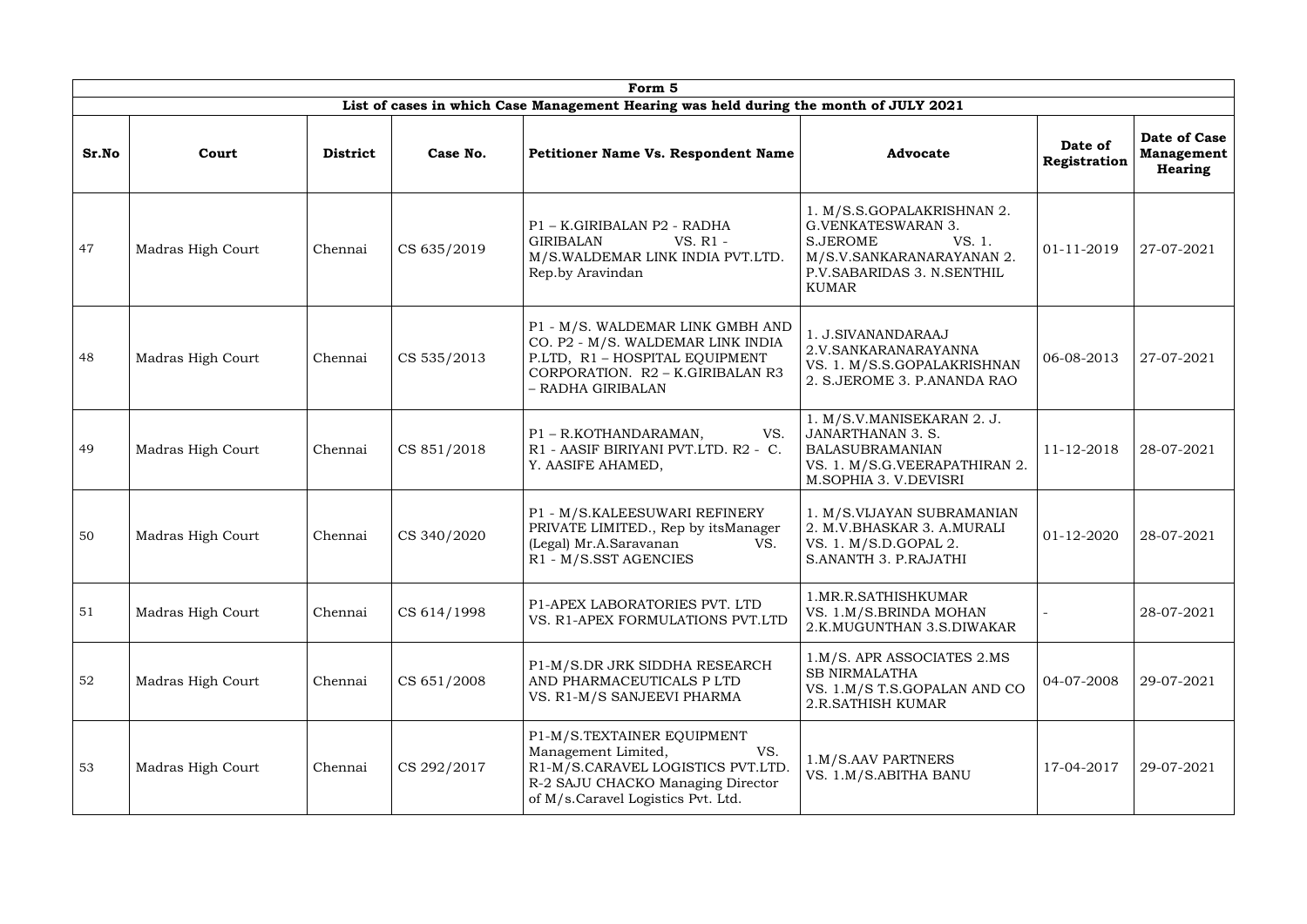|       |                   |                 |             | Form 5                                                                                                                      |                                                                                                                                                  |                         |                                                     |
|-------|-------------------|-----------------|-------------|-----------------------------------------------------------------------------------------------------------------------------|--------------------------------------------------------------------------------------------------------------------------------------------------|-------------------------|-----------------------------------------------------|
|       |                   |                 |             | List of cases in which Case Management Hearing was held during the month of JULY 2021                                       |                                                                                                                                                  |                         |                                                     |
| Sr.No | Court             | <b>District</b> | Case No.    | <b>Petitioner Name Vs. Respondent Name</b>                                                                                  | <b>Advocate</b>                                                                                                                                  | Date of<br>Registration | <b>Date of Case</b><br><b>Management</b><br>Hearing |
| 54    | Madras High Court | Chennai         | CS 352/2019 | P1-M/S.PALEPU PHARMA PVT LTD<br>VS. R1-THIRUVANNAMALAI DISTRICT<br>CONSUMER CO OPERATIVE SOCIETY<br>WHOLESALE STORE LIMITED | 1.M/S.M.V.SWAROOP 2.H.S.<br>HREDAI 3.V. PRASHANTH KIRAN<br>VS. 1.M/S.S.SENTHILNATHAN<br>2.L.P.SHANMUGASUNDARAM<br>3.V.KIRUBALANI                 | 07-06-2019              | 29-07-2021                                          |
| 55    | Madras High Court | Chennai         | CS 381/2019 | P1-BHARANI PICTURES PRIVATE<br>LIMITED<br>VS. R1-SRI<br>VENKATESWARABAKTHI CHANNEL                                          | 1.M/S.PL.NARAYANAN 2.R.<br>VIGNESHKUMAR 3.S. JERALD<br><b>LENIN</b><br>VS.<br>1.M/S.ARUN C.MOHAN<br>2. VASUNDHARA ARUN 3. BRINDA<br><b>MOHAN</b> | 25-06-2019              | 29-07-2021                                          |
| 56    | Madras High Court | Chennai         | CS.607/2019 | VS.<br>P1. M/S.E.SHANKAR<br>R1. K.NATARAJAN                                                                                 | 1. M/S.R.JAYAPRAKASH 2.<br>R.S.MAITREYA 3.<br>C.KANNUCHAMY<br>VS. 1. M/S.S.RAJENDRAKUMAR<br>2. A.M.AMUTHA GANESH-3.<br>E.REKHA                   | 16-10-2019              | 29-07-2021                                          |
| 57    | Madras High Court | Chennai         | CS.366/2016 | P1. M/S.R.K.M.POWERGEN PRIVATE<br>VS. R1. JAI BALAJI INDUSTRIES LTD.,                                                       | 1. M/S.S.RAMACHANDRAN 32<br><b>T.SUDHANRAJ</b><br>VS. 1.<br>M/S.K.V.SHANMUGANATHAN 2.<br>V.VAIJAYANTHIMALA 3.<br>R.M.D.NAZARULLAH                | 29-06-2016              | 30-07-2021                                          |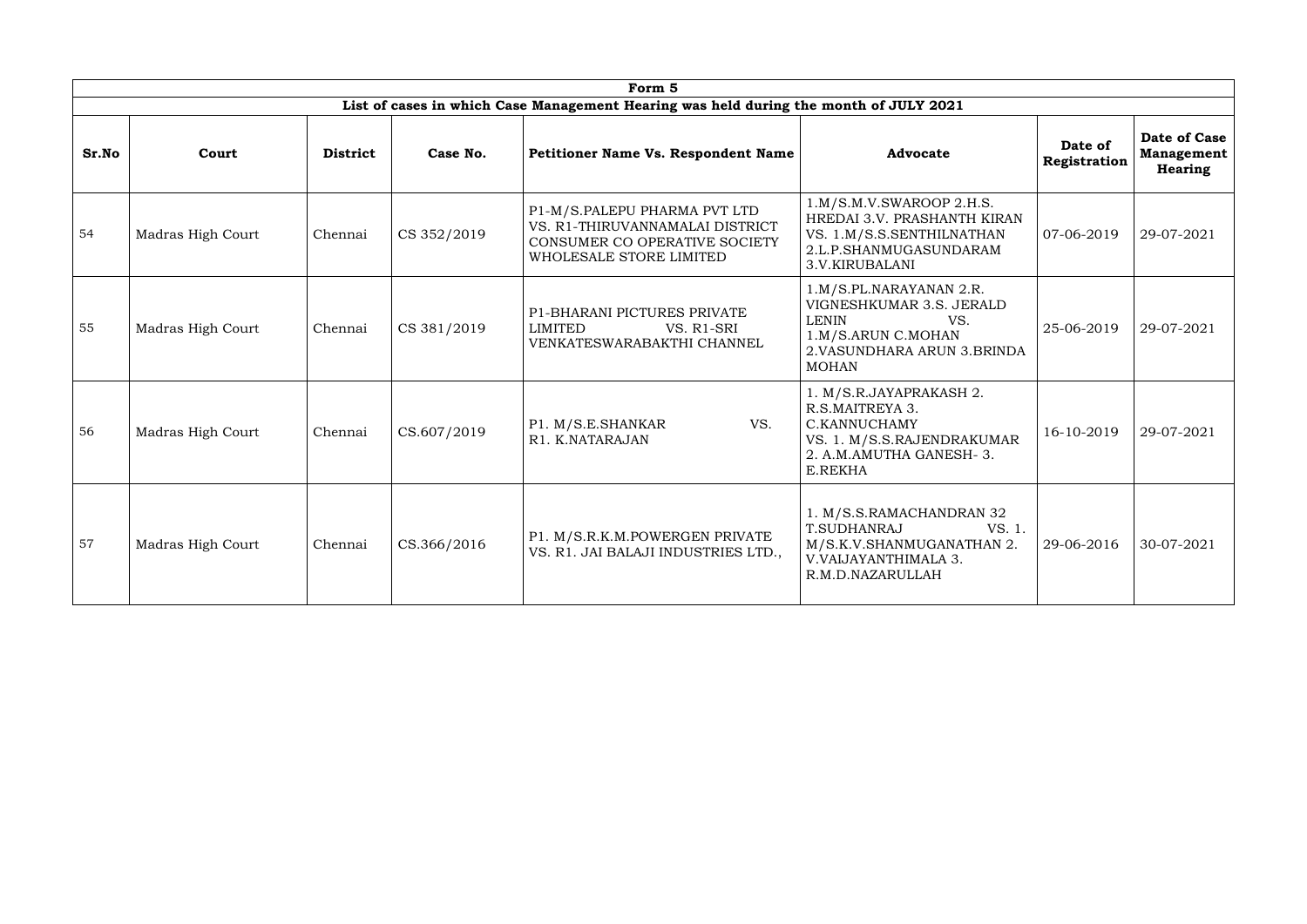|                      |                             |                |                       |                                                                                                                                                        | Form 6                                                                                                                                                                   |                             |                                                                                                                                                        |                                   |                                    |                                                                |                                                                 |                                                                                                      |                           |
|----------------------|-----------------------------|----------------|-----------------------|--------------------------------------------------------------------------------------------------------------------------------------------------------|--------------------------------------------------------------------------------------------------------------------------------------------------------------------------|-----------------------------|--------------------------------------------------------------------------------------------------------------------------------------------------------|-----------------------------------|------------------------------------|----------------------------------------------------------------|-----------------------------------------------------------------|------------------------------------------------------------------------------------------------------|---------------------------|
|                      |                             |                |                       |                                                                                                                                                        | Contested commercial cases disposed during the month of JULY 2021                                                                                                        |                             |                                                                                                                                                        |                                   |                                    |                                                                |                                                                 |                                                                                                      |                           |
| Sr.N<br>$\mathbf{o}$ | Court                       | <b>Distric</b> | Case No.              | <b>Petitioner Name Vs. Respondent</b><br><b>Name</b>                                                                                                   | <b>Advocate</b>                                                                                                                                                          | Date of<br>Registra<br>tion | <b>Whether</b><br>Urgent<br><b>Relief</b><br>was<br>sought<br>and Pre-<br>Instituti<br>on<br><b>Mediatio</b><br>n did<br>not take<br>place<br>(Yes/No) | <b>Date</b><br>of<br>Decisi<br>on | <b>Days</b><br>for<br>dispo<br>sal | <b>Nature of</b><br><b>Disposal</b><br>(Contested<br>/Settled) | Da<br>te<br>of<br>ex<br>ec<br>uti<br>on<br>of<br>de<br>cre<br>e | <b>Numbe</b><br>r of<br>days<br>for<br>executi<br>on of<br>decree<br>from<br>date of<br>decisio<br>n | Act<br><b>Sect</b><br>ion |
|                      | Madr<br>as<br>High<br>Court | Chenn<br>ai    | <b>CS</b><br>771/1999 | P1 - HITESH JABAK AND S. R1 -<br>KISHENDAS CHABRA & CO., AND<br>3 OTHERS                                                                               | 1. MR.P.V.SAJIR KUMAR 2.<br>M/S.M.VIDYA<br>VS.<br>1. M/S. UMASANKAR 2.<br>M/S. PL. NARAYANAN                                                                             |                             |                                                                                                                                                        | $01-07-$<br>2021                  |                                    | Dismissed                                                      |                                                                 |                                                                                                      |                           |
| $\overline{2}$       | Madr<br>as<br>High<br>Court | Chenn<br>ai    | <b>CS</b><br>103/2014 | P1 - M/S.SUN TV NETWORK LTD.<br>VS. R1 - M/S. USHAKIRON<br>MOVIES R2 - ETV NETWORK R3 -<br>M/S. SREE LAKSHMI PRASANNA,                                 | 1. M/S. B.K. GIRISH<br>NEELAKANTAN 2. P.<br>SURESH BABU 3. M.A.<br>VIMAL MOHAN<br>VS. 1.M/S.N.A.K.SARMA 2.<br>N.NITHIANANDAM 3.<br>M/S.K.RAVINDRANATH                    | $12 - 02 -$<br>2014         |                                                                                                                                                        | $01-07-$<br>2021                  |                                    | Dismissed                                                      |                                                                 |                                                                                                      |                           |
| 3                    | Madr<br>as<br>High<br>Court | Chenn<br>ai    | <b>CS</b><br>733/2018 | P1 - FLINTO LEARNING<br>SOLUTIONS PRIVATE LIMITED,<br>VS. R1 - IMAGISMART SOLUTIONS<br>PVT LTD R2 - GOOGLE INDIA PVT<br>LTD R3 - GOOGLE LLC            | 1. M/S.R.SATHISH KUMAR<br>2. R.GOPIKA 3. ROSHNI<br><b>PARAKH</b><br>VS. 1.<br>M/S.CHRISTOPHER<br><b>MANOHARAN 2.</b><br>R.S.DIWAAGAR 3.<br>AISHWARYA RUKMANI<br>KRISH K. | $30-10-$<br>2018            |                                                                                                                                                        | $01-07-$<br>2021                  |                                    | Dismissed<br>as<br>withdrawal                                  |                                                                 |                                                                                                      |                           |
| $\overline{4}$       | Madr<br>as<br>High<br>Court | Chenn<br>ai    | <b>CS</b><br>734/2018 | P1 - FLINTO LEARNING<br>SOLUTIONS PRIVATE LIMITED,<br>VS. R1 - FUNFINITY LEARNING<br>SOLUTIONS PVT LTD R2 -<br>GOOGLE INDIA PVT LTD R3 -<br>GOOGLE LLC | 1. M/S.R.SATHISH KUMAR<br>2. R.GOPIKA 3. ROSHNI<br>VS.<br><b>PARAKH</b><br>1. M/S.CHRISTOPHER<br>MANOHARAN 2.<br>R.S.DIWAAGAR 3. R.ANISH<br><b>KUMAR</b>                 | $30-10-$<br>2018            |                                                                                                                                                        | $01-07-$<br>2021                  |                                    | Dismissed<br>as<br>withdrawal                                  |                                                                 |                                                                                                      |                           |
| 5                    | Madr<br>as<br>High<br>Court | Chenn<br>ai    | <b>CS</b><br>736/2018 | P1 - FLINTO LEARNING SOLUTION<br>PRIVATE LIMITED,<br>VS. R1 - METIS LEARNING<br>SOLUTIONS PVT LTD R-2 GOOGLE<br>INDIA PVT LTD R-3 GOOGLE LLC           | 1. M/S.R.SATHISH KUMAR<br>2. R.GOPIKA 3. ROSHNI<br>PARAKH<br>VS.<br>1. M/S.PUSHPA MENON 2.<br>AISHWARYA RUKMANI<br>KRISH K 3. $M/S.LEELA &$<br>CO.                       | $30 - 10 -$<br>2018         |                                                                                                                                                        | $01-07-$<br>2021                  |                                    | Dismissed<br>as<br>withdrawal                                  |                                                                 |                                                                                                      |                           |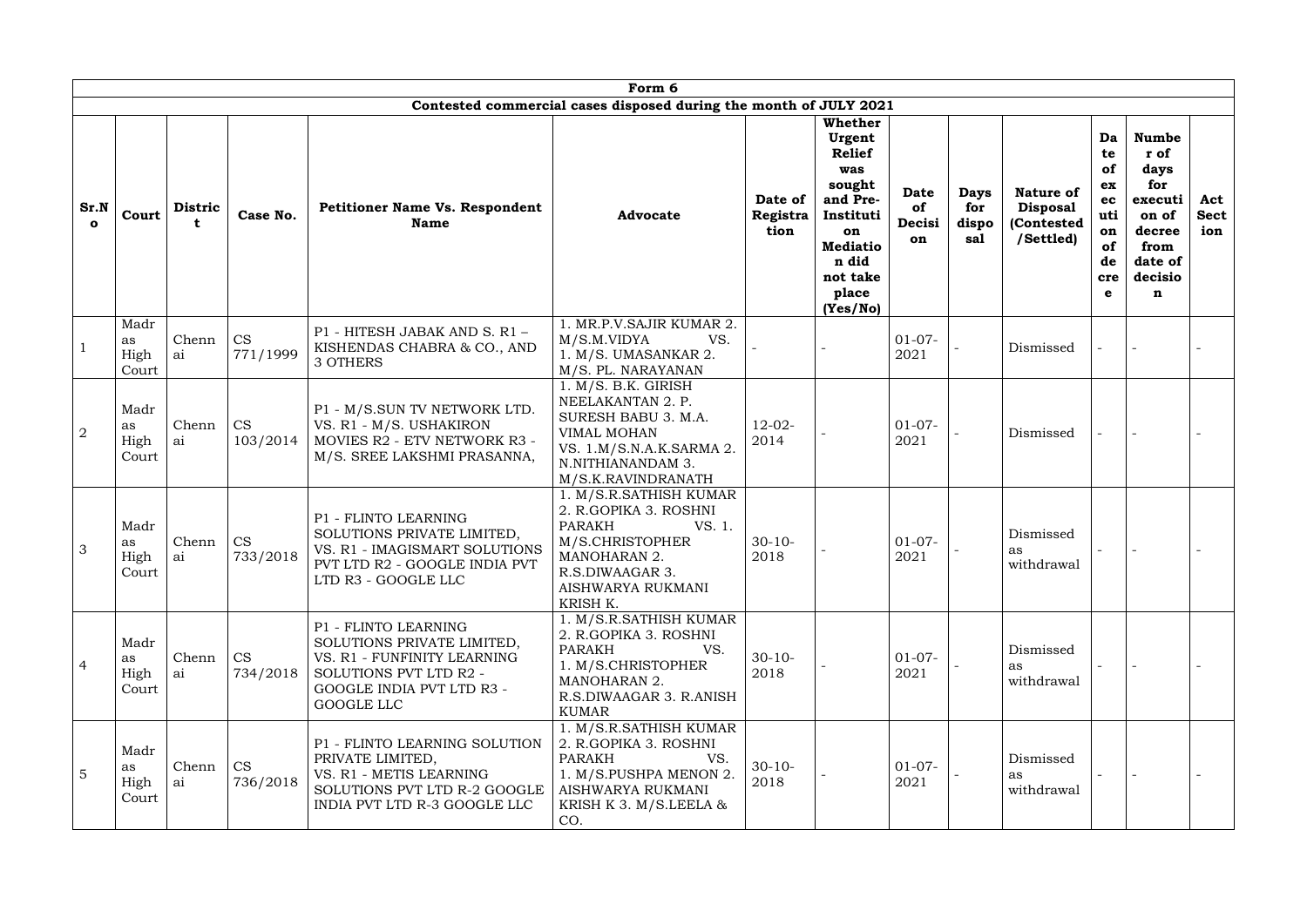|                      |                             |                |                       |                                                                                                                                                                                                                                                          | Form 6                                                                                                                                                           |                             |                                                                                                                                                        |                                   |                                    |                                                                |                                                                           |                                                                                                                |                           |
|----------------------|-----------------------------|----------------|-----------------------|----------------------------------------------------------------------------------------------------------------------------------------------------------------------------------------------------------------------------------------------------------|------------------------------------------------------------------------------------------------------------------------------------------------------------------|-----------------------------|--------------------------------------------------------------------------------------------------------------------------------------------------------|-----------------------------------|------------------------------------|----------------------------------------------------------------|---------------------------------------------------------------------------|----------------------------------------------------------------------------------------------------------------|---------------------------|
|                      |                             |                |                       |                                                                                                                                                                                                                                                          | Contested commercial cases disposed during the month of JULY 2021                                                                                                |                             |                                                                                                                                                        |                                   |                                    |                                                                |                                                                           |                                                                                                                |                           |
| Sr.N<br>$\mathbf{o}$ | Court                       | <b>Distric</b> | Case No.              | <b>Petitioner Name Vs. Respondent</b><br><b>Name</b>                                                                                                                                                                                                     | <b>Advocate</b>                                                                                                                                                  | Date of<br>Registra<br>tion | <b>Whether</b><br>Urgent<br><b>Relief</b><br>was<br>sought<br>and Pre-<br>Instituti<br>on<br><b>Mediatio</b><br>n did<br>not take<br>place<br>(Yes/No) | <b>Date</b><br>of<br>Decisi<br>on | <b>Days</b><br>for<br>dispo<br>sal | <b>Nature of</b><br><b>Disposal</b><br>(Contested<br>/Settled) | Da<br>te<br>of<br>ex<br>ec<br>uti<br>on<br>of<br>de<br>cre<br>$\mathbf e$ | <b>Numbe</b><br>r of<br>days<br>for<br>executi<br>on of<br>decree<br>from<br>date of<br>decisio<br>$\mathbf n$ | Act<br><b>Sect</b><br>ion |
| 6                    | Madr<br>as<br>High<br>Court | Chenn<br>ai    | <b>CS</b><br>871/2018 | P1 - FLINTO LEARINING<br><b>SOLUTIONS PVT LTD</b><br>VS. R1 - BRAINBEES SOLUTIONS<br><b>PVT LTD R2 - GOOGLE INDIA PVT</b><br>LTD R3 - GOOGLE LLC                                                                                                         | 1. M/S.R.SATHISH KUMAR<br>2. R.GOPIKA 3.ROSHNI<br><b>PARAKH</b><br>VS.<br>1. M/S.LEELA & CO. 2.<br>M/S.BHARADWAJA<br>RAMASUBRAMANIAM R. 3.<br>M/S.KARTHIKEYAN N. | $18 - 12$<br>2018           |                                                                                                                                                        | $01-07-$<br>2021                  |                                    | Dismissed<br>as<br>withdrawal                                  |                                                                           |                                                                                                                |                           |
| $\overline{7}$       | Madr<br>as<br>High<br>Court | Chenn<br>ai    | <b>CS</b><br>463/2016 | P1 - M/S.ST.JOHN FREIGHT<br><b>SYSTEMS</b><br>VS. $R1 -$<br>L.A.FERNANDO                                                                                                                                                                                 | 1. M/S.P.K.SHRINIVASAN<br>2. K.VENKATESWARANAT<br>VS.                                                                                                            | $22 - 07 -$<br>2016         |                                                                                                                                                        | $02-07-$<br>2021                  |                                    | Dismissed<br>for default                                       |                                                                           |                                                                                                                |                           |
| 8                    | Madr<br>as<br>High<br>Court | Chenn<br>ai    | <b>CS</b><br>161/2001 | P1-RAJ TELEVISION NETWORK<br><b>LTD</b><br>VS. R1-<br>.K.MOHANAKRISHNAN R-2 SEMBI<br>TRADERS R-3 D.DORA RACHAL                                                                                                                                           | 1. M/S.C.RAMESH 2.<br>K.HARISHANKAR<br>VS. 1. MISS<br>K.BHANUMATHI 2.<br>V.MANOHAR                                                                               | $28 - 02 -$<br>2001         |                                                                                                                                                        | $05-07-$<br>2021                  |                                    | Dismissed                                                      |                                                                           |                                                                                                                |                           |
| 9                    | Madr<br>as<br>High<br>Court | Chenn<br>ai    | <b>CS</b><br>739/2000 | P1 - INFRASTRUCTURE LEASING<br>& FINANCIAL SERVICES LTD. P2<br>OFFICIAL LIQUIDATOR<br>VS. R1 - 1.M/S.FIDELITY<br>INDUSTRIES LTD. R2 - ASHOK<br>MUTHANNA, M.D., & 2 ANOTHER                                                                               | 1. M/S.V.NATRAJ 2.<br>S.RAGHUNATHAN 3.<br>P.SABARIDAS<br><b>VS</b>                                                                                               | $26 - 09 -$<br>2000         |                                                                                                                                                        | $05-07-$<br>2021                  |                                    | Dismissed                                                      |                                                                           |                                                                                                                |                           |
| 10                   | Madr<br>as<br>High<br>Court | Chenn<br>ai    | <b>CS</b><br>1065/200 | P1 - MR B.LOGANATHAN P2 - M/S<br>UNITED INDIA INSURANCE CO.,<br>LTD.,<br>VS. $R1$ - THE<br>SHIPPING CORPORATION OF<br>INDIA LTD., OWNERS OF M.V.LOK<br>PRATIMA R2 - M/S ASLIAPURA<br>MINECHEM PVT LTD., R3 - M/S<br>M.V.R.SHIPPING SERVICES (P)<br>LTD., | 1. M/S.NAGESWARAN 2.<br><b>NARICHANIA</b><br>VS 1. M/S. K. BIJAI<br>SUNDAR 2. R. SUNITHA<br><b>SUNDAR</b>                                                        | $22 - 12$<br>2005           |                                                                                                                                                        | $05-07-$<br>2021                  |                                    | Transferred<br>to CCC                                          |                                                                           |                                                                                                                |                           |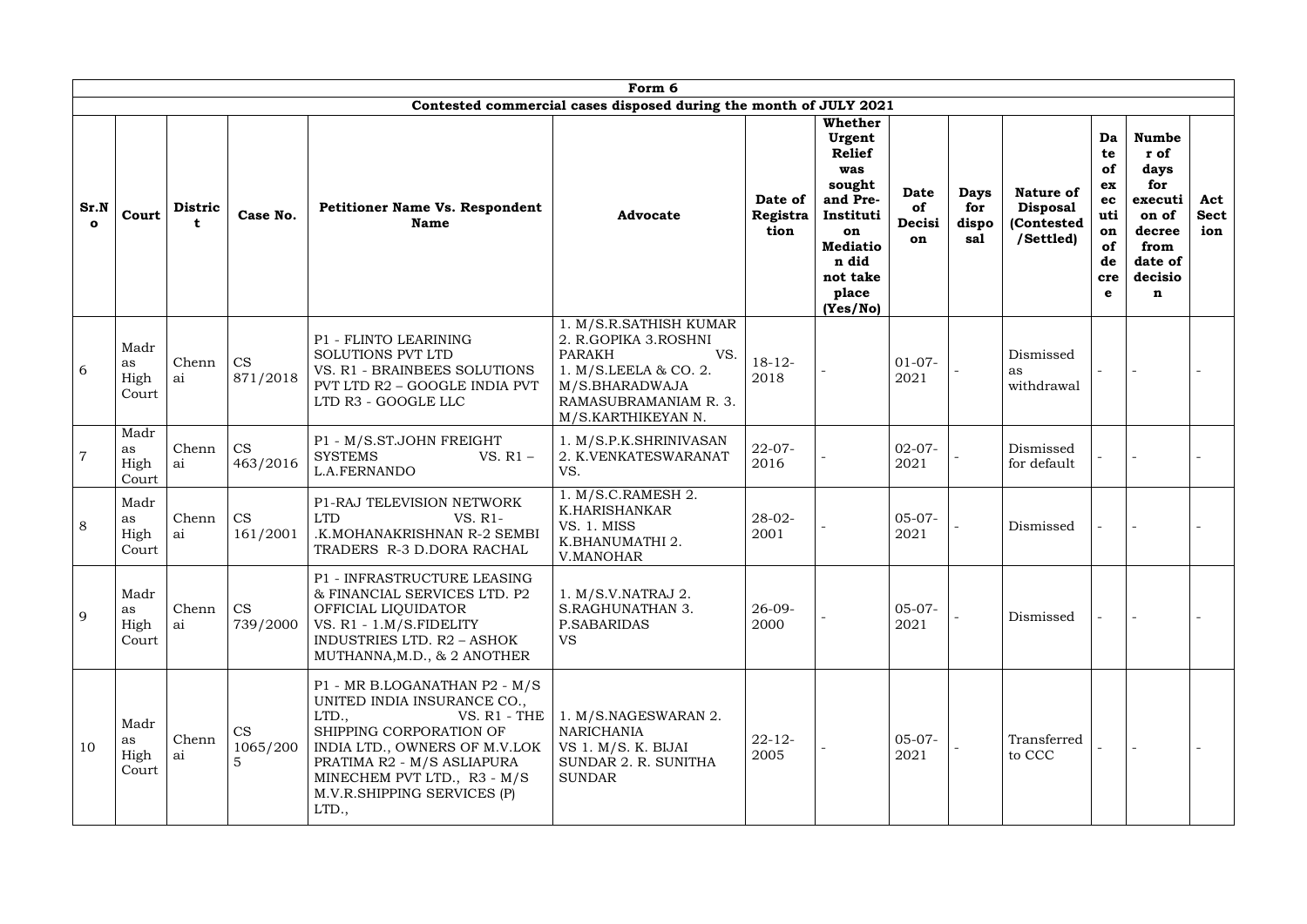|                      |                             |                |                       |                                                                                                                                                       | Form 6                                                                                         |                             |                                                                                                                                                        |                                   |                                    |                                                                |                                                                           |                                                                                                      |                           |
|----------------------|-----------------------------|----------------|-----------------------|-------------------------------------------------------------------------------------------------------------------------------------------------------|------------------------------------------------------------------------------------------------|-----------------------------|--------------------------------------------------------------------------------------------------------------------------------------------------------|-----------------------------------|------------------------------------|----------------------------------------------------------------|---------------------------------------------------------------------------|------------------------------------------------------------------------------------------------------|---------------------------|
|                      |                             |                |                       |                                                                                                                                                       | Contested commercial cases disposed during the month of JULY 2021                              |                             |                                                                                                                                                        |                                   |                                    |                                                                |                                                                           |                                                                                                      |                           |
| Sr.N<br>$\mathbf{o}$ | Court                       | <b>Distric</b> | Case No.              | <b>Petitioner Name Vs. Respondent</b><br><b>Name</b>                                                                                                  | <b>Advocate</b>                                                                                | Date of<br>Registra<br>tion | <b>Whether</b><br>Urgent<br><b>Relief</b><br>was<br>sought<br>and Pre-<br>Instituti<br>on<br><b>Mediatio</b><br>n did<br>not take<br>place<br>(Yes/No) | <b>Date</b><br>of<br>Decisi<br>on | <b>Days</b><br>for<br>dispo<br>sal | <b>Nature of</b><br><b>Disposal</b><br>(Contested<br>/Settled) | Da<br>te<br>of<br>ex<br>ec<br>uti<br>on<br>of<br>de<br>cre<br>$\mathbf e$ | <b>Numbe</b><br>r of<br>days<br>for<br>executi<br>on of<br>decree<br>from<br>date of<br>decisio<br>n | Act<br><b>Sect</b><br>ion |
| 11                   | Madr<br>as<br>High<br>Court | Chenn<br>ai    | <b>CS</b><br>237/2007 | P1 - M/S.ALLURE FASHIONS<br>REP.BY ITS MANAGING PARTNER<br>SHRI NIRANJAN MATHUR<br>VS. R1 - R-1 MR PRABIR ROY & 2<br><b>OTHERS</b>                    | 1. M/S.C.A.THEAGARAJAN<br><b>G.KALYAN JHABAKH</b><br>VS. 1. M/S.M.R.RAVINDRA<br>AND S.ANURADHA | $23 - 03 -$<br>2007         |                                                                                                                                                        | $05-07-$<br>2021                  |                                    | Dismissed<br>as settled<br>out of court                        |                                                                           |                                                                                                      |                           |
| 12                   | Madr<br>as<br>High<br>Court | Chenn<br>ai    | <b>CS</b><br>245/2000 | P1 - ASIANET COMMUNICATIONS<br>P LTD<br>VS. 1.SURYA<br>TV, A UNIT OF SUMANGALI<br>PUBLICATIONS P LTD R-2<br>2. VACHIMO FILMS                          | 1. M/S.PERUMBULAVIL<br>RADHAKRISHNAN 2.<br>S.N.PANIKAR 3. N.RAMESH<br>VS. 1. MR.Y.ANIL KUMAR   | $30 - 03 -$<br>2000         |                                                                                                                                                        | $06-07-$<br>2021                  |                                    | Dismissed<br>as<br>withdrawal                                  |                                                                           |                                                                                                      |                           |
| 13                   | Madr<br>as<br>High<br>Court | Chenn<br>ai    | <b>CS</b><br>760/2001 | P1 - GANDHIMATHI APPLIANCES<br>LTD.<br>VS. $R1 -$<br><b>VARDHMAN ENTERPRISES</b>                                                                      | 1. M/S.K.HARISH<br><b>G.MAHENDRAN</b><br>VS. 1. M/S.A.A.MOHAN                                  | $20 - 09 -$<br>2001         |                                                                                                                                                        | $06-07-$<br>2021                  |                                    | Dismissed<br>as<br>withdrawal                                  |                                                                           |                                                                                                      |                           |
| 14                   | Madr<br>as<br>High<br>Court | Chenn<br>ai    | <b>CS</b><br>817/2008 | P1 - M/S.SUN TV NETWORK LTD.<br>MANAGER(PROGRAMMING),<br>MR.L.JOTHEESWARAN<br>VS. R1 - M/S.SATHYA MOVIES R-<br>2 MR.RAAMA VEERAPPAN R-3<br>$M/S.D-TV$ | 1. M/S.B.K.GIRISH<br>NEELAKANTAN 2.<br>Y.ANILKUMAR 3.<br>T.VIJAYAKUMAR<br>VS.                  | $26 - 08 -$<br>2008         |                                                                                                                                                        | $06-07-$<br>2021                  |                                    | Dismissed<br>as settled<br>out of court                        |                                                                           |                                                                                                      |                           |
| 15                   | Madr<br>as<br>High<br>Court | Chenn<br>ai    | <b>CS</b><br>938/2008 | P1 - SUN TV NETWORK LTD.,<br>VS. R1 - M/S.ATLANTIC CINEMA<br>R-2 M/S.VAIGAI TV and 5 OTHERS                                                           | 1. M/S.Y.ANILKUMAR 2.<br>T.VIJAYAKUMAR<br>VS.                                                  | $26-09-$<br>2008            |                                                                                                                                                        | $06-07-$<br>2021                  |                                    | Dismissed<br>as<br>withdrawal                                  |                                                                           |                                                                                                      |                           |
| 16                   | Madr<br>as<br>High<br>Court | Chenn<br>ai    | <b>CS</b><br>236/2020 | P1 - DHANAM TEXTILES P-2<br>P.BABU<br>VS. R1 - N<br><b>VARADAIAH</b>                                                                                  | 1. M/S ARUN C MOHAN 2.<br>VASUNDHARA ARUN 3.<br><b>BRINDA MOHAN</b><br>VS. 1. M/S.A.MURALI     | $16-09-$<br>2020            |                                                                                                                                                        | $06-07-$<br>2021                  |                                    | Decreed in<br>Terms of<br><b>MOC</b>                           |                                                                           |                                                                                                      |                           |
| 17                   | Madr<br>as<br>High<br>Court | Chenn<br>ai    | <b>CS</b><br>990/2016 | P1 - R.K.MANI<br>VS. R1 - RAMA MOHAN                                                                                                                  | 1. M/S.SHUBHARANJANI<br>ANANTH IMTHIAZ AHMED<br>V.K.<br>VS.                                    | $23 - 12$<br>2016           |                                                                                                                                                        | $06-07-$<br>2021                  |                                    | Allowed                                                        |                                                                           |                                                                                                      |                           |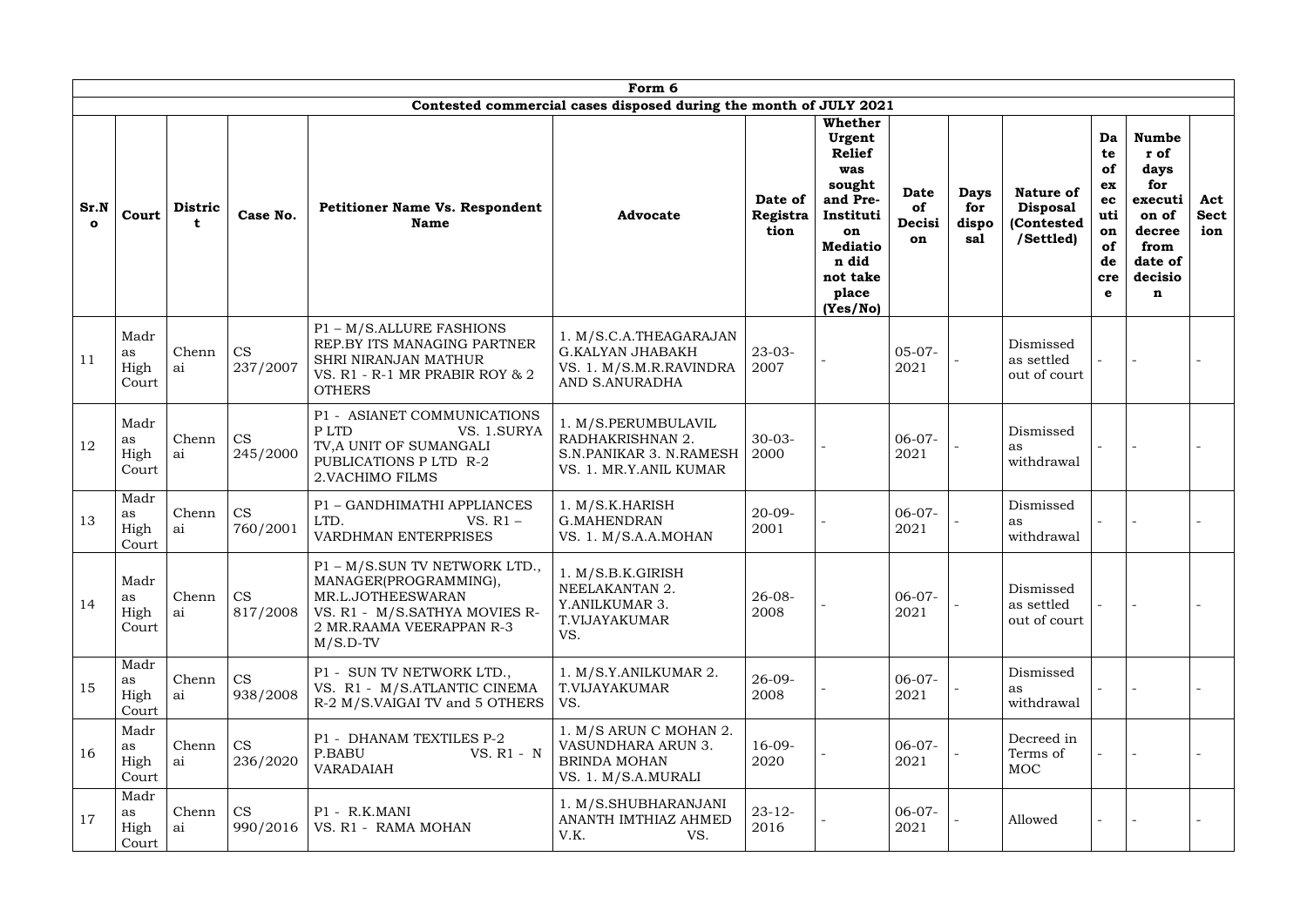|                      |                             |                               |                       |                                                                                                                                       | Form 6                                                                                                        |                             |                                                                                                                                                        |                                   |                                    |                                                                |                                                                 |                                                                                                      |                           |
|----------------------|-----------------------------|-------------------------------|-----------------------|---------------------------------------------------------------------------------------------------------------------------------------|---------------------------------------------------------------------------------------------------------------|-----------------------------|--------------------------------------------------------------------------------------------------------------------------------------------------------|-----------------------------------|------------------------------------|----------------------------------------------------------------|-----------------------------------------------------------------|------------------------------------------------------------------------------------------------------|---------------------------|
|                      |                             |                               |                       |                                                                                                                                       | Contested commercial cases disposed during the month of JULY 2021                                             |                             |                                                                                                                                                        |                                   |                                    |                                                                |                                                                 |                                                                                                      |                           |
| Sr.N<br>$\mathbf{o}$ | Court                       | <b>Distric</b><br>$\mathbf t$ | Case No.              | <b>Petitioner Name Vs. Respondent</b><br><b>Name</b>                                                                                  | <b>Advocate</b>                                                                                               | Date of<br>Registra<br>tion | <b>Whether</b><br>Urgent<br><b>Relief</b><br>was<br>sought<br>and Pre-<br>Instituti<br>on<br><b>Mediatio</b><br>n did<br>not take<br>place<br>(Yes/No) | <b>Date</b><br>of<br>Decisi<br>on | <b>Days</b><br>for<br>dispo<br>sal | <b>Nature of</b><br><b>Disposal</b><br>(Contested<br>/Settled) | Da<br>te<br>of<br>ex<br>ec<br>uti<br>on<br>of<br>de<br>cre<br>e | <b>Numbe</b><br>r of<br>days<br>for<br>executi<br>on of<br>decree<br>from<br>date of<br>decisio<br>n | Act<br><b>Sect</b><br>ion |
| 18                   | Madr<br>as<br>High<br>Court | Chenn<br>ai                   | <b>CS</b><br>293/2020 | P1 - A.D.PADMASINGH ISAAC P-2.<br>AACHI MASALA FOODS PVT. LTD.<br>& 3 OTHERS,<br>VS.<br>R1 - AACHIAMMAN CHIT FUNDS<br>PRIVATE LIMITED | 1. M/S.C.DANIEL GLADYS<br><b>DANIEL</b><br>VS.                                                                | $28-10-$<br>2020            |                                                                                                                                                        | $07-07-$<br>2021                  |                                    | Dismissed                                                      |                                                                 |                                                                                                      |                           |
| 19                   | Madr<br>as<br>High<br>Court | Chenn<br>ai                   | <b>CS</b><br>353/2016 | P1 - MR. A.D. PADMASINGH<br>ISSAC P-2 M/S. AACHI MASALA<br><b>FOODS PLTD</b><br>VS.<br>R1 - NALA FOODS                                | 1. M/S.C.DANIEL AND<br><b>GLADYS DANIEL</b><br>VS.                                                            | $24 - 06 -$<br>2016         |                                                                                                                                                        | $07-07-$<br>2021                  |                                    | Partly<br>allowed                                              |                                                                 |                                                                                                      |                           |
| 20                   | Madr<br>as<br>High<br>Court | Chenn<br>ai                   | <b>CS</b><br>962/2016 | P1 - M/S.NOVEX<br>COMMUNICATIONS PVT. Ltd.<br>VS. R1 - HOTEL LEELA PALACE<br><b>CHENNAI</b>                                           | 1. M/S.BFS LEGAL 2.<br>P.V.BALASUBRAMANIAM<br>3. D.FERDIN<br>VS.                                              | $19-12-$<br>2016            |                                                                                                                                                        | $07-07-$<br>2021                  |                                    | Dismissed<br>for Non-<br>Prosecution                           |                                                                 |                                                                                                      |                           |
| 21                   | Madr<br>as<br>High<br>Court | Chenn $\vert$ CS<br>ai        | 715/1998              | P1 - R.BALASUBRAMANIAN<br>VS. R1 - SHANTHI HOSIERY AND<br>12 OTHERS                                                                   |                                                                                                               |                             |                                                                                                                                                        | $08-07-$<br>2021                  |                                    | Dismissed<br>for Non –<br>Prosecution                          |                                                                 |                                                                                                      |                           |
| 22                   | Madr<br>as<br>High<br>Court | Chenn<br>ai                   | <b>CS</b><br>572/1999 | P1 - M/S. KERALA JEWELLERS<br>VS. R1 - M/S. KERALA<br><b>JEWELLERY</b>                                                                | 1. M/S. PARVATHY<br>PUSHKAR VISWANATHAN<br>VS. 1. M/S. V. NATARAJ<br><b>T.SURESH</b>                          |                             |                                                                                                                                                        | $08-07-$<br>2021                  |                                    | Dismissed<br>for Non-<br>Prosecution                           |                                                                 |                                                                                                      |                           |
| 23                   | Madr<br>as<br>High<br>Court | Chenn<br>ai                   | <b>CS</b><br>581/2000 | P1 - MOTHI TEXTILES<br>VS. R1 - RAJAMANI FABRIAS R2-<br><b>SWATHI TEXTILES</b>                                                        | 1. M/S. AMARNATH BABU<br>VS. 1.M/S.<br>M.NARAYANASWAMY<br>S.SATHYANARAYANAN                                   | $02-08-$<br>2000            |                                                                                                                                                        | $08-07-$<br>2021                  |                                    | Dismissed<br>as<br>withdrawal                                  |                                                                 |                                                                                                      |                           |
| 24                   | Madr<br>as<br>High<br>Court | Chenn<br>ai                   | <b>CS</b><br>791/2000 | P1 - MOHAMMED IDRIS<br>BROTHER P.LTD.,<br>VS. R1 - K.M.HAMEED SULTAN &<br>3 OTHERS                                                    | 1. MR.R.SRINIVAS 2.<br>MYTHILI SRINIVAS 3.<br><b>N.SATHISH BABU</b><br>VS. 1. MR.A.PRABHAKARA<br><b>REDDY</b> | $18-10-$<br>2000            |                                                                                                                                                        | $08-07-$<br>2021                  |                                    | Dismissed                                                      |                                                                 |                                                                                                      |                           |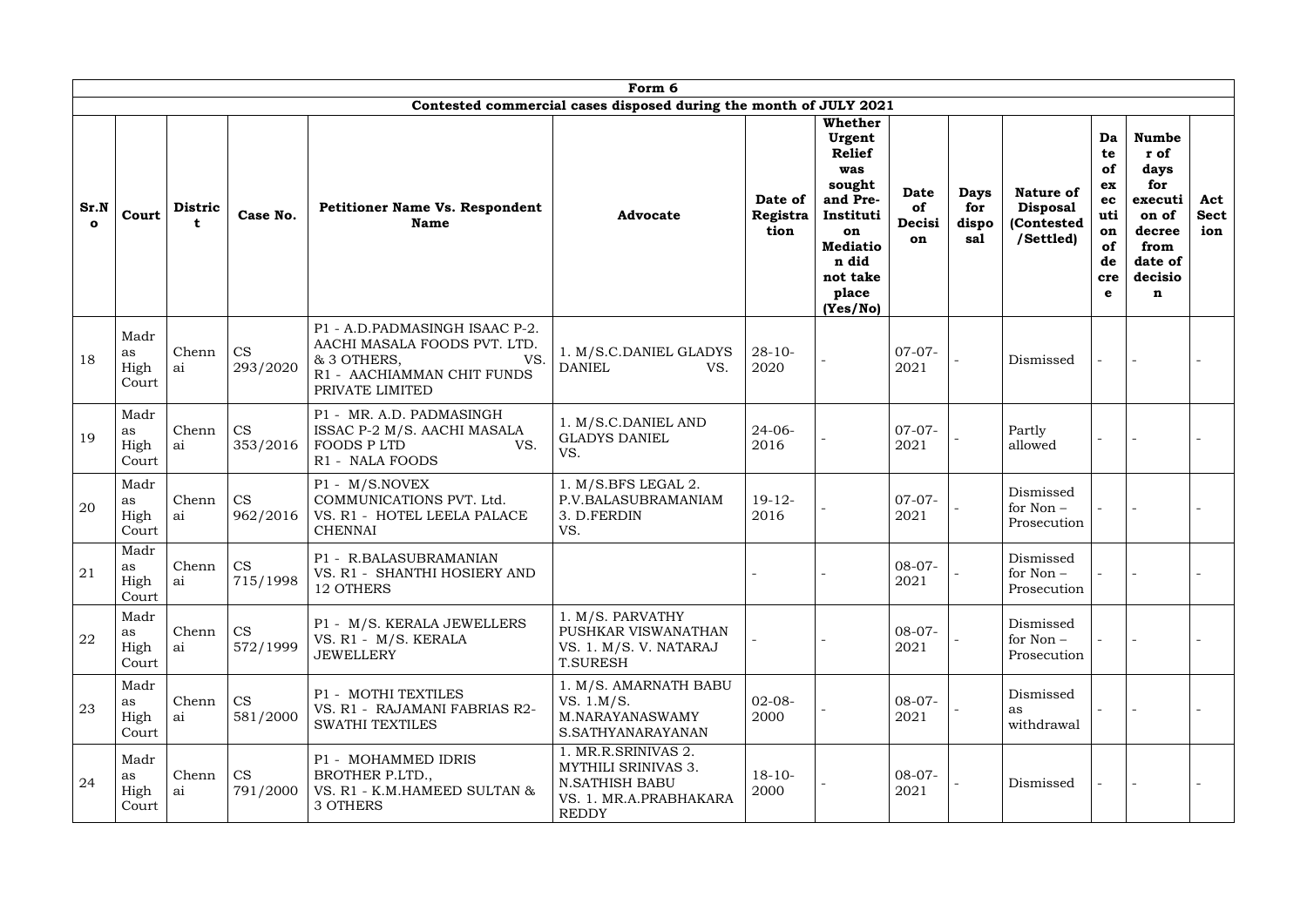|                      |                             |                |                       |                                                                                                                                                        | Form 6                                                                                                                                                      |                             |                                                                                                                                                        |                                   |                                    |                                                                |                                                                 |                                                                                                      |                           |
|----------------------|-----------------------------|----------------|-----------------------|--------------------------------------------------------------------------------------------------------------------------------------------------------|-------------------------------------------------------------------------------------------------------------------------------------------------------------|-----------------------------|--------------------------------------------------------------------------------------------------------------------------------------------------------|-----------------------------------|------------------------------------|----------------------------------------------------------------|-----------------------------------------------------------------|------------------------------------------------------------------------------------------------------|---------------------------|
|                      |                             |                |                       |                                                                                                                                                        | Contested commercial cases disposed during the month of JULY 2021                                                                                           |                             |                                                                                                                                                        |                                   |                                    |                                                                |                                                                 |                                                                                                      |                           |
| Sr.N<br>$\mathbf{o}$ | Court                       | <b>Distric</b> | Case No.              | <b>Petitioner Name Vs. Respondent</b><br><b>Name</b>                                                                                                   | <b>Advocate</b>                                                                                                                                             | Date of<br>Registra<br>tion | <b>Whether</b><br>Urgent<br><b>Relief</b><br>was<br>sought<br>and Pre-<br>Instituti<br>on<br><b>Mediatio</b><br>n did<br>not take<br>place<br>(Yes/No) | <b>Date</b><br>of<br>Decisi<br>on | <b>Days</b><br>for<br>dispo<br>sal | <b>Nature of</b><br><b>Disposal</b><br>(Contested<br>/Settled) | Da<br>te<br>of<br>ex<br>ec<br>uti<br>on<br>of<br>de<br>cre<br>e | <b>Numbe</b><br>r of<br>days<br>for<br>executi<br>on of<br>decree<br>from<br>date of<br>decisio<br>n | Act<br><b>Sect</b><br>ion |
| 25                   | Madr<br>as<br>High<br>Court | Chenn<br>ai    | <b>CS</b><br>42/2017  | P1 - CARBORUNDUM UNIVERSAL<br><b>LTD</b><br>VS. R1 -<br>METABOWERKE GMBH R2 -<br>HITACHI KOKI INDIA PVT LTD. R3<br>- HITACHI KOKI JAPAN                | 1. M/S.K.GOWTHAM<br>KUMAR 2. M.SRICHARAN<br><b>RANGARAJAN</b><br>VS. 1. M/S.THRIYAMBAKH<br>J.KANNAN 2.<br>NITHYAVENDHAN K. 3.<br>ARCHANA P.                 | $19-01-$<br>2017            |                                                                                                                                                        | $08-07-$<br>2021                  |                                    | Dismissed<br>as<br>withdrawal                                  |                                                                 |                                                                                                      |                           |
| 26                   | Madr<br>as<br>High<br>Court | Chenn<br>ai    | CS<br>408/2019        | <b>JAGADEESAN GANESH</b><br>$P1 -$<br>VS. R1 - BANK OF BARODA R-2<br><b>BANK OF BARODA R-3</b><br>M/S.S.J.KALA AGRO PVT.LTD.                           | 1. M/S.S.VENKATESH 2.<br><b>S.JAGANATHAN</b><br>VS. 1. M/S.R.KUMARA<br>RAJA 2. M.PRAVEEN<br>KUMAR 3. R.I.RAMESH                                             | $04 - 07 -$<br>2019         |                                                                                                                                                        | $08-07-$<br>2021                  |                                    | Dismissed                                                      |                                                                 |                                                                                                      |                           |
| 27                   | Madr<br>as<br>High<br>Court | Chenn<br>ai    | <b>CS</b><br>247/2017 | P1 - MR.M.BALAKRISHNAN P2 -<br>MRS.LINGKESVARI RAJAINDREN<br>VS. R1 - MR.SETTIPALLI SURESH<br>R2. MRS.SETTIPALLI VAISHNAVI                             | 1. M/S.PREETI MOHAN 2.<br>RAJ KUMAK JHABAKH 3.<br>HARSHINI JHOTHIRAMAN<br>4. POAVITRA<br>VENKATESWARAN<br>VS. 1.<br>M/S.K.G.RAGHUNATH 2.<br>N.SENTHIL KUMAR | $04 - 04 -$<br>2017         |                                                                                                                                                        | $08-07-$<br>2021                  |                                    | Decreed in<br>term of<br>Memo of<br>Compromis<br>e             |                                                                 |                                                                                                      |                           |
| 28                   | Madr<br>as<br>High<br>Court | Chenn<br>ai    | <b>CS</b><br>191/2021 | P1 - ZEE ENTERTAINMENT<br><b>ENTERPRISES LTD</b><br>VS. R1 - BHARAT SANCHAR<br>NIGAM LTD., R-2 MAHANAGAR<br>TELEPHONE NIGAM LTD. & 40<br><b>OTHERS</b> | 1. ARUN C.MOHAN 2.<br>V.ASUNDHARA ARUN 3.<br><b>BRINDA MOHAN</b><br>VS. 1. T.PANDIYAN 2.<br>M.DINESHKUMAR 3.<br>M/S.SHIVAKUMAR &<br><b>SURESH</b>           | $11-05-$<br>2021            |                                                                                                                                                        | $09-07-$<br>2021                  |                                    | Dismissed<br>as<br>withdrawal                                  |                                                                 |                                                                                                      |                           |
| 29                   | Madr<br>as<br>High<br>Court | Chenn<br>ai    | <b>CS</b><br>313/2020 | P1 - DHANAVILAS MADRAS<br><b>SNUFF COMPANY</b><br>VS. R1 - S. MUTHAZHAGU Propr.<br>M.M.Snuff Company                                                   | 1. M/S.DANIEL 2. GLADYS<br>DANIEL 3. V.REVATHY<br>VS. 1.<br>M/S.M.SENTHILVADIVU 2.<br>S.VIJAYABHARATHI 3.<br><b>S.ANAND VENKATESH</b>                       | $10-11-$<br>2020            |                                                                                                                                                        | $12-07-$<br>2021                  |                                    | Decreed in<br>Terms of<br><b>MOC</b>                           |                                                                 |                                                                                                      |                           |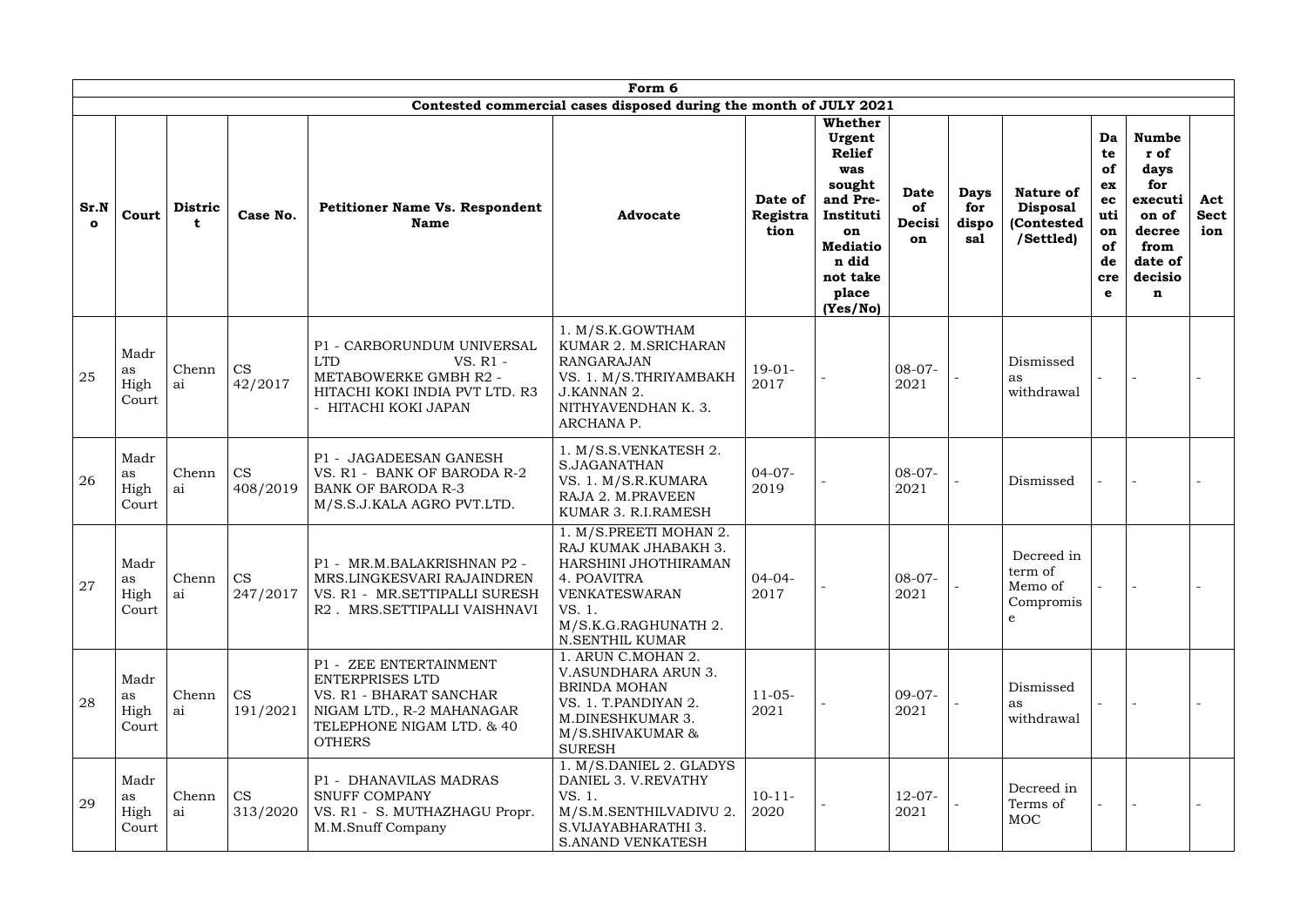|                      |                             |                     |                       |                                                                                                                                    | Form 6                                                                                                                                               |                             |                                                                                                                                                        |                                   |                                    |                                                                |                                                                 |                                                                                                      |                           |
|----------------------|-----------------------------|---------------------|-----------------------|------------------------------------------------------------------------------------------------------------------------------------|------------------------------------------------------------------------------------------------------------------------------------------------------|-----------------------------|--------------------------------------------------------------------------------------------------------------------------------------------------------|-----------------------------------|------------------------------------|----------------------------------------------------------------|-----------------------------------------------------------------|------------------------------------------------------------------------------------------------------|---------------------------|
|                      |                             |                     |                       |                                                                                                                                    | Contested commercial cases disposed during the month of JULY 2021                                                                                    |                             |                                                                                                                                                        |                                   |                                    |                                                                |                                                                 |                                                                                                      |                           |
| Sr.N<br>$\mathbf{o}$ | Court                       | <b>Distric</b><br>t | Case No.              | <b>Petitioner Name Vs. Respondent</b><br><b>Name</b>                                                                               | <b>Advocate</b>                                                                                                                                      | Date of<br>Registra<br>tion | <b>Whether</b><br>Urgent<br><b>Relief</b><br>was<br>sought<br>and Pre-<br>Instituti<br>on<br><b>Mediatio</b><br>n did<br>not take<br>place<br>(Yes/No) | <b>Date</b><br>of<br>Decisi<br>on | <b>Days</b><br>for<br>dispo<br>sal | <b>Nature of</b><br><b>Disposal</b><br>(Contested<br>/Settled) | Da<br>te<br>of<br>ex<br>ec<br>uti<br>on<br>of<br>de<br>cre<br>e | <b>Numbe</b><br>r of<br>days<br>for<br>executi<br>on of<br>decree<br>from<br>date of<br>decisio<br>n | Act<br><b>Sect</b><br>ion |
| 30                   | Madr<br>as<br>High<br>Court | Chenn<br>ai         | <b>CS</b><br>243/2000 | P1 - G.SRINIVASAN<br>VS. R1 - SHRI MAASAANI AMMAN<br>MOVIES, R2 - .K.M.MANIKA RAJ,<br>R-3. .M/S.CINE INDIA, and 4<br><b>OTHERS</b> | 1. M/S.K.M.RAMESH 2.<br><b>K.VISWANATHAN</b><br>VS. 1. M/S.ANILKUMAR                                                                                 | $30 - 03 -$<br>2000         |                                                                                                                                                        | $12-07-$<br>2021                  |                                    | Dismissed<br>for Non -<br>Prosecution                          |                                                                 |                                                                                                      |                           |
| 31                   | Madr<br>as<br>High<br>Court | Chenn<br>ai         | <b>CS</b><br>855/2015 | P1 - MARIS HOTELS AND<br>THEATRE PVT.<br>VS. R1 - HOTEL MAARIS GRAND,<br>R2 - MARIMUTHU R3 -<br>M.VIJAYARANI                       | 1. M/S.ARUN C.MOHAN 2.<br><b>VASUNDHARA ARUN 3.</b><br><b>BRINDA MOHAN</b><br>VS. 1.<br>M/S.V.RAGHAVACHARI 2.<br>V.SRIMATHI 3.<br>V.LAKSHMINARAYANAN | $15 - 10 -$<br>2015         |                                                                                                                                                        | $13-07-$<br>2021                  |                                    | Decreed                                                        |                                                                 |                                                                                                      |                           |
| 32                   | Madr<br>as<br>High<br>Court | Chenn<br>ai         | <b>CS</b><br>575/2015 | P1 - MR. SANJAY KUMAR<br>VS.<br><b>LALWANI</b><br>$R1 - M/S$ . NIC ARTS $R2 - M/S$ .<br>MAGIG FRAMES & 2 OTHERS                    | 1. M/S.OJAS LAW FIRM 2.<br>K.P.SANJEEV KUMAR 3.<br>L.MURALIKRISHNAN<br>VS. 1. M/S.WARAON & SAI<br>RAMS 2. M/S.AAV<br>PARTNERS 3.<br>M/S.R.MAHESWARI  | $14-07-$<br>2015            |                                                                                                                                                        | $13-07-$<br>2021                  |                                    | Dismissed                                                      |                                                                 |                                                                                                      |                           |
| 33                   | Madr<br>as<br>High<br>Court | Chenn<br>ai         | <b>CS</b><br>1016/200 | P1 - SURESH KISHORE<br>VS. R1 - S.SUNDARAM, R2 -<br>.M/S.SANJAY A.WADHWA HUF II,<br>R3. B.N.SURESH REDDY,                          | 1. MS.M.VIDYA<br>VS. 1. M/S. PL<br>NARAYANAN 2. J<br>KARTHIKEYAN 3. B BALAJI                                                                         | $31 - 12$<br>2001           |                                                                                                                                                        | $14-07-$<br>2021                  |                                    | Dismissed<br>for $Non-$<br>Prosecution                         |                                                                 |                                                                                                      |                           |
| 34                   | Madr<br>as<br>High<br>Court | Chenn<br>ai         | <b>CS</b><br>116/2003 | P1 - M/S.SUN TV NETWORK LTD.<br>VS. R1 - MAA TELEVISION<br>NETWORK LTD AND ANOTHER                                                 | 1. MR.Y.ANIL KUMAR 2.<br>R.MUKUNDAN 3.<br>M.JOTHI<br>VS. 1. M/S.C.RAMESH 2.<br><b>C.BALAJI</b>                                                       |                             |                                                                                                                                                        | $14-07-$<br>2021                  |                                    | Dismissed                                                      |                                                                 |                                                                                                      |                           |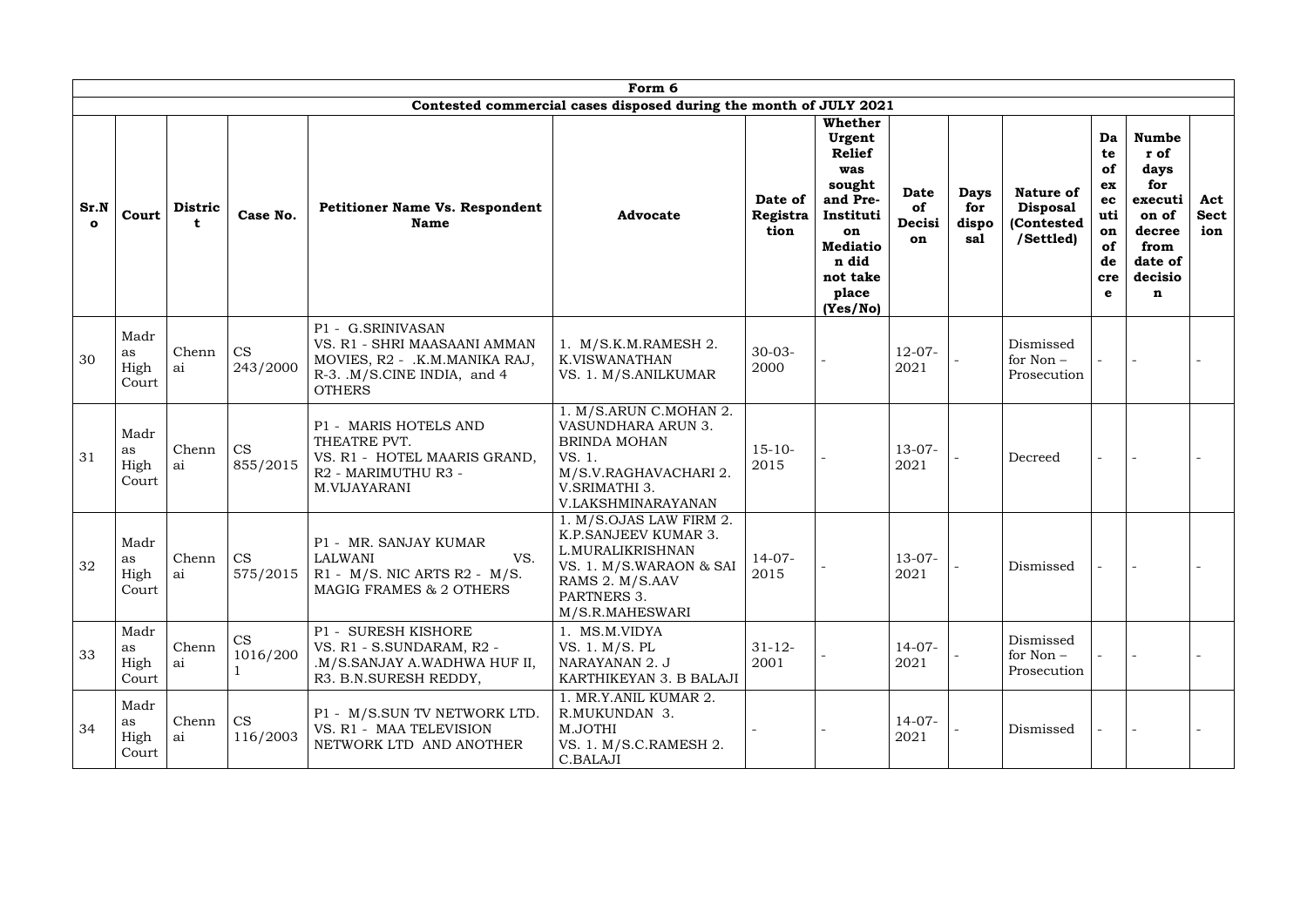|                      |                             |                |                       |                                                                                                                                 | Form 6                                                                                                                                                 |                             |                                                                                                                                                        |                                   |                                    |                                                                |                                                                        |                                                                                                      |                           |
|----------------------|-----------------------------|----------------|-----------------------|---------------------------------------------------------------------------------------------------------------------------------|--------------------------------------------------------------------------------------------------------------------------------------------------------|-----------------------------|--------------------------------------------------------------------------------------------------------------------------------------------------------|-----------------------------------|------------------------------------|----------------------------------------------------------------|------------------------------------------------------------------------|------------------------------------------------------------------------------------------------------|---------------------------|
|                      |                             |                |                       |                                                                                                                                 | Contested commercial cases disposed during the month of JULY 2021                                                                                      |                             |                                                                                                                                                        |                                   |                                    |                                                                |                                                                        |                                                                                                      |                           |
| Sr.N<br>$\mathbf{o}$ | Court                       | <b>Distric</b> | Case No.              | <b>Petitioner Name Vs. Respondent</b><br><b>Name</b>                                                                            | <b>Advocate</b>                                                                                                                                        | Date of<br>Registra<br>tion | <b>Whether</b><br>Urgent<br><b>Relief</b><br>was<br>sought<br>and Pre-<br>Instituti<br>on<br><b>Mediatio</b><br>n did<br>not take<br>place<br>(Yes/No) | <b>Date</b><br>of<br>Decisi<br>on | <b>Days</b><br>for<br>dispo<br>sal | <b>Nature of</b><br><b>Disposal</b><br>(Contested<br>/Settled) | Da<br>te<br><b>of</b><br>ex<br>ec<br>uti<br>on<br>of<br>de<br>cre<br>e | <b>Numbe</b><br>r of<br>days<br>for<br>executi<br>on of<br>decree<br>from<br>date of<br>decisio<br>n | Act<br><b>Sect</b><br>ion |
| 35                   | Madr<br>as<br>High<br>Court | Chenn<br>ai    | <b>CS</b><br>180/2019 | P1 - RES Q TECHNOLOGIES<br>PVT.LTD<br>VS.<br>R1 - RAJDEEP ENERGIES<br>PVT.LTD                                                   | 1. M/S. SUBA SHINY 2.<br>A.K. RAJARAMAN 3. A.V.B.<br><b>KRISHNKANATH</b><br>VS. 1. M/S. THENKODI<br>ANNAM NELSON 2.<br>V.JAYAVIGNESWARI                | $06-03-$<br>2019            |                                                                                                                                                        | $14-07-$<br>2021                  |                                    | Decreed in<br>Terms of<br>compromis<br>e                       |                                                                        |                                                                                                      |                           |
| 36                   | Madr<br>as<br>High<br>Court | Chenn<br>ai    | <b>CS</b><br>387/2020 | P1 - M/S.MRF LTD.<br>VS. R1 - SUMIT GUMBER                                                                                      | 1. M/S.MADHAN BABU 2.<br><b>JACOB KURIAN 3.</b><br><b>NARAYANA PRASAD</b><br>VS. 1. M/S.SRI &<br>SHANKAR ASSOCIATES 2.<br>R.UMASHANKAR 3.<br>M.SRIDEVI | $17 - 12$<br>2020           |                                                                                                                                                        | $14-07-$<br>2021                  |                                    | Disposed<br>off                                                |                                                                        |                                                                                                      |                           |
| 37                   | Madr<br>as<br>High<br>Court | Chenn<br>ai    | <b>CS</b><br>664/2000 | $P1 -$<br>.PRESTIGE HOUSWARE (INDI)<br>LTD., P2 - .TTIC PRESTIGE ITD.,<br>VS. R1 - SPAN ELECTRONICS                             | 1. M/S.S.K.SRINIVASAN 2.<br>K.HARISH 3. S.G.RAMESH<br><b>CUMAR</b><br>VS.                                                                              | $10-02-$<br>2000            |                                                                                                                                                        | $15-07-$<br>2021                  |                                    | Dismissed<br>as<br>withdrawal                                  |                                                                        |                                                                                                      |                           |
| 38                   | Madr<br>as<br>High<br>Court | Chenn<br>ai    | <b>CS</b><br>775/2006 | P1 - MR A.NARAYANAN<br>VS. R1 - M/S PANDIAN STORES<br>R2 - P.T.BALAJI & 3 OTHERS                                                | 1. M/S K.RAJASEKARAN 2.<br>S.BALACHANDRAN                                                                                                              | $17-10-$<br>2006            |                                                                                                                                                        | $15-07-$<br>2021                  |                                    | Dismissed<br>as<br>withdrawal                                  |                                                                        |                                                                                                      |                           |
| 39                   | Madr<br>as<br>High<br>Court | Chenn<br>ai    | <b>CS</b><br>76/2004  | P1 - MRLYUBARETS VIKTOR AND<br><b>ANOTHER</b><br>VS.<br>R1 - OWNERS AND PARTIES<br>INTERESTED IN THE VESSEL<br>M.T.AMMER RHINE, | 1. M/S.S.VASUDEVAN 2.<br><b>K.KRISHNASWAMY</b><br>VS.                                                                                                  | $03-02-$<br>2004            |                                                                                                                                                        | $15-07-$<br>2021                  |                                    | Dismissed<br>as settled<br>out of court                        |                                                                        |                                                                                                      |                           |
| 40                   | Madr<br>as<br>High<br>Court | Chenn<br>ai    | <b>CS</b><br>79/2006  | P1 - V.P.ARUMUGAM P2 -<br>V.P.CHOKKALINGAM & 3 OTHERS<br>VS. R1 - R.UDAYAKUMAR                                                  | M/S.P.C.N.RAGHUPATHY<br>2. T.P.SEKAR<br>VS. 1. M/S<br>M.VELUMURUGAN 2.<br><b>J.G.KANNAN</b>                                                            | $07-02-$<br>2006            |                                                                                                                                                        | $15-07-$<br>2021                  |                                    | Dismissed<br>as<br>withdrawal                                  |                                                                        |                                                                                                      |                           |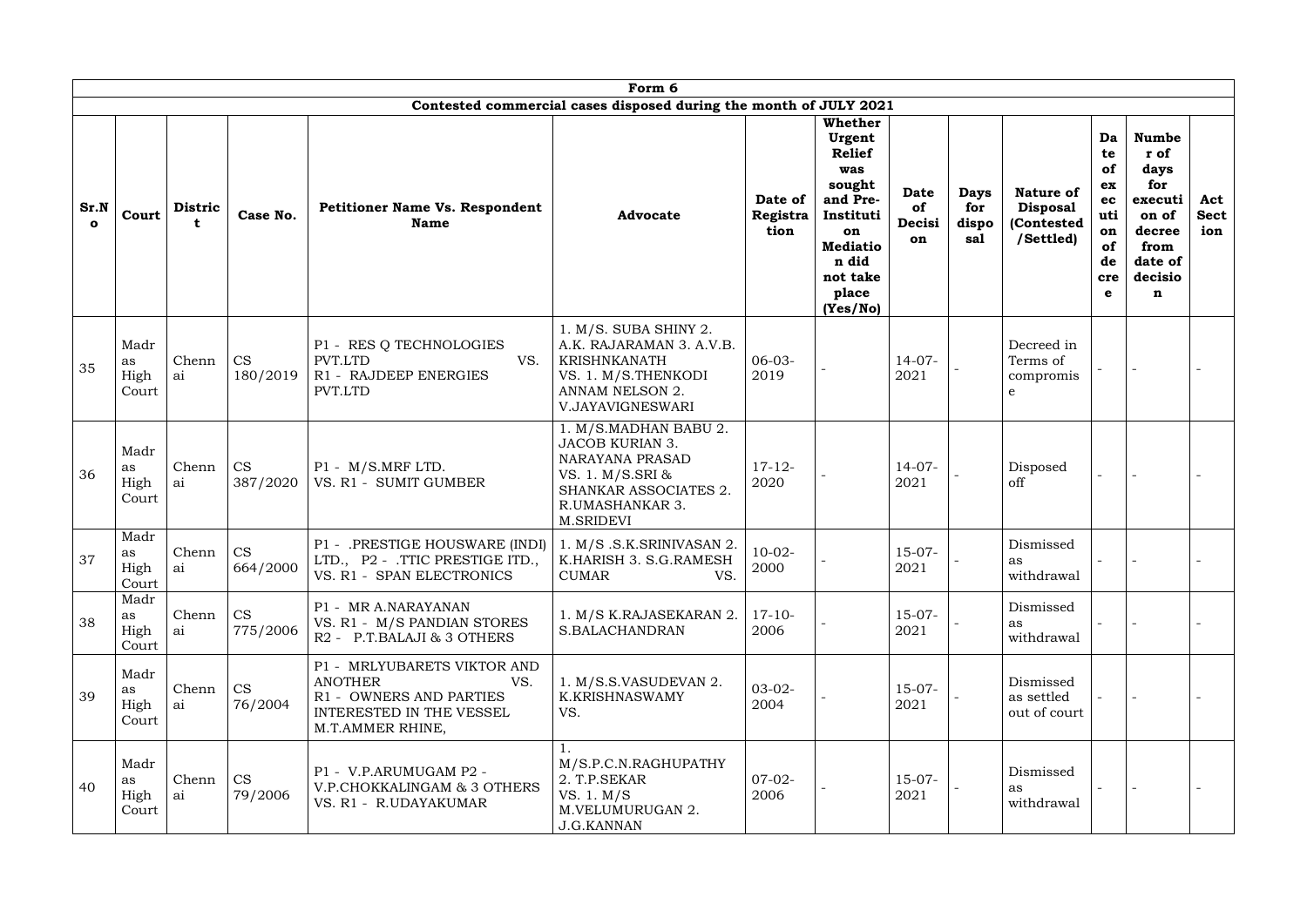|                      | Form 6<br>Contested commercial cases disposed during the month of JULY 2021 |                      |                       |                                                                                                                                               |                                                                                                                                                              |                             |                                                                                                                                      |                                   |                                    |                                                                |                                                                           |                                                                                                                |                           |
|----------------------|-----------------------------------------------------------------------------|----------------------|-----------------------|-----------------------------------------------------------------------------------------------------------------------------------------------|--------------------------------------------------------------------------------------------------------------------------------------------------------------|-----------------------------|--------------------------------------------------------------------------------------------------------------------------------------|-----------------------------------|------------------------------------|----------------------------------------------------------------|---------------------------------------------------------------------------|----------------------------------------------------------------------------------------------------------------|---------------------------|
|                      |                                                                             |                      |                       |                                                                                                                                               |                                                                                                                                                              |                             | <b>Whether</b>                                                                                                                       |                                   |                                    |                                                                |                                                                           |                                                                                                                |                           |
| Sr.N<br>$\mathbf{o}$ | Court                                                                       | <b>Distric</b><br>t. | Case No.              | <b>Petitioner Name Vs. Respondent</b><br><b>Name</b>                                                                                          | <b>Advocate</b>                                                                                                                                              | Date of<br>Registra<br>tion | Urgent<br><b>Relief</b><br>was<br>sought<br>and Pre-<br>Instituti<br>on<br><b>Mediatio</b><br>n did<br>not take<br>place<br>(Yes/No) | <b>Date</b><br>of<br>Decisi<br>on | <b>Days</b><br>for<br>dispo<br>sal | <b>Nature of</b><br><b>Disposal</b><br>(Contested<br>/Settled) | Da<br>te<br>of<br>ex<br>ec<br>uti<br>on<br>of<br>de<br>cre<br>$\mathbf e$ | <b>Numbe</b><br>r of<br>days<br>for<br>executi<br>on of<br>decree<br>from<br>date of<br>decisio<br>$\mathbf n$ | Act<br><b>Sect</b><br>ion |
| 41                   | Madr<br>as<br>High<br>Court                                                 | Chenn<br>ai          | <b>CS</b><br>285/2019 | P1 - M/S.KALEESUWARI<br>REFINERY PRIVATE LIMITED<br>VS. R1 - M/S.MYTHILI TRADER                                                               | 1. M/S.VIJAYAN<br>SUBRAMANIAN 2. M.V.<br>BHASKAR 3. B.<br><b>JAGANNATH</b><br>VS. 1. MS.R.SARITHA 2.<br>T.DHANASEKARAN                                       | $24 - 04 -$<br>2019         |                                                                                                                                      | $15-07-$<br>2021                  |                                    | Already<br>decreed                                             |                                                                           |                                                                                                                |                           |
| 42                   | Madr<br>as<br>High<br>Court                                                 | Chenn<br>ai          | <b>CS</b><br>904/2003 | P1 - PERIASAMY KALAIAPPAN P2 -<br>G.SRIDHAR @ DR.GOPU SRIDHAR<br>VS. R1 - A.R.RAHAM R2 - SONY<br>MUSIC ENTERTAINMENT INDIA<br>LTD, & 2 OTHERS | 1. MR.C.UMASHANKAR 2.<br>D.JANARTHAN<br>VS. 1. M/S.R.KUMAR 2.<br>E.JAYSANKAR 3.<br>M/S.VIJAYANARAYANAN                                                       | $27 - 11 -$<br>2003         |                                                                                                                                      | $19-07-$<br>2021                  |                                    | Dismissed<br>for Non -<br>Prosecution                          |                                                                           |                                                                                                                |                           |
| 43                   | Madr<br>as<br>High<br>Court                                                 | Chenn<br>ai          | <b>CS</b><br>736/2019 | P1 - M/S.V.V.V. AND SONS<br>EDIBLE OILS LTD.<br>VS. R1 - S.CHELLIAH CHETTIAR<br><b>FIRM</b>                                                   | 1. M/S.B.RAVEENDRAN 2.<br>P.V.SUDAKAR-<br>MS/981/1990 3.<br>PAVITHRA RAMANI-<br>VS.1<br>M/S.A.E.RAVICHANDRAN<br>2. ADITHYAVARADARAJAN<br>3. SIDDHARTH GOVIND | $27 - 12$<br>2019           |                                                                                                                                      | $20 - 07 -$<br>2021               |                                    | Dismissed                                                      |                                                                           |                                                                                                                |                           |
| 44                   | Madr<br>as<br>High<br>Court                                                 | Chenn<br>ai          | <b>CS</b><br>252/2006 | P1 - MOHAN BREWERIES AND<br>DISTILLERIES LTD,<br>VS. R1 - M/S BALAJI<br>DISTILLERIES LTD., AND<br><b>ANOTHER</b>                              | 1. M/S.RAJESH<br>RAMANATHAN 2.<br>M.SATHIYAVEL 3.<br><b>S.RATHINA GANESH</b><br>VS. 1. M/S<br>R.PARTHASARATHY 2.<br>M/S RANGARAJAN AND<br>PRABHAKARAN        | $23-03-$<br>2006            |                                                                                                                                      | $20 - 07 -$<br>2021               |                                    | Dismissed<br>as<br>withdrawal                                  |                                                                           |                                                                                                                |                           |
| 45                   | Madr<br>as<br>High<br>Court                                                 | Chenn<br>ai          | <b>CS</b><br>204/1998 | P1 - PARIS PRODUCTS LIMITED,<br>VS. R1 - BAKEMANS INDUSTRIES<br><b>LIMITED</b>                                                                | 1. MR.A.K.BALAJI 2.<br>S.NITHIYA<br>VS. 1. MRS. V. NATARAJ 2.<br>M/S.H.KARTHIK<br>SESHADRI 3. ELIZABETH<br><b>SESHADRI</b>                                   |                             |                                                                                                                                      | $20 - 07 -$<br>2021               |                                    | Dismissed                                                      |                                                                           |                                                                                                                |                           |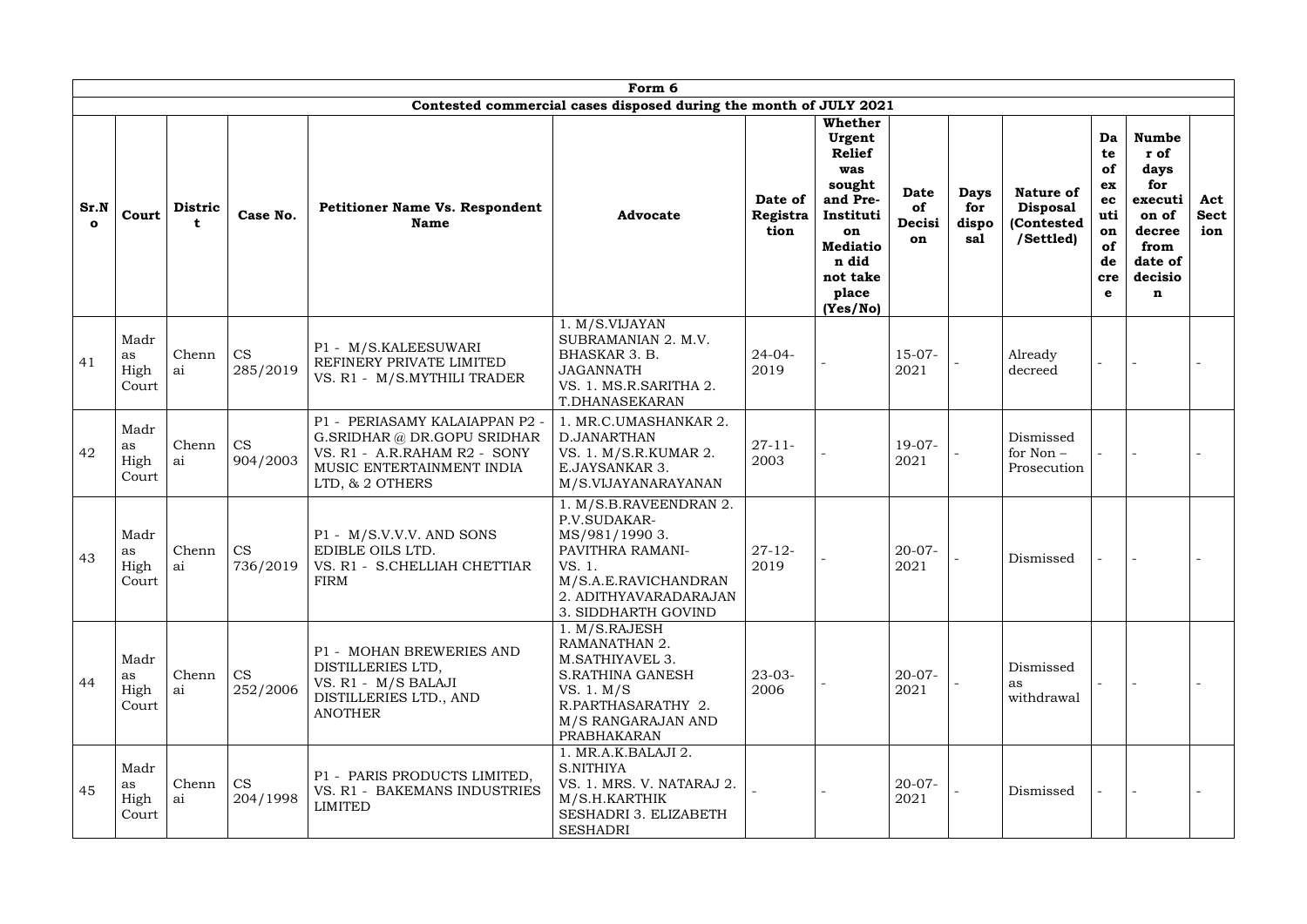|                      | Form 6<br>Contested commercial cases disposed during the month of JULY 2021 |                     |                       |                                                                                                           |                                                                                                                                             |                             |                                                                                                                                                        |                                   |                                    |                                                                |                                                                 |                                                                                                      |                           |
|----------------------|-----------------------------------------------------------------------------|---------------------|-----------------------|-----------------------------------------------------------------------------------------------------------|---------------------------------------------------------------------------------------------------------------------------------------------|-----------------------------|--------------------------------------------------------------------------------------------------------------------------------------------------------|-----------------------------------|------------------------------------|----------------------------------------------------------------|-----------------------------------------------------------------|------------------------------------------------------------------------------------------------------|---------------------------|
| Sr.N<br>$\mathbf{o}$ | Court                                                                       | <b>Distric</b><br>t | Case No.              | <b>Petitioner Name Vs. Respondent</b><br><b>Name</b>                                                      | <b>Advocate</b>                                                                                                                             | Date of<br>Registra<br>tion | <b>Whether</b><br>Urgent<br><b>Relief</b><br>was<br>sought<br>and Pre-<br>Instituti<br>on<br><b>Mediatio</b><br>n did<br>not take<br>place<br>(Yes/No) | <b>Date</b><br>of<br>Decisi<br>on | <b>Days</b><br>for<br>dispo<br>sal | <b>Nature of</b><br><b>Disposal</b><br>(Contested<br>/Settled) | Da<br>te<br>of<br>ex<br>ec<br>uti<br>on<br>of<br>de<br>cre<br>e | <b>Numbe</b><br>r of<br>days<br>for<br>executi<br>on of<br>decree<br>from<br>date of<br>decisio<br>n | Act<br><b>Sect</b><br>ion |
| 46                   | Madr<br>as<br>High<br>Court                                                 | Chenn<br>ai         | <b>CS</b><br>233/2018 | P1 - KITPLY INDUSTRIES LTD,<br>VS. R1 - M/S.MANGALAM<br>ENTERPRISES R2 - M/S PLY CO.,<br>& 4 OTHERS       | 1. M/S.BFS LEGAL 2.<br>P.V.BALASUBRAMANIAM<br>3. D.FERDINAND<br>VS. 1. M/S.SURANA AND<br>SURANA 2. G.KALYAN<br>JHABAKH 3.<br>M/S.K.ARUMUGAM | $11-04-$<br>2018            |                                                                                                                                                        | $22 - 07 -$<br>2021               |                                    | Closed                                                         |                                                                 |                                                                                                      |                           |
| 47                   | Madr<br>as<br>High<br>Court                                                 | Chenn<br>ai         | <b>CS</b><br>85/2006  | P1 - VEERA MOHAN<br>VS. R1 - M/S IDEA WOLD I<br>CELLULOID PVT., LTD., R-2 M/S<br>GEMINI COLOUR LABORATORY | M/S.S.SRIDHAR<br>VS.                                                                                                                        | $08-02-$<br>2006            |                                                                                                                                                        | $22 - 07 -$<br>2021               |                                    | Dismissed<br>for Non-<br>Prosecution                           |                                                                 |                                                                                                      |                           |
| 48                   | Madr<br>as<br>High<br>Court                                                 | Chenn<br>ai         | <b>CS</b><br>162/1999 | P1 - S.K.REDDY, TRADING AS<br>NAVBHARAT GARMENTS<br>VS. R1 - M/S.VISHAL GARMENTS                          | 1. M/S.R.GOVINDARAJAN<br>2. S.USHA 3. R.S.RAJESH<br>VS. 1. MR.S.K.REDDY                                                                     |                             |                                                                                                                                                        | $22 - 07 -$<br>2021               |                                    | Dismissed<br>for Non-<br>Prosecution                           |                                                                 |                                                                                                      |                           |
| 49                   | Madr<br>as<br>High<br>Court                                                 | Chenn<br>ai         | <b>CS</b><br>400/2017 | P1 - MILLENIUM STEEL INDIA PVT<br>LTD,<br>VS. R1 - IND BARATH ENERGIES<br><b>LTD</b>                      | M/S.AAV PARTNERS<br>VS. 1.<br>M/S.V.VISWANATHAN 2.<br>S.R.SHANMUGADOSS 3.<br>M/S.ANIRUDH KRISHNAN                                           | $02-06-$<br>2017            |                                                                                                                                                        | $23 - 07 -$<br>2021               |                                    | Dismissed<br>with cost                                         |                                                                 |                                                                                                      |                           |
| 50                   | Madr<br>as<br>High<br>Court                                                 | Chenn<br>ai         | <b>CS</b><br>319/2018 | P1-M/S SAKTHI ENERGY PVT.LTD<br>VS. R1-M/S.IND BARATH<br><b>THERMAL</b>                                   | 1.M/S.AAV PARTNERS<br>VS. 1.M/S.ANIRUDH<br><b>KRISHNAN</b><br>2. KEERTHIKIRAN MURALI<br><b>3.ASHWIN SHANBHAG</b>                            | $15-05-$<br>2018            |                                                                                                                                                        | $26 - 07 -$<br>2021               |                                    | Allowed<br>With Costs                                          |                                                                 |                                                                                                      |                           |
| 51                   | Madr<br>as<br>High<br>Court                                                 | Chenn<br>ai         | <b>CS</b><br>321/2018 | P1-M/S.SP COAL RESOCURCES<br>VS.<br>P.LTD.,<br>R1-M/S.IND BARATH THERMAL<br>Power Ltd.,                   | 1.M/S.AAV PARTNERS<br>VS. 1.M/S.ANIRUDH<br><b>KRISHNAN</b><br>2. KEERTHIKIRAN MURALI<br><b>3.ASHWIN SHANBHAG</b>                            | $15-05-$<br>2018            |                                                                                                                                                        | $26 - 07 -$<br>2021               |                                    | Allowed<br>With Costs                                          |                                                                 |                                                                                                      |                           |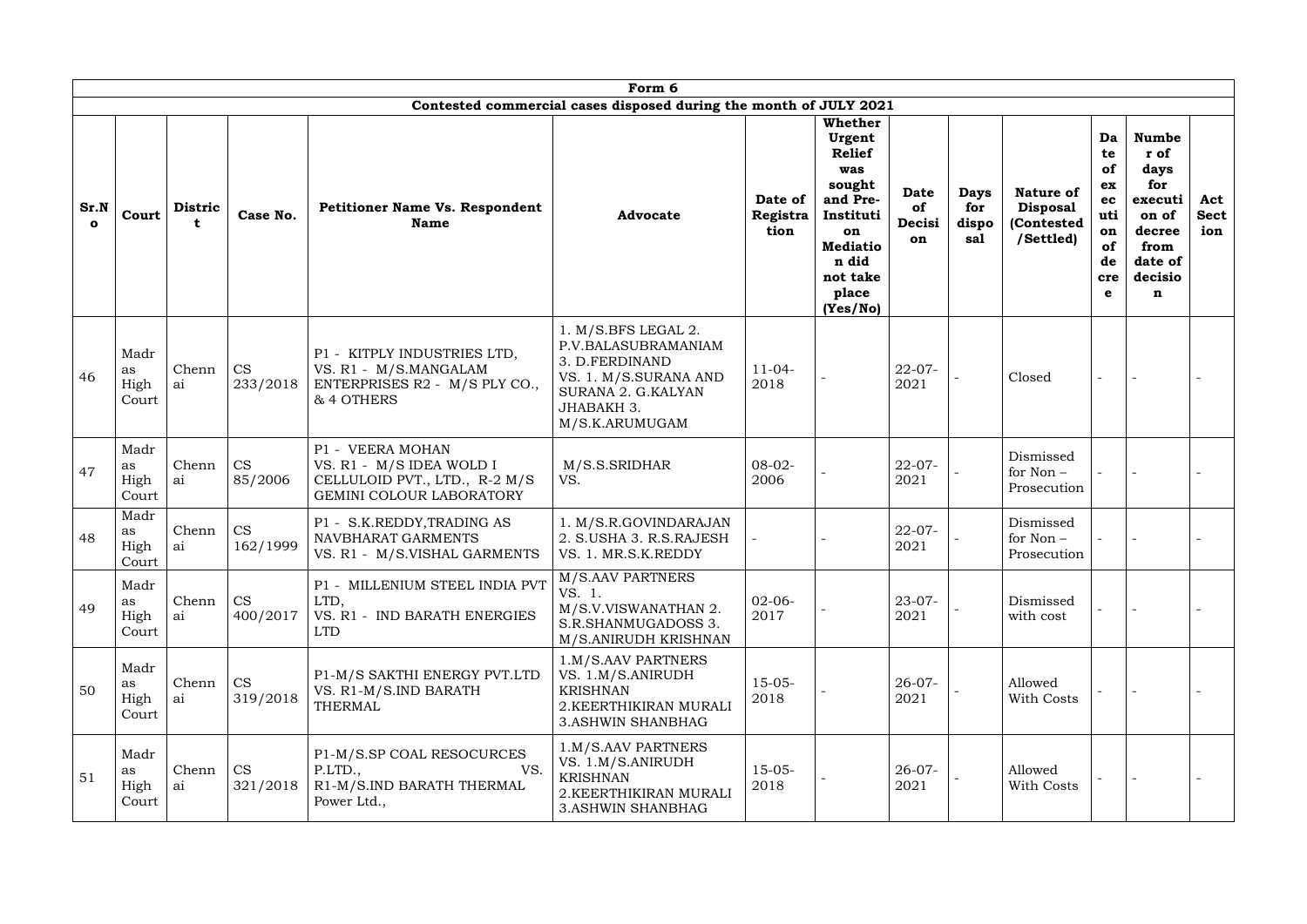|                      | Form 6<br>Contested commercial cases disposed during the month of JULY 2021 |                |                       |                                                                                                                                                  |                                                                                         |                             |                                                                                                                                                 |                                   |                                    |                                                                   |                                                                 |                                                                                                      |                           |
|----------------------|-----------------------------------------------------------------------------|----------------|-----------------------|--------------------------------------------------------------------------------------------------------------------------------------------------|-----------------------------------------------------------------------------------------|-----------------------------|-------------------------------------------------------------------------------------------------------------------------------------------------|-----------------------------------|------------------------------------|-------------------------------------------------------------------|-----------------------------------------------------------------|------------------------------------------------------------------------------------------------------|---------------------------|
| Sr.N<br>$\mathbf{o}$ | Court                                                                       | <b>Distric</b> | Case No.              | <b>Petitioner Name Vs. Respondent</b><br><b>Name</b>                                                                                             | <b>Advocate</b>                                                                         | Date of<br>Registra<br>tion | Whether<br>Urgent<br><b>Relief</b><br>was<br>sought<br>and Pre-<br>Instituti<br>on<br><b>Mediatio</b><br>n did<br>not take<br>place<br>(Yes/No) | <b>Date</b><br>of<br>Decisi<br>on | <b>Days</b><br>for<br>dispo<br>sal | <b>Nature of</b><br><b>Disposal</b><br>(Contested<br>/Settled)    | Da<br>te<br>of<br>ex<br>ec<br>uti<br>on<br>of<br>de<br>cre<br>e | <b>Numbe</b><br>r of<br>days<br>for<br>executi<br>on of<br>decree<br>from<br>date of<br>decisio<br>n | Act<br><b>Sect</b><br>ion |
| 52                   | Madr<br>as<br>High<br>Court                                                 | Chenn<br>ai    | <b>CS</b><br>323/2018 | P1-M/S.A AND A INTERNATIONAL<br>Trading Pvt.Ltd.,<br>VS.<br>R1-M/S.EMPEE SUGARS AND<br>Chemicals Ltd., R2 - M/S.EMPEE<br><b>DISTILLERIES LTD</b> | 1.M/S.AAV PARTNERS<br>VS. 1.M/S.J.RAVINDRAN<br>2.M.SNEHA 3.M.A.VIMAL<br><b>MOHAN</b>    | $15-05-$<br>2018            |                                                                                                                                                 | $26 - 07 -$<br>2021               |                                    | Withdrawn<br>Dismissed                                            |                                                                 |                                                                                                      |                           |
| 53                   | Madr<br>as<br>High<br>Court                                                 | Chenn<br>ai    | CS<br>726/2004        | P1-M/S PRABHA SINGH JASWANT<br><b>SINGH</b><br>VS. R1-<br><b>B.MOHAMED YOUSUFF</b><br>PARTHIRAPULI R2-B.MOHAMED<br><b>SHERIFF &amp; 3 OTHERS</b> | 1.MR.S.T.THANGAMANI<br>2.I.JAYASEELAN<br>VS. 1.MR.P.SARAVANA<br><b>SOWMIYAN</b>         | $13-09-$<br>2004            |                                                                                                                                                 | $27 - 07 -$<br>2021               |                                    | Dismissed<br>as settled<br>out of court                           |                                                                 |                                                                                                      |                           |
| 54                   | Madr<br>as<br>High<br>Court                                                 | Chenn<br>ai    | <b>CS</b><br>753/1999 | P1-M/S.RAFA INTERNATIONAL<br>VS. R1-M/S.VIJAYASHREE ARTS<br>R2-R-2 O.P. VENOO,                                                                   | 1.M/S SHANMUGAKANI<br>2.T.VASU                                                          |                             |                                                                                                                                                 | $27-07-$<br>2021                  |                                    | Dismissed<br>for Non-<br>Prosecution                              |                                                                 |                                                                                                      |                           |
| 55                   | Madr<br>as<br>High<br>Court                                                 | Chenn<br>ai    | <b>CS</b><br>151/2000 | P1-AMRUTANJAN LTD.,<br>VS. R1-SUBAA LABORATORIES,                                                                                                | 1.MR.C.DANIEL                                                                           | $01-07-$<br>1999            |                                                                                                                                                 | $27-07-$<br>2021                  |                                    | Dismissed<br>as<br>withdrawal                                     |                                                                 |                                                                                                      |                           |
| 56                   | Madr<br>as<br>High<br>Court                                                 | Chenn<br>ai    | <b>CS</b><br>1017/200 | P1-MR.V.GUNASEKAR<br>VS. R1-B.GOPI R-2 VEERAPPAN                                                                                                 | 1.M/S.APR ASSO<br>VS. 1.M/S.V.ANILKUMAR<br>2.G.VENKATESH<br>3.M/S.S.R.RAJAGOPAL         | $02 - 12 -$<br>2005         |                                                                                                                                                 | $27 - 07 -$<br>2021               |                                    | Dismissed<br>for Non-<br>Prosecution                              |                                                                 |                                                                                                      |                           |
| 57                   | Madr<br>as<br>High<br>Court                                                 | Chenn<br>ai    | <b>CS</b><br>406/2020 | P1 - M/S.SAASBOOMI<br><b>FOUNDATION</b><br>VS. R1 - DELL INDIA PRIVATE<br>LIMITED                                                                | 1. M/S.K.HARISHANKAR 2.<br>SRINATH SRIDEVAN 3.<br>T.K.BHASKAR<br>VS.                    | $22 - 12$<br>2020           |                                                                                                                                                 | $27 - 07 -$<br>2021               |                                    | Disposed (<br><b>WITHDRA</b><br><b>WN</b><br><b>DISMISSE</b><br>D |                                                                 |                                                                                                      |                           |
| 58                   | Madr<br>as<br>High<br>Court                                                 | Chenn<br>ai    | <b>CS</b><br>137/2009 | P1-DR.CHANDRIKA AYYAR<br>VS. R1-D.VIJAYABASKAR &<br><b>ANOTHER</b>                                                                               | 1.M/S.G.SUMITHRA<br>2.J.A.S.SATHISH KUMAR<br>VS.<br>1.M/S.M.VELMURUGAN<br>2.E.NARAYANAN | $12 - 02 -$<br>2009         |                                                                                                                                                 | $27 - 07 -$<br>2021               |                                    | Dismissed<br>as abated                                            |                                                                 |                                                                                                      |                           |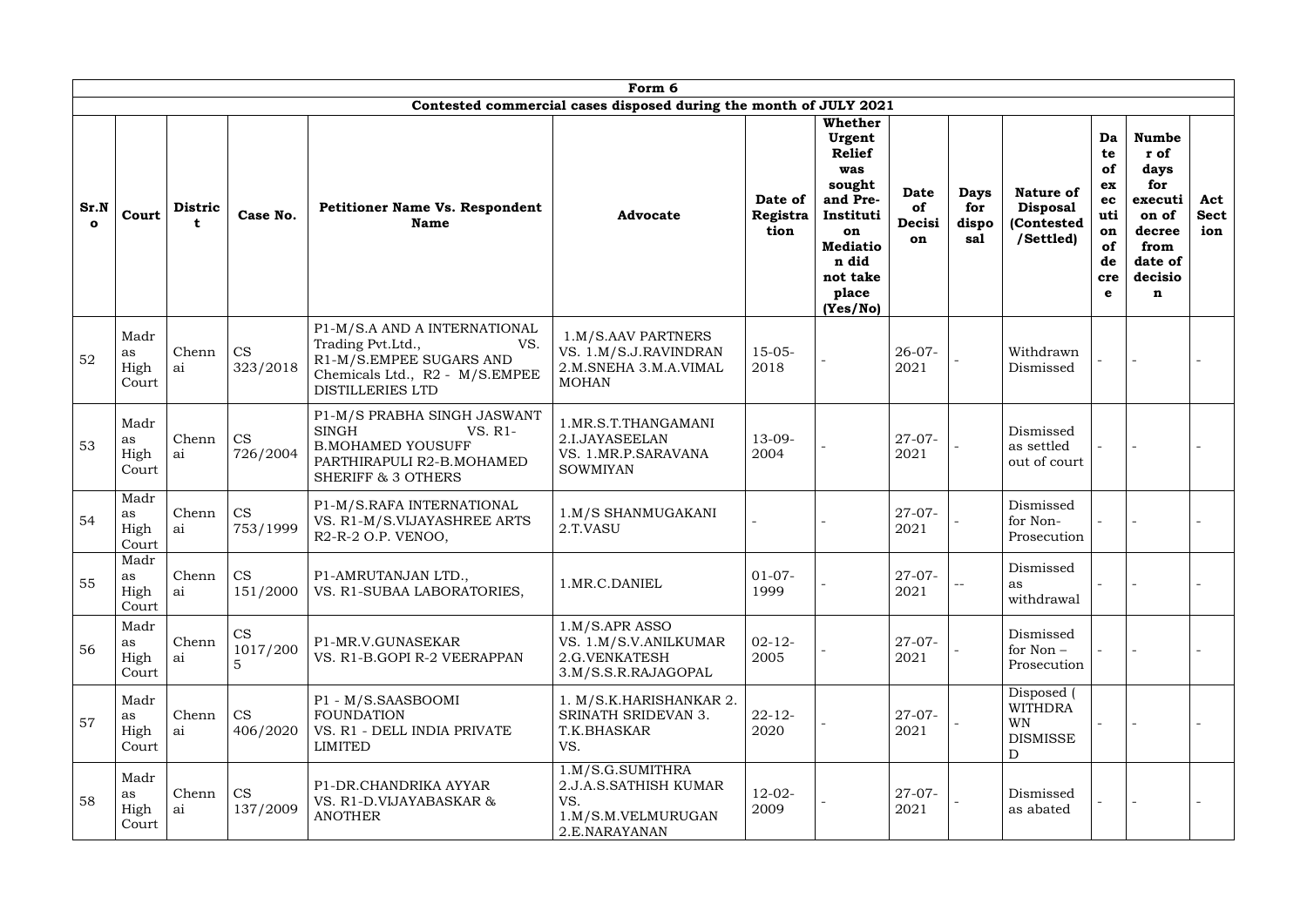|                      | Form 6<br>Contested commercial cases disposed during the month of JULY 2021 |                     |                       |                                                                                                                      |                                                                                                                                  |                             |                                                                                                                                                        |                                   |                                    |                                                                |                                                                 |                                                                                                      |                           |
|----------------------|-----------------------------------------------------------------------------|---------------------|-----------------------|----------------------------------------------------------------------------------------------------------------------|----------------------------------------------------------------------------------------------------------------------------------|-----------------------------|--------------------------------------------------------------------------------------------------------------------------------------------------------|-----------------------------------|------------------------------------|----------------------------------------------------------------|-----------------------------------------------------------------|------------------------------------------------------------------------------------------------------|---------------------------|
|                      |                                                                             |                     |                       |                                                                                                                      |                                                                                                                                  |                             |                                                                                                                                                        |                                   |                                    |                                                                |                                                                 |                                                                                                      |                           |
| Sr.N<br>$\mathbf{o}$ | Court                                                                       | <b>Distric</b><br>t | Case No.              | <b>Petitioner Name Vs. Respondent</b><br><b>Name</b>                                                                 | <b>Advocate</b>                                                                                                                  | Date of<br>Registra<br>tion | <b>Whether</b><br>Urgent<br><b>Relief</b><br>was<br>sought<br>and Pre-<br>Instituti<br>on<br><b>Mediatio</b><br>n did<br>not take<br>place<br>(Yes/No) | <b>Date</b><br>of<br>Decisi<br>on | <b>Days</b><br>for<br>dispo<br>sal | <b>Nature of</b><br><b>Disposal</b><br>(Contested<br>/Settled) | Da<br>te<br>of<br>ex<br>ec<br>uti<br>on<br>of<br>de<br>cre<br>e | <b>Numbe</b><br>r of<br>days<br>for<br>executi<br>on of<br>decree<br>from<br>date of<br>decisio<br>n | Act<br><b>Sect</b><br>ion |
| 59                   | Madr<br>as<br>High<br>Court                                                 | Chenn<br>ai         | <b>CS</b><br>141/2015 | VS.<br>P1-S.GOPI,<br>R1 - P.DEEBA LAKSHMI R2 -<br>T.SUBRAMANIYAN                                                     | 1.M/S.P.V.RAJESWARI<br>2.P.N.SWAMINATHAN<br>3.H.MANOJIN<br>VS. 1.M/S.S.MOHAN<br>2.M.MOHIDEEN PITCHAI<br><b>3.M.PEER MOHAMMED</b> | $25 - 02 -$<br>2015         |                                                                                                                                                        | $28 - 07 -$<br>2021               |                                    | Decree in<br>terms of<br>Memo of<br>Compromis<br>e             |                                                                 |                                                                                                      |                           |
| 60                   | Madr<br>as<br>High<br>Court                                                 | Chenn<br>ai         | <b>CS</b><br>468/2008 | P1-M/S.STEDMAN<br>PHARMACEUTICALS P LTD<br>VS. R1-M/S.LYRA LABORATORIES<br>P LTD R2-M/S.RHINE BIOGERIC<br><b>LTD</b> | VS.<br>$1.M/S.$ DEVI<br><b>1.R.SATHISH KUMAR</b><br>2.G.RAMJI 3.S.RAMESH                                                         | $25 - 04 -$<br>2008         |                                                                                                                                                        | $29 - 07 -$<br>2021               |                                    | Decreed in<br>Terms of<br><b>MOC</b>                           |                                                                 |                                                                                                      |                           |
| 61                   | Madr<br>as<br>High<br>Court                                                 | Chenn<br>ai         | <b>CS</b><br>862/2004 | P1-M/S.DEVI PESTICIDES<br>PVT.LTD.<br>VS.<br>R1-SHIV AGRO CHEMICALS<br><b>INDUSTRIES</b>                             | 1.M/S K.RAJASEKARAN<br>2.S. BALACHANDRAN 3.N.<br>SHANMUGASELVAM<br>VS. 1.M/S. R.<br>PARTHASARATHY<br>2. RAHUL BALAJI             | $05 - 11 -$<br>2004         |                                                                                                                                                        | $29-07-$<br>2021                  |                                    | Dismissed<br>as<br>withdrawal                                  |                                                                 |                                                                                                      |                           |
| 62                   | Madr<br>as<br>High<br>Court                                                 | Chenn<br>ai         | <b>CS</b><br>782/2008 | P1-M/S NUTRINE<br>CONFECTIONERY COLTD.,<br>VS. R1-M/S ICON HOUSEHOLD<br>PRODUCTS, PVT LTD, R-2 M/S ITC<br><b>LTD</b> | 1.M/S.APR ASSOCIATES<br>2.S.B.NIRMALATHA<br>VS. 1.M/S.BRINDA MOHAN<br>2.K.MUGUNTHAN<br>3.S.SUBA SHINY                            | $19-08-$<br>2008            |                                                                                                                                                        | $29-07-$<br>2021                  |                                    | Dismissed                                                      |                                                                 |                                                                                                      |                           |
| 63                   | Madr<br>as<br>High<br>Court                                                 | Chenn<br>ai         | <b>CS</b><br>733/2005 | P1-CASTROL LTD P-2 CASTROL<br><b>INDIAN LTD</b><br>VS. R1-GOEL TRADERS R-2<br>NILESH AGARWAL                         | 1.M/S.ARUN C.MOHAN<br>2. VASUNDHARA ARUN<br><b>3.BRINDA MOHAN</b>                                                                | $17-08-$<br>2005            |                                                                                                                                                        | $29-07-$<br>2021                  |                                    | Dismissed<br>as<br>withdrawal                                  |                                                                 |                                                                                                      |                           |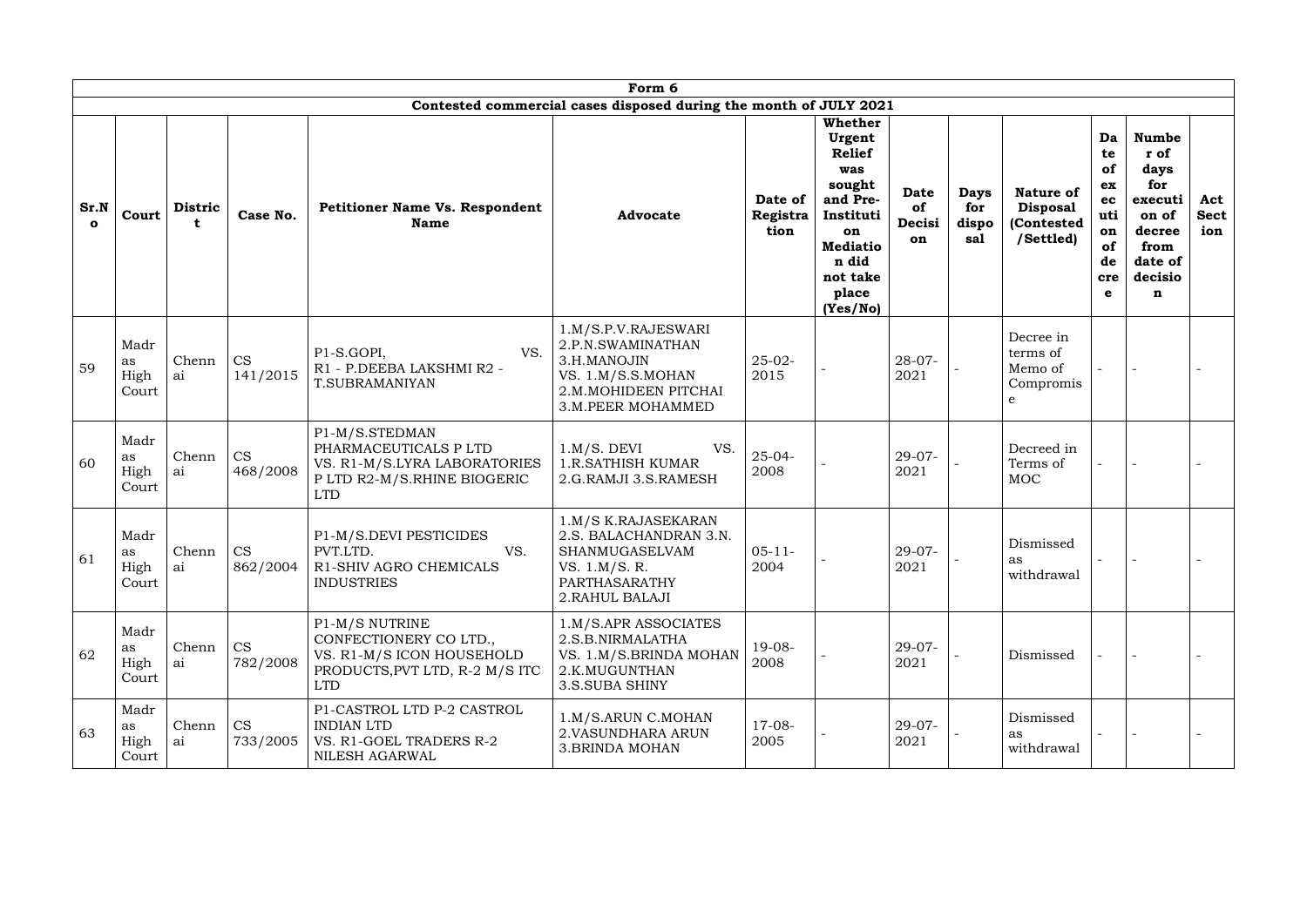|                      |                             |                |                       |                                                                                                                                   | Form 6                                                                                                                                        |                             |                                                                                                                                                 |                                   |                                    |                                                                |                                                                 |                                                                                                      |                           |
|----------------------|-----------------------------|----------------|-----------------------|-----------------------------------------------------------------------------------------------------------------------------------|-----------------------------------------------------------------------------------------------------------------------------------------------|-----------------------------|-------------------------------------------------------------------------------------------------------------------------------------------------|-----------------------------------|------------------------------------|----------------------------------------------------------------|-----------------------------------------------------------------|------------------------------------------------------------------------------------------------------|---------------------------|
|                      |                             |                |                       |                                                                                                                                   | Contested commercial cases disposed during the month of JULY 2021                                                                             |                             |                                                                                                                                                 |                                   |                                    |                                                                |                                                                 |                                                                                                      |                           |
| Sr.N<br>$\mathbf{o}$ | Court                       | <b>Distric</b> | Case No.              | <b>Petitioner Name Vs. Respondent</b><br><b>Name</b>                                                                              | <b>Advocate</b>                                                                                                                               | Date of<br>Registra<br>tion | Whether<br>Urgent<br><b>Relief</b><br>was<br>sought<br>and Pre-<br>Instituti<br>on<br><b>Mediatio</b><br>n did<br>not take<br>place<br>(Yes/No) | <b>Date</b><br>of<br>Decisi<br>on | <b>Days</b><br>for<br>dispo<br>sal | <b>Nature of</b><br><b>Disposal</b><br>(Contested<br>/Settled) | Da<br>te<br>of<br>ex<br>ec<br>uti<br>on<br>of<br>de<br>cre<br>e | <b>Numbe</b><br>r of<br>days<br>for<br>executi<br>on of<br>decree<br>from<br>date of<br>decisio<br>n | Act<br><b>Sect</b><br>ion |
| 64                   | Madr<br>as<br>High<br>Court | Chenn<br>ai    | <b>CS</b><br>217/2019 | P1-PRABAS V CARE HEALTH<br>CLINIC PVT LTD<br>VS. R1-I- CARE AESTHETIC CLINIC                                                      | 1.M/S.PL.NARAYANAN<br>2.K.ANANDHASAYANAN<br>3.S.J.RAJA<br>VS.<br>1.M/S.LAKSHMIKUMARAN<br>2.R.PARTHASARATHY<br>3.RAGHAVAN<br><b>RAMABADRAN</b> | $26 - 03 -$<br>2019         |                                                                                                                                                 | $29-07-$<br>2021                  |                                    | Dismissed                                                      |                                                                 |                                                                                                      |                           |
| 65                   | Madr<br>as<br>High<br>Court | Chenn<br>ai    | <b>CS</b><br>485/2019 | P1-ICEBERG WALNUT FOODS<br>VS. R1-ICEBERG ICECREAM                                                                                | 1.M/S.K.RAJASEKARAN<br>2.S. BALACHANDRAN<br>3.M.R.GOKULKRISHNAN<br>VS.<br>1.M/S.E.SANTHANALAKSH<br>MI 2.KARUNA 3.M.ARJUN                      | $14-08-$<br>2019            |                                                                                                                                                 | $29-07-$<br>2021                  |                                    | Dismissed                                                      |                                                                 |                                                                                                      |                           |
| 66                   | Madr<br>as<br>High<br>Court | Chenn<br>ai    | <b>CS</b><br>393/2017 | P1-M/S.RADIANCE MEDIA P.LTD.<br>VS. R1-M/S.MAGIC FRAMES R2-<br>R.SARATH KUMAR R-3 R.RADIKAA<br><b>SARATH KUMAR &amp; 2 OTHERS</b> | 1.M/S.R.BHAGAWAT<br>KRISHNA 2.R.MURUGAN<br>VS.<br>1.M/S.E.K.KUMARESAN<br>2.K.NAGENDRA PRASAD<br>3.G.PRABU                                     | $23 - 05 -$<br>2017         |                                                                                                                                                 | $29-07-$<br>2021                  |                                    | Disposed<br>as settled<br>out of court                         |                                                                 |                                                                                                      |                           |
| 67                   | Madr<br>as<br>High<br>Court | Chenn<br>ai    | CS.120/2<br>021       | P1. M/S KALEESUWARI REFINERY<br>PRIVATE LIMITIED,<br>MR.A.SARAVANAN<br>VS. R1. M/S UMA MAHESHVARI<br><b>AGRO TECH</b>             | 1. M/S.VIJAYAN<br><b>SUBRAMANIAN 2.</b><br>M.V.BHASKAR 3.<br>A.MURALI<br>VS. 1.<br>M/S.K.PREMCHANDAR 2.<br>N.C.VISHAL 3. R.PAVITHRA           | $23 - 03 -$<br>2021         |                                                                                                                                                 | $30-07-$<br>2021                  |                                    | Decreed in<br>Terms of<br><b>MOC</b>                           |                                                                 |                                                                                                      |                           |
| 68                   | Madr<br>as<br>High<br>Court | Chenn<br>ai    | CS.382/2<br>019       | P1. BHARANI PICTURES PRIVATE<br>LIMITED,<br>VS. R1.<br>NARINI SRINIVAS                                                            | 1 M/S.PL.NARAYANAN 2.<br>R. VIGNESHKUMAR 3. S.<br><b>JERALD LENIN</b><br>VS. 1. MR.C.RAMESH                                                   | $25 - 06 -$<br>2019         |                                                                                                                                                 | $30-07-$<br>2021                  |                                    | Disposed of                                                    |                                                                 |                                                                                                      |                           |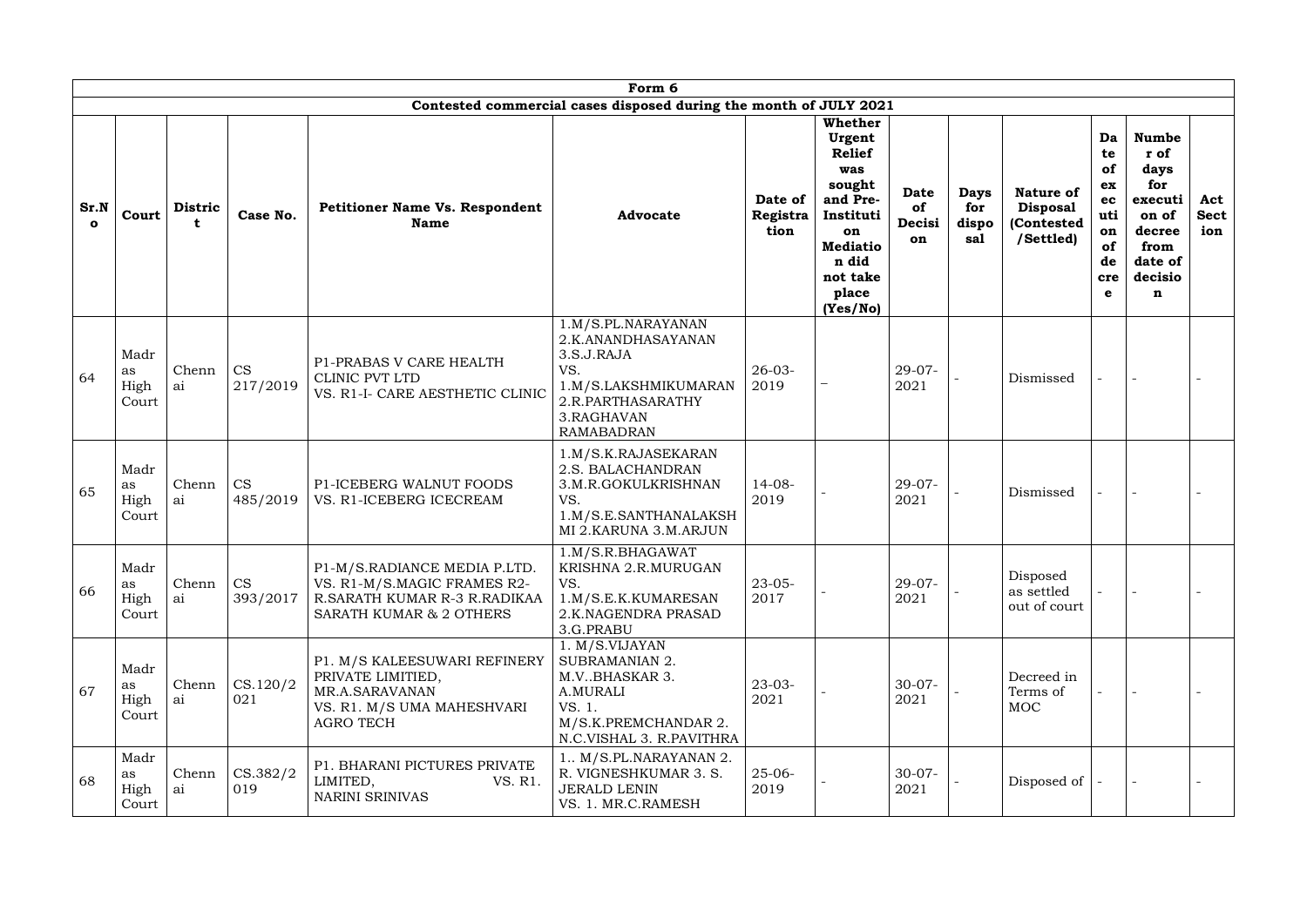|                      |                             |                     |                 |                                                                                                                                                                               | Form 6                                                                                                                                   |                             |                                                                                                                                                        |                                   |                                    |                                                                |                                                                 |                                                                                                      |                           |
|----------------------|-----------------------------|---------------------|-----------------|-------------------------------------------------------------------------------------------------------------------------------------------------------------------------------|------------------------------------------------------------------------------------------------------------------------------------------|-----------------------------|--------------------------------------------------------------------------------------------------------------------------------------------------------|-----------------------------------|------------------------------------|----------------------------------------------------------------|-----------------------------------------------------------------|------------------------------------------------------------------------------------------------------|---------------------------|
|                      |                             |                     |                 |                                                                                                                                                                               | Contested commercial cases disposed during the month of JULY 2021                                                                        |                             |                                                                                                                                                        |                                   |                                    |                                                                |                                                                 |                                                                                                      |                           |
| Sr.N<br>$\mathbf{o}$ | Court                       | <b>Distric</b><br>t | Case No.        | <b>Petitioner Name Vs. Respondent</b><br><b>Name</b>                                                                                                                          | <b>Advocate</b>                                                                                                                          | Date of<br>Registra<br>tion | <b>Whether</b><br>Urgent<br><b>Relief</b><br>was<br>sought<br>and Pre-<br>Instituti<br>on<br><b>Mediatio</b><br>n did<br>not take<br>place<br>(Yes/No) | <b>Date</b><br>of<br>Decisi<br>on | <b>Days</b><br>for<br>dispo<br>sal | <b>Nature of</b><br><b>Disposal</b><br>(Contested<br>/Settled) | Da<br>te<br>of<br>ex<br>ec<br>uti<br>on<br>of<br>de<br>cre<br>e | <b>Numbe</b><br>r of<br>days<br>for<br>executi<br>on of<br>decree<br>from<br>date of<br>decisio<br>n | Act<br><b>Sect</b><br>ion |
| 69                   | Madr<br>as<br>High<br>Court | Chenn<br>ai         | CS.124/2<br>021 | P1-M/S KALEESWARI REFINERY<br>PRIVATE LTD.,<br>VS. R1-M/S HASHMITHA<br><b>ENTERPRISE</b>                                                                                      | 1.M/S.VIJAYAN<br>SUBRAMAINAN,<br>2.M.V.BHASKAR<br>3.A.MURALI<br>VS. 1.MR.R.SRINATH<br>2.M/S.P.C.N.RAGHUPATHY<br><b>3.R.SATHISH KUMAR</b> | $24 - 03 -$<br>2021         |                                                                                                                                                        | $30 - 07 -$<br>2021               |                                    | Decree in<br>terms of<br>Memo of<br>Compromis<br>e             |                                                                 |                                                                                                      |                           |
| 70                   | Madr<br>as<br>High<br>Court | Chenn<br>ai         | CS.169/2<br>020 | P1. M/S.V.V.V. AND SONS EDIBLE<br><b>OILS LIMITED</b><br>VS.<br>R1. M/S.SRI KANYAKA<br>PARAMESHWARI OIL MILLS R-2<br>M/S.S.K.AAGRO TECHH                                      | 1. M/S.B.RAVEENDRAN 2.<br>P.V.SUDAKAR 3.<br><b>C.SUBRAMANIAN</b><br>VS. 1. M/S.G.RAMJI 2.<br><b>R.SATHISH KUMAR</b>                      | $27 - 07 -$<br>2020         |                                                                                                                                                        | $30-07-$<br>2021                  |                                    | Decree in<br>terms of<br>Memo of<br>Compromis<br>e             |                                                                 |                                                                                                      |                           |
| 71                   | Madr<br>as<br>High<br>Court | Chenn<br>  ai       | CS.164/2<br>011 | P1. EIH LIMITED., P2 - OBEROI<br>HOTELS PVT LTD.,<br>VS. R1. BALAJI HOTELS AND<br><b>ENTERPRISES R-2 BALAJI</b><br><b>INDUSTRIAL CORPORATION R-3</b><br>IFCI LTD and 2 Others | 1. M/S.IYER AND THOMAS<br>2. H.KARTHIK SESHADRI<br>VS. 1.<br>M/S.P.L.NARAYANAN 2.<br>M/S.K.HARISHANKAR 3.<br>SRINATH SRIDEVAN            | $04-03-$<br>2011            |                                                                                                                                                        | $30-07-$<br>2021                  |                                    | Dismissed                                                      |                                                                 |                                                                                                      |                           |
| 72                   | Madr<br>as<br>High<br>Court | Chenn<br>ai         | CS.108/2<br>017 | P1 - EIH LTD P2 - CBEROI HOTELS  <br>PVT., LTD.,<br>VS.<br>R1. BALAJI HOTELS AND<br><b>ENTERPRISES R-2 BALAJI</b><br><b>INDUSTRIAL and 10 Others</b>                          | 1. M/S.IYER AND THOMAS<br>VS. 1. MR.RAHUL BALAJI<br>2. MRS.SHANTHI<br>MEENAKSH 3.<br>MR.KRISHNA RAVINDRAN                                | $06-02-$<br>2007            |                                                                                                                                                        | $30-07-$<br>2021                  |                                    | Dismissed                                                      |                                                                 |                                                                                                      |                           |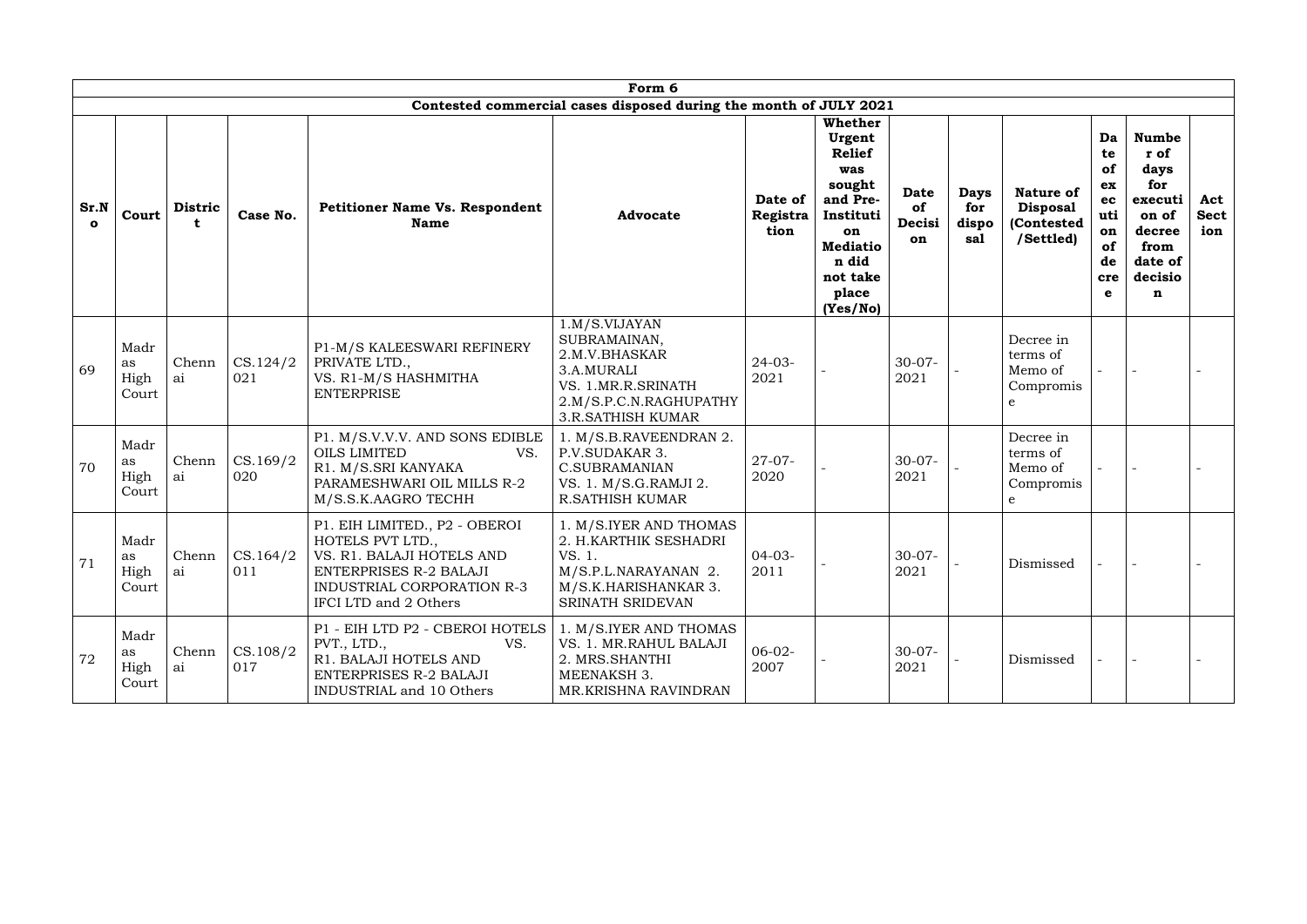|                    |                    |                 |                                                              | Form 7                                                    |                                                       |                                                             |
|--------------------|--------------------|-----------------|--------------------------------------------------------------|-----------------------------------------------------------|-------------------------------------------------------|-------------------------------------------------------------|
|                    |                    |                 |                                                              | Summary of Commercial Cases during the month of JULY 2021 |                                                       |                                                             |
| <b>Sr.No Court</b> |                    | <b>District</b> | Total number of cases pending<br>on the 1st day of the month | Total number of cases instituted<br>during the month      | Total number of<br>cases disposed<br>during the month | Total number of cases<br>pending at the end of the<br>month |
|                    | l Commercial Court | Chennai         | 1047                                                         | 20                                                        | 72                                                    | 995                                                         |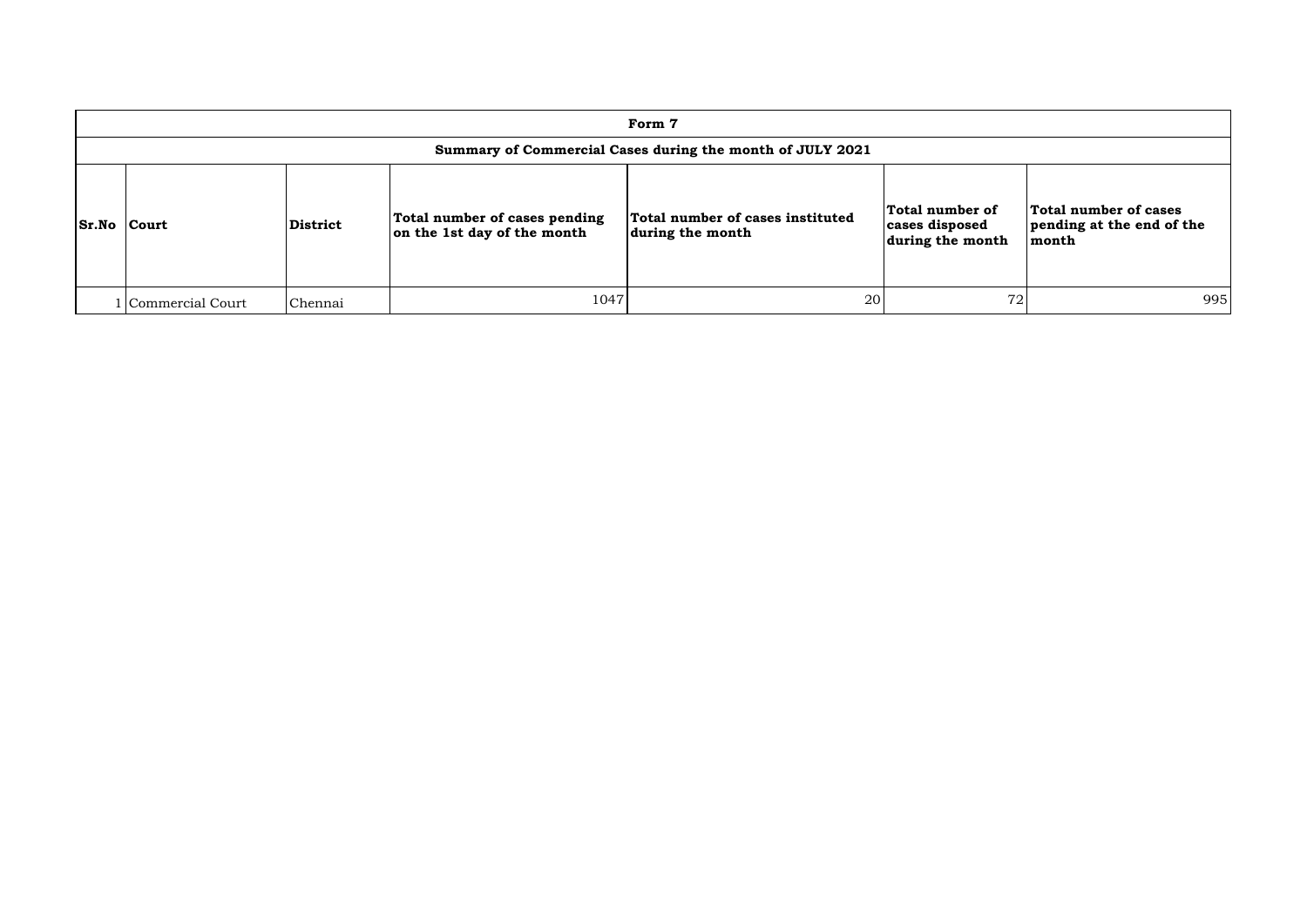# **JULY 2021 COMMERCIAL APPELLATE DIVISION OF MADRAS HIGH COURT**

| Form 1                             |                              |             |                                                            |     |                                                           |                        |                         |                      |  |
|------------------------------------|------------------------------|-------------|------------------------------------------------------------|-----|-----------------------------------------------------------|------------------------|-------------------------|----------------------|--|
|                                    |                              |             | List of cases e-filed/e-mail during the month of JULY 2021 |     |                                                           |                        |                         |                      |  |
| Sr.No Court                        | $ {\rm District} _{\rm No.}$ | <b>Case</b> | <b>Petitioner Name Vs.</b><br><b>Respondent Name</b>       |     | <b>Advocate Mobile</b><br>$ {\bf Advocate}\rangle$ Number | Advocate E-<br>mail Id | Date of<br>Registration | Date of e-<br>filing |  |
| High Court Commercial<br>Appellate | Chennai                      | <b>NIL</b>  | <b>NIL</b>                                                 | NIL | <b>NIL</b>                                                | <b>NIL</b>             | NIL                     | <b>NIL</b>           |  |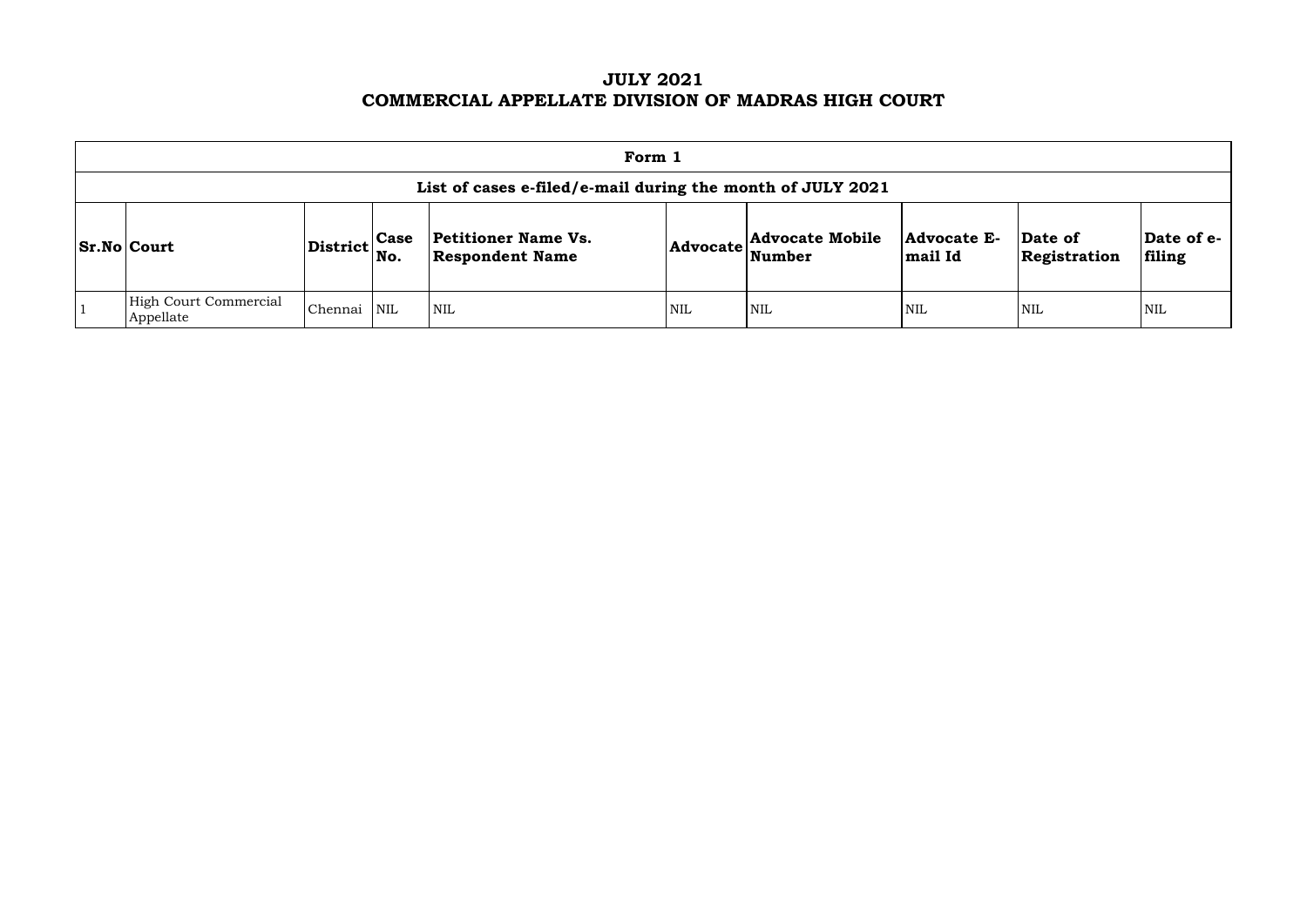|                 |                                    |          |            | Form 2                                                                                |                 |                         |                                    |
|-----------------|------------------------------------|----------|------------|---------------------------------------------------------------------------------------|-----------------|-------------------------|------------------------------------|
|                 |                                    |          |            | List of cases in which e-payment of Court fees was made during the month of JULY 2021 |                 |                         |                                    |
| $ Sr.No $ Court |                                    | District | Case No.   | <b>Petitioner Name Vs.</b><br><b>Respondent Name</b>                                  | <b>Advocate</b> | Date of<br>Registration | Date of e-payment of Court<br>Fees |
|                 | High Court Commercial<br>Appellate | Chennai  | <b>NIL</b> | <b>NIL</b>                                                                            | <b>NIL</b>      | <b>NIL</b>              | <b>NIL</b>                         |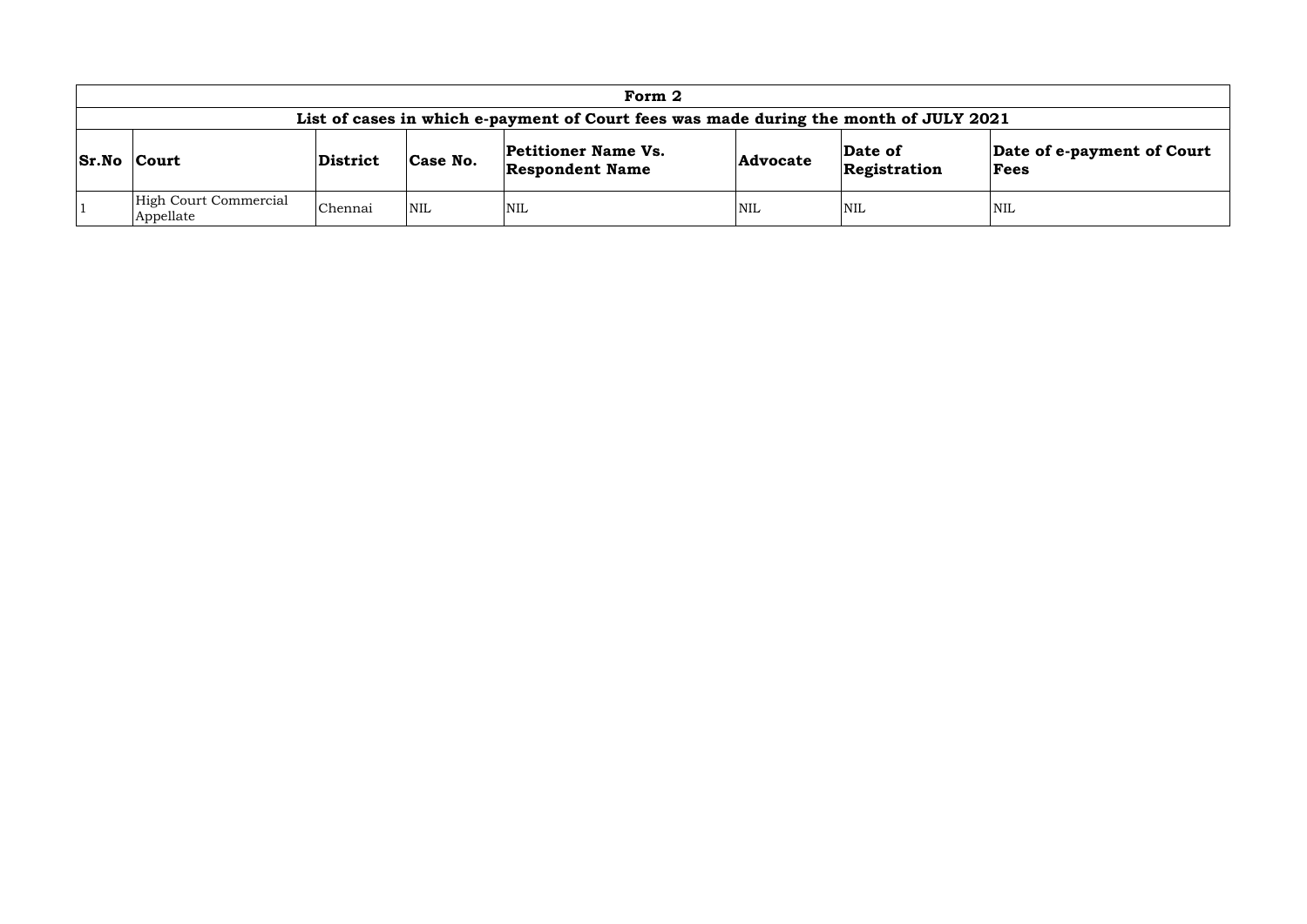|                                    |                 |            | Form 3                                                                                             |                 |                         |                              |
|------------------------------------|-----------------|------------|----------------------------------------------------------------------------------------------------|-----------------|-------------------------|------------------------------|
|                                    |                 |            | List of cases in which Electronic Service of Process has taken place during the month of JULY 2021 |                 |                         |                              |
| <b>Sr.No Court</b>                 | <b>District</b> | Case No.   | <b>Petitioner Name Vs.</b><br><b>Respondent Name</b>                                               | <b>Advocate</b> | Date of<br>Registration | Date of El<br><b>Process</b> |
| High Court Commercial<br>Appellate | Chennai         | <b>NIL</b> | NIL                                                                                                | NIL             | <b>NIL</b>              | <b>NIL</b>                   |

## **Date of Electronic Service of Process**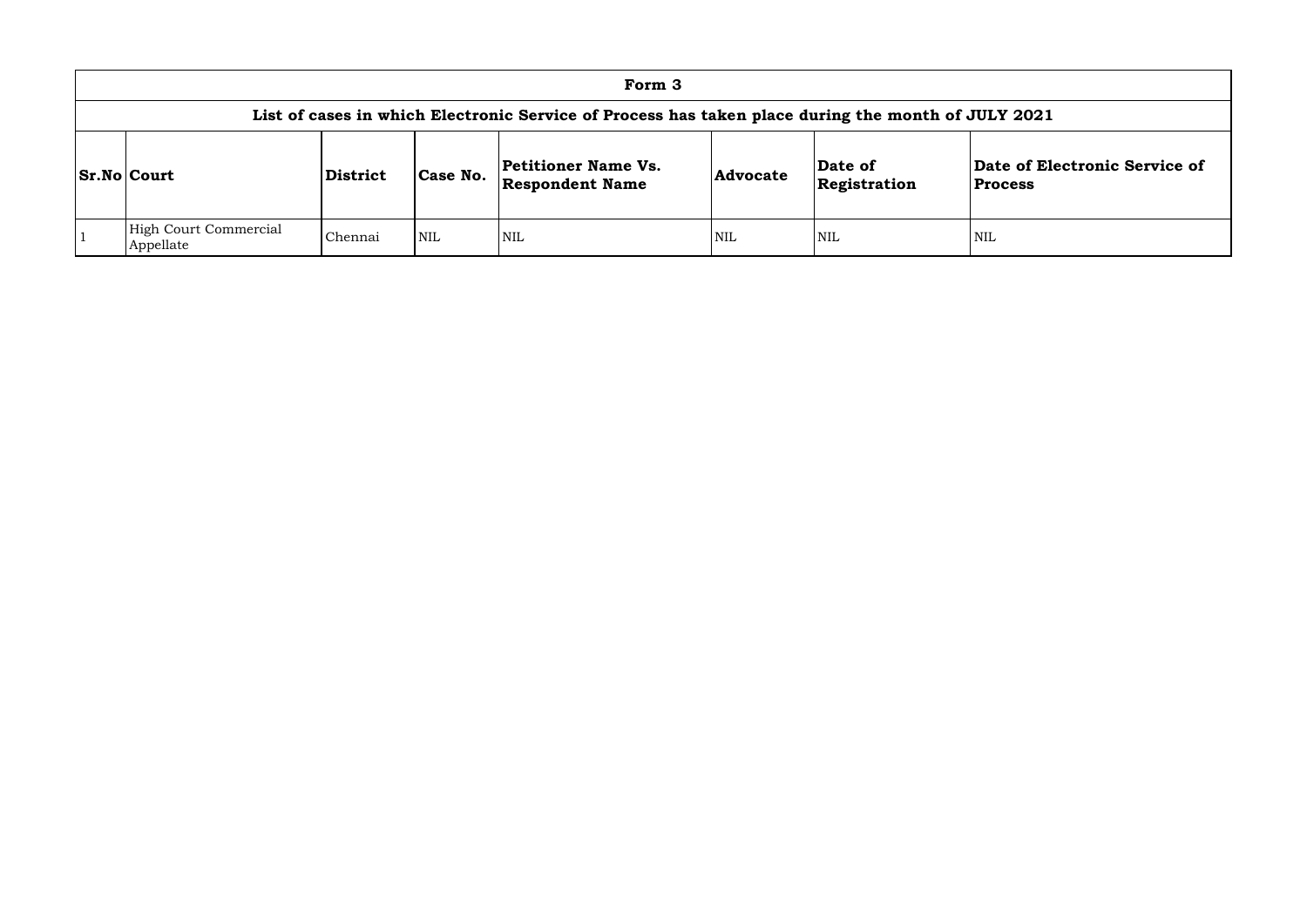|              |                                 |          |                      | Form 4 |                  |                                                                             |
|--------------|---------------------------------|----------|----------------------|--------|------------------|-----------------------------------------------------------------------------|
|              |                                 |          |                      |        |                  | List of total no. of cases randomly allocated during the month of JULY 2021 |
| <b>Sr.No</b> | <b>Court</b>                    | District | Court Name Court No. |        | <b>Case Type</b> | <b>Case Count (No. of can</b>                                               |
|              | High Court Commercial Appellate | Chennai  | <b>NIL</b>           | NIL    | <b>NIL</b>       | <b>NIL</b>                                                                  |

# **Sr.No Court District Court Name Court No. Case Type Case Count (No. of cases randomly allocated)**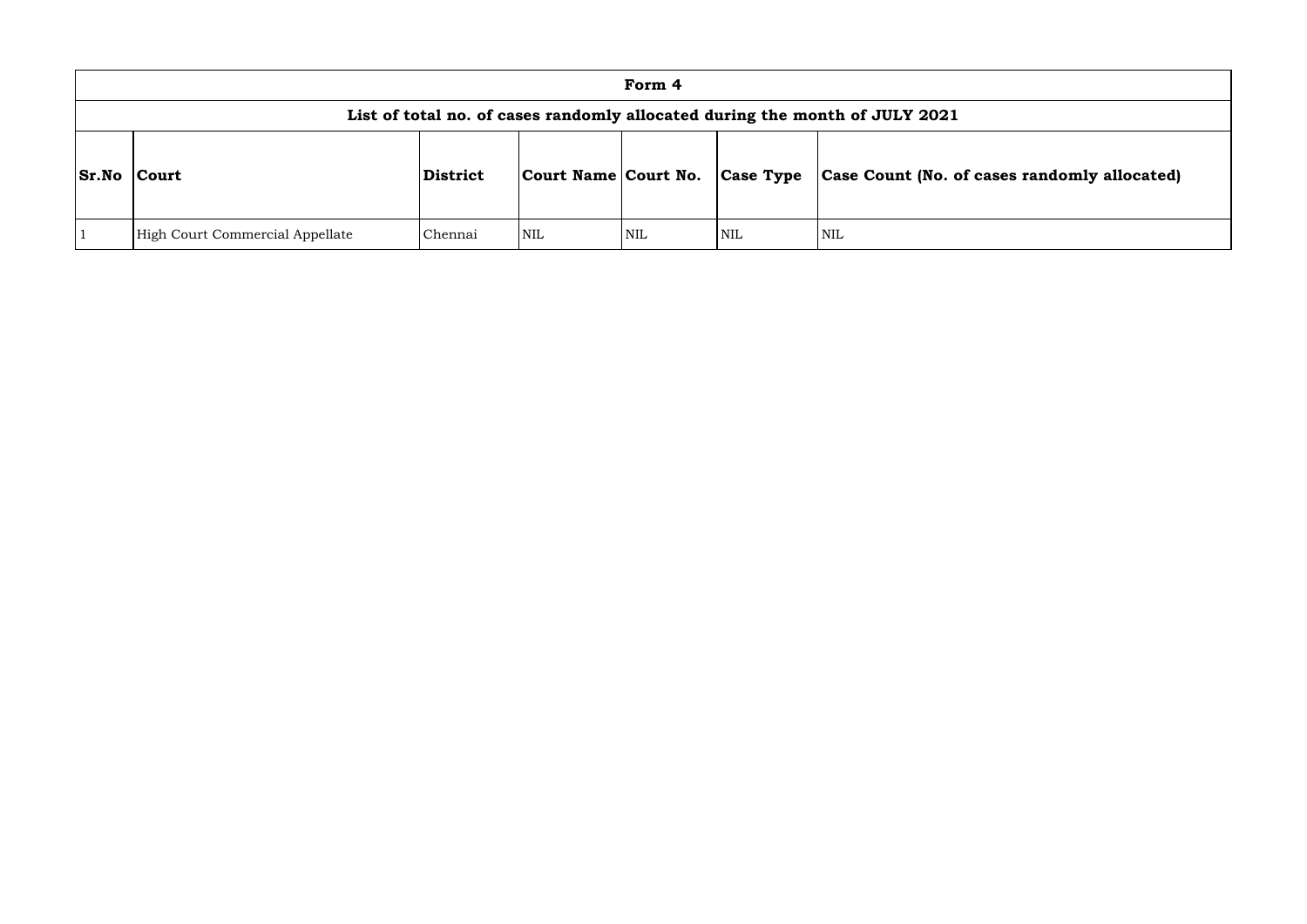|                                    |                 |            | Form 5                                                                                |     |                                                                            |             |
|------------------------------------|-----------------|------------|---------------------------------------------------------------------------------------|-----|----------------------------------------------------------------------------|-------------|
|                                    |                 |            | List of cases in which Case Management Hearing was held during the month of JULY 2021 |     |                                                                            |             |
| <b>Sr.No Court</b>                 | <b>District</b> | Case No.   | Petitioner Name Vs.<br><b>Respondent Name</b>                                         |     | Date of<br>$ {\bf Advocate} \overline{\bf \mathop{Registration}\nolimits}$ | Date<br>Hea |
| High Court Commercial<br>Appellate | Chennai         | <b>NIL</b> | <b>NIL</b>                                                                            | NIL | NIL                                                                        | <b>NIL</b>  |

## **Date of Case Management Hearing**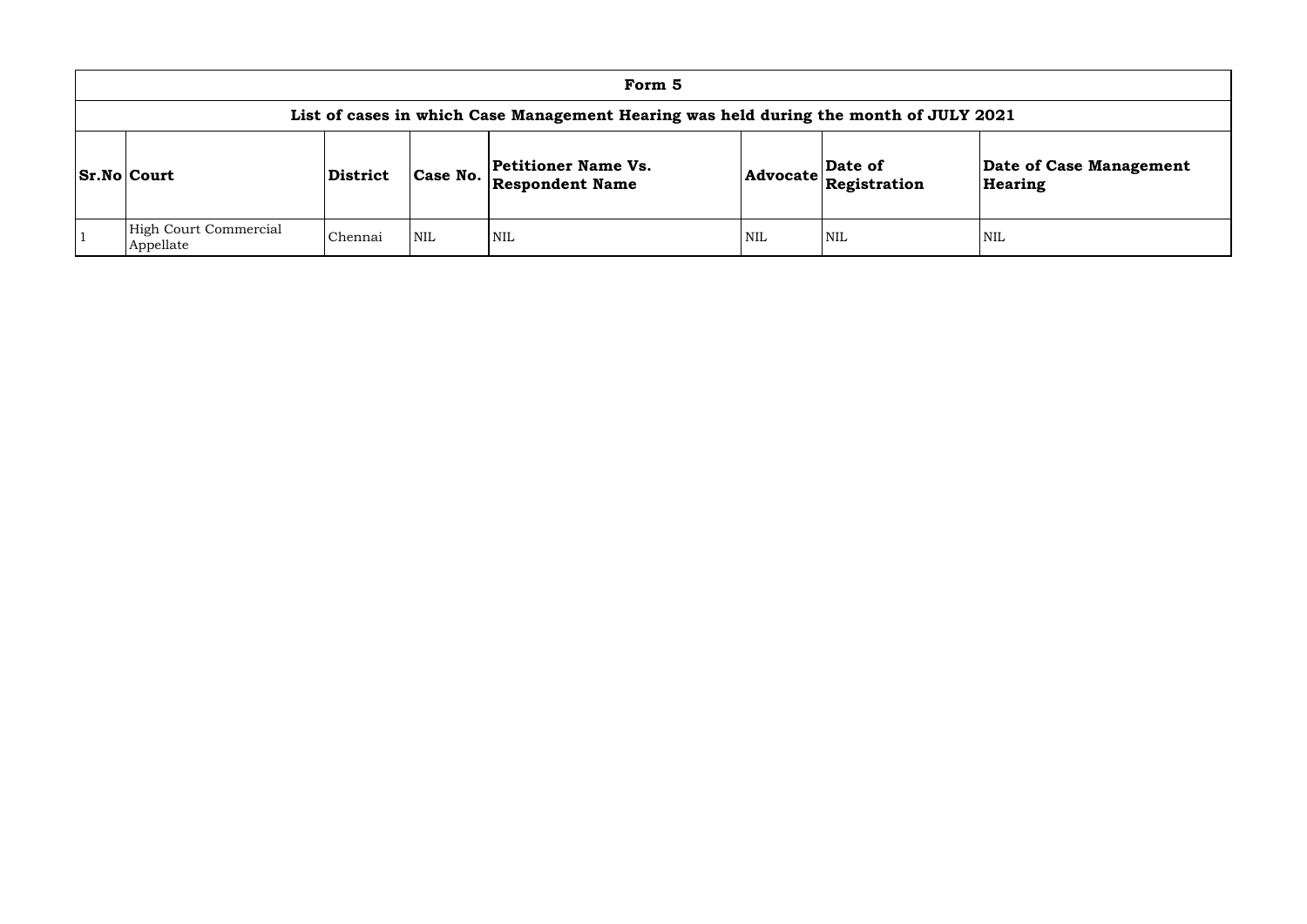|                |                                              |                 |                      |                                                                                                                                                                                                                                                                                                                                                      | Form 6                                                      |                             |                                                                                                                                                        |                                   |                                    |                                                                       |                                                 |                                                                                                         |                           |
|----------------|----------------------------------------------|-----------------|----------------------|------------------------------------------------------------------------------------------------------------------------------------------------------------------------------------------------------------------------------------------------------------------------------------------------------------------------------------------------------|-------------------------------------------------------------|-----------------------------|--------------------------------------------------------------------------------------------------------------------------------------------------------|-----------------------------------|------------------------------------|-----------------------------------------------------------------------|-------------------------------------------------|---------------------------------------------------------------------------------------------------------|---------------------------|
|                |                                              |                 |                      | Contested commercial cases disposed during the month of JULY 2021                                                                                                                                                                                                                                                                                    |                                                             |                             |                                                                                                                                                        |                                   |                                    |                                                                       |                                                 |                                                                                                         |                           |
| Sr.No          | Court                                        | <b>District</b> | Case<br>No.          | <b>Petitioner Name Vs. Respondent Name</b>                                                                                                                                                                                                                                                                                                           | <b>Advocate</b>                                             | Date of<br>Registr<br>ation | <b>Whether</b><br>Urgent<br><b>Relief</b><br>was<br>sought<br>and Pre-<br>Instituti<br>on<br><b>Mediatio</b><br>n did<br>not take<br>place<br>(Yes/No) | Date of<br>Decisio<br>$\mathbf n$ | <b>Days</b><br>for<br>dispo<br>sal | <b>Nature</b><br>of<br><b>Disposal</b><br>(Contest<br>ed/Settl<br>ed) | Date<br>of<br>exec<br>ution<br>of<br>decre<br>e | <b>Numbe</b><br>r of<br>days<br>for<br>execut<br>ion of<br>decree<br>from<br>date<br>of<br>decisi<br>on | Act<br><b>Sectio</b><br>n |
|                | <b>High Court</b><br>Commercial<br>Appellate | Chennai         | OSA.<br>141/<br>2021 | M/S. APEX LABORATORIES PVT LTD.,<br>29, III FLOOR, SIDCO GARMENT COMPLEX,<br>GUINDY, CHENNAI 600 032. REP BY ITS<br>AUTHORISED SIGNATORY, D. JUDE F.L.S.<br><b>DURAI PANDIAN</b><br>MACLEODS PHARMACEUTICALS LTD<br>304, ATLANTA ARCADE, MARCOL CHURCH<br>ROAD, NEAR LEELA HOTEL, ANDHERI KURLA<br>ROAD, ANDHERI (EAST) MUMBAI 400 059.              | M/S.R.SATHISHK<br><b>UMAR</b><br>M/S. MADHAN<br><b>BABU</b> | $25-03-$<br>2021            |                                                                                                                                                        | $05-07-$<br>2021                  | 101                                | disposed<br><sub>of</sub>                                             |                                                 |                                                                                                         |                           |
| $\overline{2}$ | <b>High Court</b><br>Commercial<br>Appellate | Chennai         | OSA.<br>142/<br>2021 | M/S. APEX LABORATORIES PVT LTD.,<br>29, III FLOOR, SIDCO GARMENT COMPLEX,<br>GUINDY, CHENNAI 600 032. REP BY ITS<br>AUTHORISED SIGNATORY, D. JUDE F.L.S.<br><b>DURAI PANDIAN</b><br><b>VS</b><br>MACLEODS PHARMACEUTICALS LTD<br>304, ATLANTA ARCADE, MARCOL CHURCH<br>ROAD, NEAR LEELA HOTEL, ANDHERI KURLA<br>ROAD, ANDHERI (EAST) MUMBAI 400 059. | M/S.R.SATHISHK<br><b>UMAR</b><br>M/S. MADHAN<br><b>BABU</b> | $25 - 03 -$<br>2021         |                                                                                                                                                        | $05-07-$<br>2021                  | 101                                | disposed<br>of                                                        |                                                 |                                                                                                         |                           |
| 3              | <b>High Court</b><br>Commercial<br>Appellate | Chennai         | OSA.<br>168/<br>2021 | LYCA PRODUCTIONS PVT. LTD<br>REP. BY ITS DIRECTOR MR.NEELAKANT<br>NARAYANPUR, NO. 55 VIJAYARAGHAVA ROAD,<br>T.NAGAR, CHENNAI-600017<br><b>VS</b><br><b>S.SHANKAR</b><br>S/O MR.SHANMUGAM, NO. 5/115 ASHOK<br>STREET, BHARATHI AVENUE, INJAMBAKKAM,<br><b>CHENNAI-600115</b>                                                                          | M/S.R.PRABHAKA<br><b>RAN</b><br>D.SAIKUMARAN                | $17-04-$<br>2021            |                                                                                                                                                        | $07-07-$<br>2021                  | 49                                 | disposed<br>of                                                        |                                                 |                                                                                                         |                           |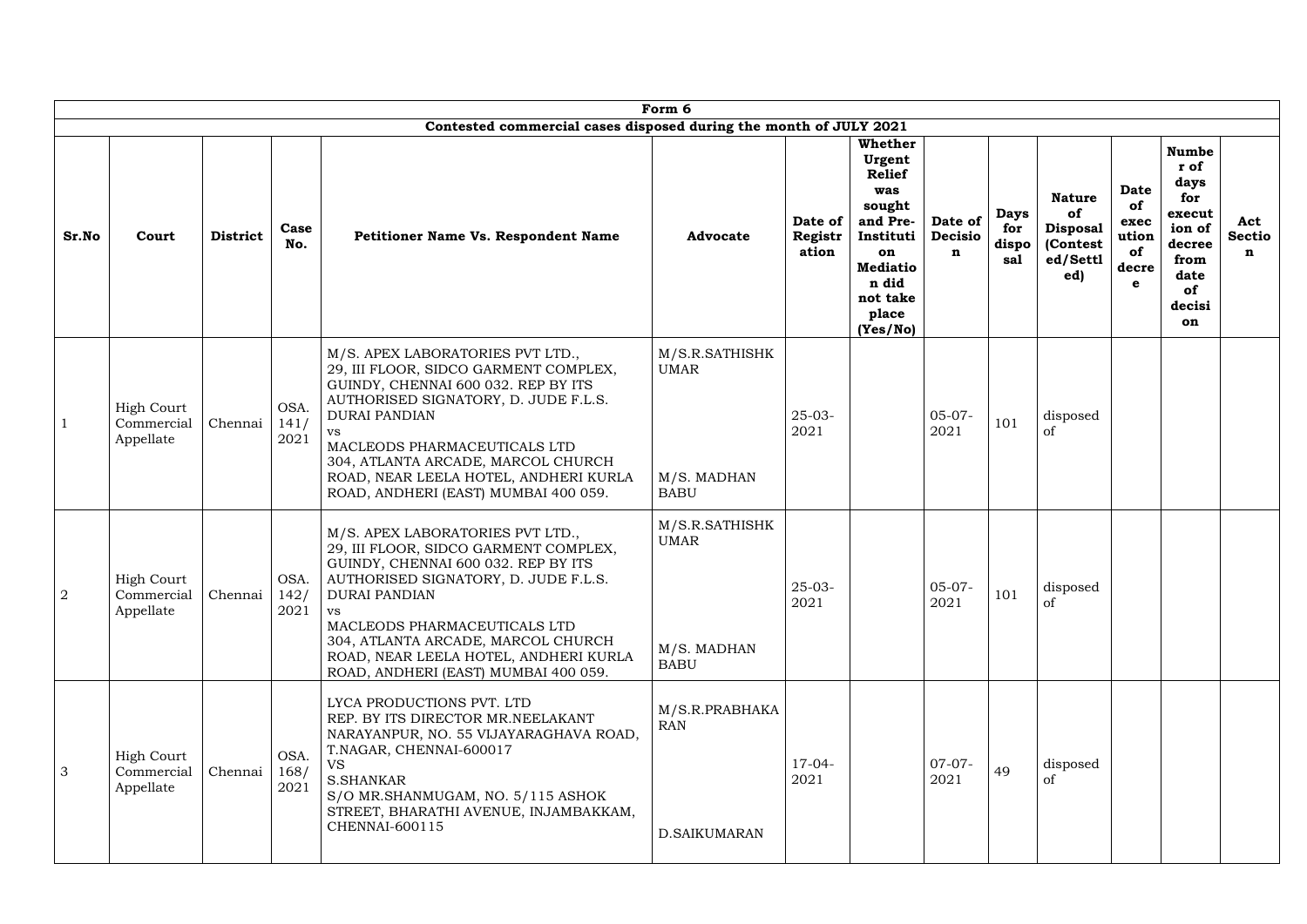|                |                                              |                 |                      |                                                                                                                                                                                                                                                                                                                                            | Form 6                                                                      |                             |                                                                                                                                                 |                                   |                                    |                                                                        |                                                        |                                                                                                         |                           |
|----------------|----------------------------------------------|-----------------|----------------------|--------------------------------------------------------------------------------------------------------------------------------------------------------------------------------------------------------------------------------------------------------------------------------------------------------------------------------------------|-----------------------------------------------------------------------------|-----------------------------|-------------------------------------------------------------------------------------------------------------------------------------------------|-----------------------------------|------------------------------------|------------------------------------------------------------------------|--------------------------------------------------------|---------------------------------------------------------------------------------------------------------|---------------------------|
|                |                                              |                 |                      | Contested commercial cases disposed during the month of JULY 2021                                                                                                                                                                                                                                                                          |                                                                             |                             |                                                                                                                                                 |                                   |                                    |                                                                        |                                                        |                                                                                                         |                           |
| Sr.No          | Court                                        | <b>District</b> | Case<br>No.          | <b>Petitioner Name Vs. Respondent Name</b>                                                                                                                                                                                                                                                                                                 | <b>Advocate</b>                                                             | Date of<br>Registr<br>ation | Whether<br>Urgent<br><b>Relief</b><br>was<br>sought<br>and Pre-<br>Instituti<br>on<br><b>Mediatio</b><br>n did<br>not take<br>place<br>(Yes/No) | Date of<br>Decisio<br>$\mathbf n$ | <b>Days</b><br>for<br>dispo<br>sal | <b>Nature</b><br>of<br><b>Disposal</b><br>(Contest)<br>ed/Settl<br>ed) | <b>Date</b><br>of<br>exec<br>ution<br>of<br>decre<br>e | <b>Numbe</b><br>r of<br>days<br>for<br>execut<br>ion of<br>decree<br>from<br>date<br>of<br>decisi<br>on | Act<br><b>Sectio</b><br>n |
| $\overline{4}$ | <b>High Court</b><br>Commercial<br>Appellate | Chennai         | OSA.<br>169/<br>2021 | LYCA PRODUCTIONS PVT. LTD<br>REP. BY ITS DIRECTOR MR.NEELAKANT<br>NARAYANPUR, NO. 55 VIJAYARAGHAVA ROAD,<br>T.NAGAR, CHENNAI-600017<br><b>VS</b><br><b>S.SHANKAR</b><br>S/O MR.SHANMUGAM, NO. 5/115 ASHOK<br>STREET, BHARATHI AVENUE, INJAMBAKKAM,<br><b>CHENNAI-600115</b>                                                                | M/S.R.PRABHAKA<br><b>RAN</b><br>D.SAIKUMARAN                                | $17-04-$<br>2021            |                                                                                                                                                 | $07-07-$<br>2021                  | 49                                 | disposed<br><sub>of</sub>                                              |                                                        |                                                                                                         |                           |
| 5              | <b>High Court</b><br>Commercial<br>Appellate | Chennai         | OSA.<br>147/<br>2021 | THE CHIEF ENGINEER HIGHWAY<br>METRI/EMPLOYER, NO.1, NEW STREET,<br>SUPER BAZAR BUILDING, ALANDUR, CHENNAI<br>600 016. & 1 OTHER<br><b>VS</b><br>M/S.ROMAN TARMAT LTD.,<br>REP. BY ITS GENERAL MANAGER,<br>MR.N.V.NATARAJAN, NO.3, RAJPARISVEL<br>APARTMENTS, SASTRI NAGAR, VI CROSS<br>STREET, ADYAR, CHENNAI 600 020. & 1<br><b>OTHER</b> | <b>SPECIAL</b><br><b>GOVERNMENT</b><br>PLEADER(CS)<br><b>B.HARIKRISHNAN</b> | $29 - 03 -$<br>2021         |                                                                                                                                                 | $12-07-$<br>2021                  | 43                                 | <b>DISMISS</b><br>ED                                                   |                                                        |                                                                                                         |                           |
| 6              | <b>High Court</b><br>Commercial<br>Appellate | Chennai         | OSA.<br>153/<br>2021 | THE CHIEF ENGINEER HIGHWAY<br>METRO/EMPLOYER, NO.1, NEW STREET,<br>SUPER BAZAR BUILDING, ALANDUR, CHENNAI<br>600 016. & 1 OTHER<br><b>VS</b><br>M/S.ROMAN TARMAT LTD.,<br>REP. BY ITS GENERAL MANAGER,<br>MR.N.V.NATARAJAN, NO.3, RAJPARISVEL<br>APARTMENTS, SASTRI NAGAR, VI CROSS<br>STREET, ADYAR, CHENNAI 600 020. & 1<br><b>OTHER</b> | SPECIAL<br><b>GOVERNMENT</b><br>PLEADER(CS)<br><b>B.HARIKRISHNAN</b>        | $29-03-$<br>2021            |                                                                                                                                                 | $12-07-$<br>2021                  | 43                                 | <b>DISMISS</b><br>ED                                                   |                                                        |                                                                                                         |                           |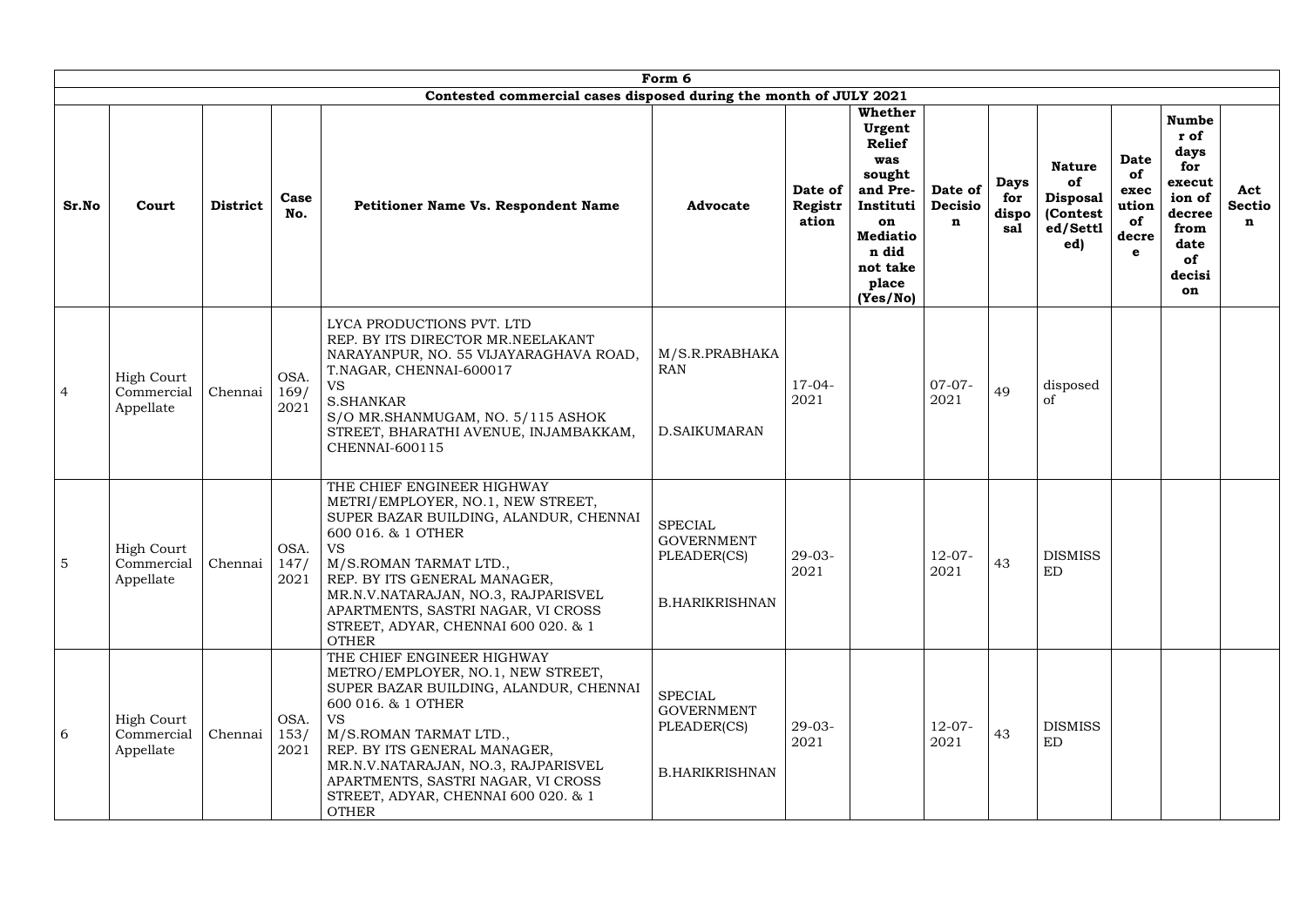|                |                                              |                 |                                    |                                                                                                                                                                                                                                                                                                                                                                                                                                                                    | Form 6                                                                                |                             |                                                                                                                                                 |                                   |                                    |                                                                       |                                                        |                                                                                                         |                           |
|----------------|----------------------------------------------|-----------------|------------------------------------|--------------------------------------------------------------------------------------------------------------------------------------------------------------------------------------------------------------------------------------------------------------------------------------------------------------------------------------------------------------------------------------------------------------------------------------------------------------------|---------------------------------------------------------------------------------------|-----------------------------|-------------------------------------------------------------------------------------------------------------------------------------------------|-----------------------------------|------------------------------------|-----------------------------------------------------------------------|--------------------------------------------------------|---------------------------------------------------------------------------------------------------------|---------------------------|
|                |                                              |                 |                                    | Contested commercial cases disposed during the month of JULY 2021                                                                                                                                                                                                                                                                                                                                                                                                  |                                                                                       |                             |                                                                                                                                                 |                                   |                                    |                                                                       |                                                        |                                                                                                         |                           |
| Sr.No          | Court                                        | <b>District</b> | Case<br>No.                        | <b>Petitioner Name Vs. Respondent Name</b>                                                                                                                                                                                                                                                                                                                                                                                                                         | <b>Advocate</b>                                                                       | Date of<br>Registr<br>ation | Whether<br>Urgent<br><b>Relief</b><br>was<br>sought<br>and Pre-<br>Instituti<br>on<br><b>Mediatio</b><br>n did<br>not take<br>place<br>(Yes/No) | Date of<br>Decisio<br>$\mathbf n$ | <b>Days</b><br>for<br>dispo<br>sal | <b>Nature</b><br>of<br><b>Disposal</b><br>(Contest<br>ed/Settl<br>ed) | <b>Date</b><br>of<br>exec<br>ution<br>of<br>decre<br>e | <b>Numbe</b><br>r of<br>days<br>for<br>execut<br>ion of<br>decree<br>from<br>date<br>of<br>decisi<br>on | Act<br><b>Sectio</b><br>n |
| $\overline{7}$ | <b>High Court</b><br>Commercial<br>Appellate | Chennai         | <b>OSA</b><br>(CAD)<br>.5/20<br>21 | M/S.BHARAT PETROLEUM CORPORATION LTD<br>HAVING ITS REGISTERED OFFICE AT<br>BHARATH BHAVAN, NO.4 AND 6 CURRIMBHOY<br>ROAD, BALLARD ESTATE, MUMBAI 400 028<br>REPRESENTED BY ITS SENIOR MANAGER<br>LEGAL (SOUTH) NO.1, RANGAMOHAN<br>GARDENS, 115 MAIN ROAD, ANNA NAGAR,<br><b>CHENNAI 600 040</b><br>& 1 OTHER<br><b>VS</b><br>M/S.ATM CONSTRUCTIONS (P) LTD<br>REPRESENTED BY ITS DIRECTOR MR.FAIZ<br>MOHAMMED NO.258, LLOYDS ROAD,<br>ROYAPETTAH, CHENNAI 600 014 | M/S.S.RAMASUB<br><b>RAMANIAM AND</b><br><b>ASSO</b><br>M/S.R.BALACHAN<br><b>DERAN</b> | $01-07-$<br>2021            | 18                                                                                                                                              | $19-07-$<br>2021                  | 17                                 | disposed<br><sub>of</sub>                                             |                                                        |                                                                                                         |                           |
| 8              | <b>High Court</b><br>Commercial<br>Appellate | Chennai         | <b>OSA</b><br>(CAD)<br>.6/20<br>21 | M/S.BHARAT PETROLEUM CORPORATION LTD<br>HAVING ITS REGISTERED OFFICE AT<br>BHARATH BHAVAN, NO.4 AND 6 CURRIMBHOY<br>ROAD, BALLARD ESTATE, MUMBAI 400 028<br>REP. BY ITS SENIOR MANAGER LEGAL (SOUTH)<br>NO.1, RANGAMOHAN GARDENS, 115 MAIN<br>ROAD, ANNA NAGAR, CHENNAI 600 040 & 1<br><b>OTHER</b><br><b>VS</b><br>M/S.ATM CONSTRUCTIONS (P) LTD<br>REPRESENTED BY ITS DIRECTOR MR.FAIZ<br>MOHAMMED NO.288, LLOYDS ROAD,<br>ROYAPETTAH, CHENNAI 600 014           | M/S.S.RAMASUB<br>RAMANIAM AND<br><b>ASSOCIATES</b><br>M/S.R.BALACHAN<br><b>DERAN</b>  | $01-07-$<br>2021            |                                                                                                                                                 | $19-07-$<br>2021                  | 17                                 | <b>ALLOWE</b><br>D                                                    |                                                        |                                                                                                         |                           |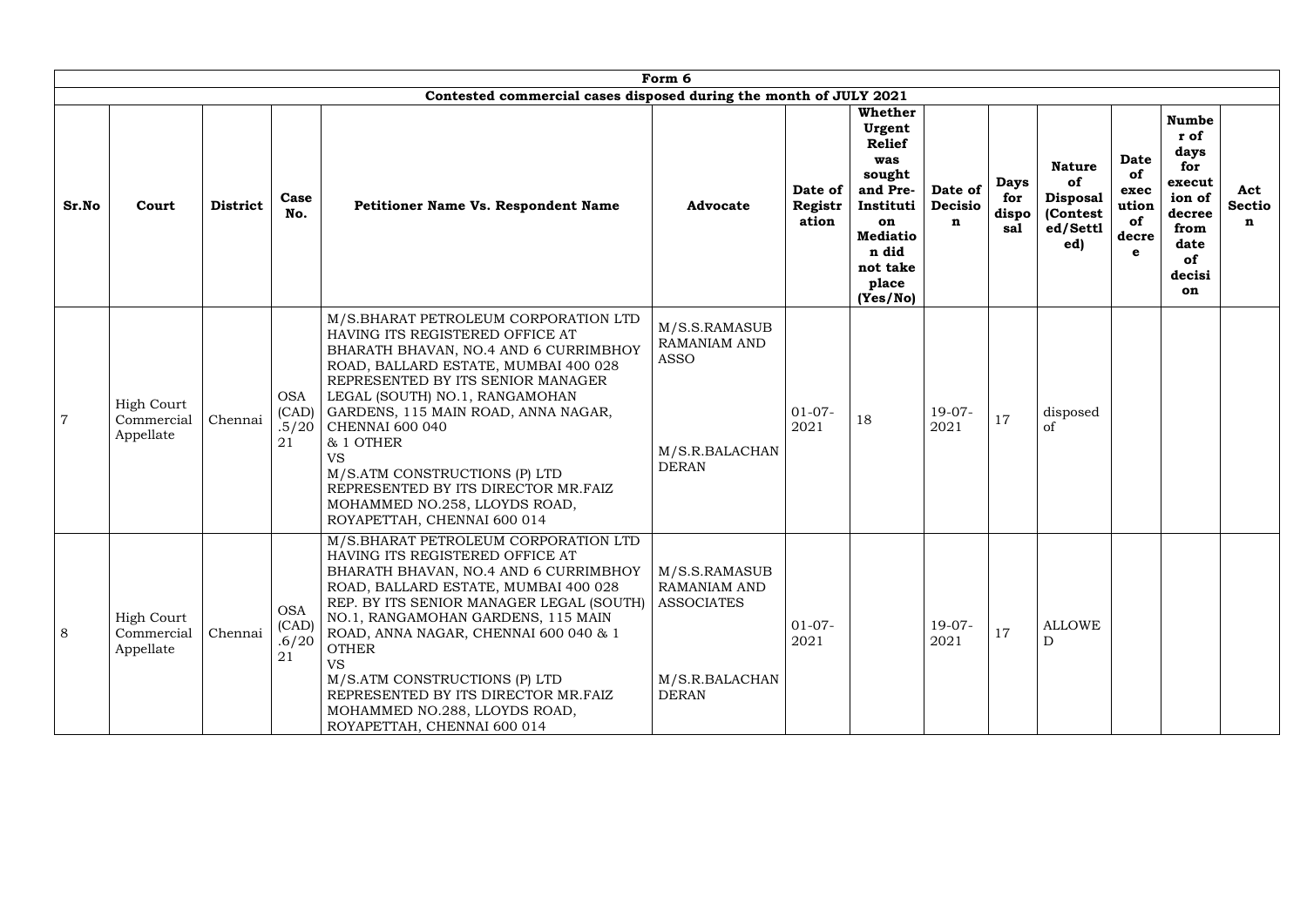|       |                                              |                 |                                    |                                                                                                                                                                                                                                                                                                                                                                                                                                                          | Form 6                                                                                      |                             |                                                                                                                                                        |                                   |                                    |                                                                        |                                                 |                                                                                                         |                           |
|-------|----------------------------------------------|-----------------|------------------------------------|----------------------------------------------------------------------------------------------------------------------------------------------------------------------------------------------------------------------------------------------------------------------------------------------------------------------------------------------------------------------------------------------------------------------------------------------------------|---------------------------------------------------------------------------------------------|-----------------------------|--------------------------------------------------------------------------------------------------------------------------------------------------------|-----------------------------------|------------------------------------|------------------------------------------------------------------------|-------------------------------------------------|---------------------------------------------------------------------------------------------------------|---------------------------|
|       |                                              |                 |                                    | Contested commercial cases disposed during the month of JULY 2021                                                                                                                                                                                                                                                                                                                                                                                        |                                                                                             |                             |                                                                                                                                                        |                                   |                                    |                                                                        |                                                 |                                                                                                         |                           |
| Sr.No | Court                                        | <b>District</b> | Case<br>No.                        | <b>Petitioner Name Vs. Respondent Name</b>                                                                                                                                                                                                                                                                                                                                                                                                               | <b>Advocate</b>                                                                             | Date of<br>Registr<br>ation | <b>Whether</b><br>Urgent<br><b>Relief</b><br>was<br>sought<br>and Pre-<br>Instituti<br>on<br><b>Mediatio</b><br>n did<br>not take<br>place<br>(Yes/No) | Date of<br>Decisio<br>$\mathbf n$ | <b>Days</b><br>for<br>dispo<br>sal | <b>Nature</b><br>of<br><b>Disposal</b><br>(Contest)<br>ed/Settl<br>ed) | Date<br>of<br>exec<br>ution<br>of<br>decre<br>e | <b>Numbe</b><br>r of<br>days<br>for<br>execut<br>ion of<br>decree<br>from<br>date<br>of<br>decisi<br>on | Act<br><b>Sectio</b><br>n |
| 9     | High Court<br>Commercial<br>Appellate        | Chennai         | <b>OSA</b><br>(CAD)<br>.7/20<br>21 | M/S.BHARAT PETROLEUM CORPORATION LTD<br>HAVING ITS REGISTERED OFFICE AT<br>BHARATH BHAVAN, NO.4 AND 6 CURRIMBHOY<br>ROAD, BALLARD ESTATE, MUMBAI 400 028<br>REP. BY ITS SENIOR MANAGER LEGAL (SOUTH)<br>NO.1, RANGAMOHAN GARDENS, 115 MAIN<br>ROAD, ANNA NAGAR, CHENNAI 600 040 & 1<br><b>OTHER</b><br><b>VS</b><br>M/S.ATM CONSTRUCTIONS (P) LTD<br>REPRESENTED BY ITS DIRECTOR MR.FAIZ<br>MOHAMMED NO.288, LLOYDS ROAD,<br>ROYAPETTAH, CHENNAI 600 014 | M/S.S.RAMASUB<br><b>RAMANIAM AND</b><br><b>ASSOCIATES</b><br>M/S.R.BALACHAN<br><b>DERAN</b> | $01-07-$<br>2021            |                                                                                                                                                        | $19-07-$<br>2021                  | 17                                 | <b>DISMISS</b><br><b>ED</b>                                            |                                                 |                                                                                                         |                           |
| 10    | <b>High Court</b><br>Commercial<br>Appellate | Chennai         | <b>OSA</b><br>(CAD)<br>.8/20<br>21 | SUN PHARMACEUTICAL INDUSTRIES LTD.<br>DOOR NO.8, PLOT NO.3, OLD TOWER BLOCK<br>STREET, NANDANAM, CHENNAI-600035<br><b>VS</b><br>CIPLA LIMITED<br>106A, 106/108 GROUND AND FIRST,<br>ALAPAKKAM MAIN ROAD, ALAPAKKAM,<br>CHENNAI-600116 ALSO AT CIPLA HOUSE,<br>PENINSULA BUSINESS PARK, GANPATRAO<br>KADAM MARG, LOWER PAREL, MUMBAI-<br>400013                                                                                                           | R.S.RAJESH<br>M/S.<br>PREMCHANDAR                                                           | $02-07-$<br>2021            |                                                                                                                                                        | $06-07-$<br>2021                  | 3                                  | disposed<br><sub>of</sub>                                              |                                                 |                                                                                                         |                           |
| 11    | <b>High Court</b><br>Commercial<br>Appellate | Chennai         | <b>OSA</b><br>(CAD)<br>.9/20<br>21 | SUN PHARMACEUTICAL INDUSTRIES LTD.<br>DOOR NO.8, PLOT NO.3, OLD TOWER BLOCK<br>STREET, NANDANAM, CHENNAI-600035<br><b>VS</b><br>CIPLA LIMITED<br>106A, 106/108 GROUND AND FIRST,<br>ALAPAKKAM MAIN ROAD, ALAPAKKAM,<br>CHENNAI-600116 ALSO AT CIPLA HOUSE,<br>PENINSULA BUSINESS PARK, GANPATRAO<br>KADAM MARG, LOWER PAREL, MUMBAI-<br>400013                                                                                                           | R.S.RAJESH<br>M/S.<br><b>PREMCHANDAR</b>                                                    | $02-07-$<br>2021            |                                                                                                                                                        | $06-07-$<br>2021                  | 3                                  | disposed<br>of                                                         |                                                 |                                                                                                         |                           |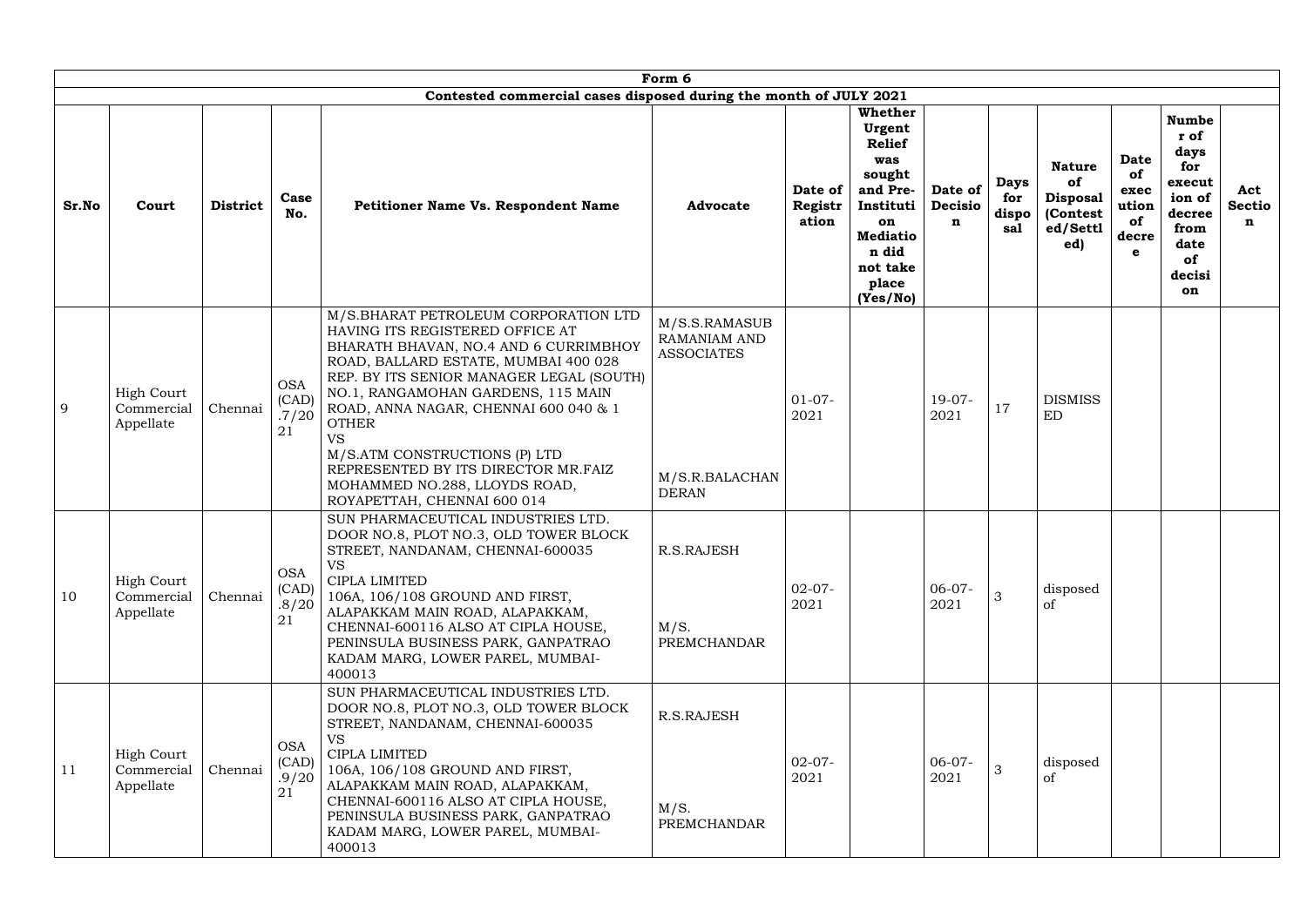|       |                                              |                 |                                     |                                                                                                                                                                                                                                                                                                                                                | Form 6                                   |                             |                                                                                                                                                 |                                   |                                    |                                                                       |                                                        |                                                                                                         |                           |
|-------|----------------------------------------------|-----------------|-------------------------------------|------------------------------------------------------------------------------------------------------------------------------------------------------------------------------------------------------------------------------------------------------------------------------------------------------------------------------------------------|------------------------------------------|-----------------------------|-------------------------------------------------------------------------------------------------------------------------------------------------|-----------------------------------|------------------------------------|-----------------------------------------------------------------------|--------------------------------------------------------|---------------------------------------------------------------------------------------------------------|---------------------------|
|       |                                              |                 |                                     | Contested commercial cases disposed during the month of JULY 2021                                                                                                                                                                                                                                                                              |                                          |                             |                                                                                                                                                 |                                   |                                    |                                                                       |                                                        |                                                                                                         |                           |
| Sr.No | Court                                        | <b>District</b> | Case<br>No.                         | <b>Petitioner Name Vs. Respondent Name</b>                                                                                                                                                                                                                                                                                                     | <b>Advocate</b>                          | Date of<br>Registr<br>ation | Whether<br>Urgent<br><b>Relief</b><br>was<br>sought<br>and Pre-<br>Instituti<br>on<br><b>Mediatio</b><br>n did<br>not take<br>place<br>(Yes/No) | Date of<br>Decisio<br>$\mathbf n$ | <b>Days</b><br>for<br>dispo<br>sal | <b>Nature</b><br>of<br><b>Disposal</b><br>(Contest<br>ed/Settl<br>ed) | <b>Date</b><br>of<br>exec<br>ution<br>of<br>decre<br>e | <b>Numbe</b><br>r of<br>days<br>for<br>execut<br>ion of<br>decree<br>from<br>date<br>of<br>decisi<br>on | Act<br><b>Sectio</b><br>n |
| 12    | <b>High Court</b><br>Commercial<br>Appellate | Chennai         | <b>OSA</b><br>(CAD)<br>.10/2<br>021 | SUN PHARMACEUTICAL INDUSTRIES LTD.<br>DOOR NO.8, PLOT NO.3, OLD TOWER BLOCK<br>STREET, NANDANAM, CHENNAI-600035<br><b>VS</b><br>CIPLA LIMITED<br>106A, 106/108 GROUND AND FIRST,<br>ALAPAKKAM MAIN ROAD, ALAPAKKAM,<br>CHENNAI-600116 ALSO AT CIPLA HOUSE,<br>PENINSULA BUSINESS PARK, GANPATRAO<br>KADAM MARG, LOWER PAREL, MUMBAI-<br>400013 | R.S.RAJESH<br>M/S.<br>PREMCHANDAR        | $02-07-$<br>2021            |                                                                                                                                                 | $06-07-$<br>2021                  | 3                                  | disposed<br><sub>of</sub>                                             |                                                        |                                                                                                         |                           |
| 13    | <b>High Court</b><br>Commercial<br>Appellate | Chennai         | <b>OSA</b><br>(CAD)<br>.11/2<br>021 | SUN PHARMACEUTICAL INDUSTRIES LTD.<br>DOOR NO.8, PLOT NO.3, OLD TOWER BLOCK<br>STREET, NANDANAM, CHENNAI-600035<br>VS<br>CIPLA LIMITED<br>106A, 106/108 GROUND AND FIRST,<br>ALAPAKKAM MAIN ROAD, ALAPAKKAM,<br>CHENNAI-600116 ALSO AT CIPLA HOUSE,<br>PENINSULA BUSINESS PARK, GANPATRAO<br>KADAM MARG, LOWER PAREL, MUMBAI-<br>400013        | R.S.RAJESH<br>M/S.<br><b>PREMCHANDAR</b> | $02-07-$<br>2021            |                                                                                                                                                 | $06-07-$<br>2021                  | 3                                  | disposed<br>of                                                        |                                                        |                                                                                                         |                           |
| 14    | <b>High Court</b><br>Commercial<br>Appellate | Chennai         | <b>OSA</b><br>(CAD)<br>.12/2<br>021 | SUN PHARMACEUTICAL INDUSTRIES LTD.<br>DOOR NO.8, PLOT NO.3, OLD TOWER BLOCK<br>STREET, NANDANAM, CHENNAI-600035<br><b>VS</b><br>CIPLA LIMITED<br>106A, 106/108 GROUND AND FIRST,<br>ALAPAKKAM MAIN ROAD, ALAPAKKAM,<br>CHENNAI-600116 ALSO AT CIPLA HOUSE,<br>PENINSULA BUSINESS PARK, GANPATRAO<br>KADAM MARG, LOWER PAREL, MUMBAI-<br>400013 | R.S.RAJESH<br>M/S.<br><b>PREMCHANDAR</b> | $02-07-$<br>2021            |                                                                                                                                                 | $06-07-$<br>2021                  | 3                                  | disposed<br><sub>of</sub>                                             |                                                        |                                                                                                         |                           |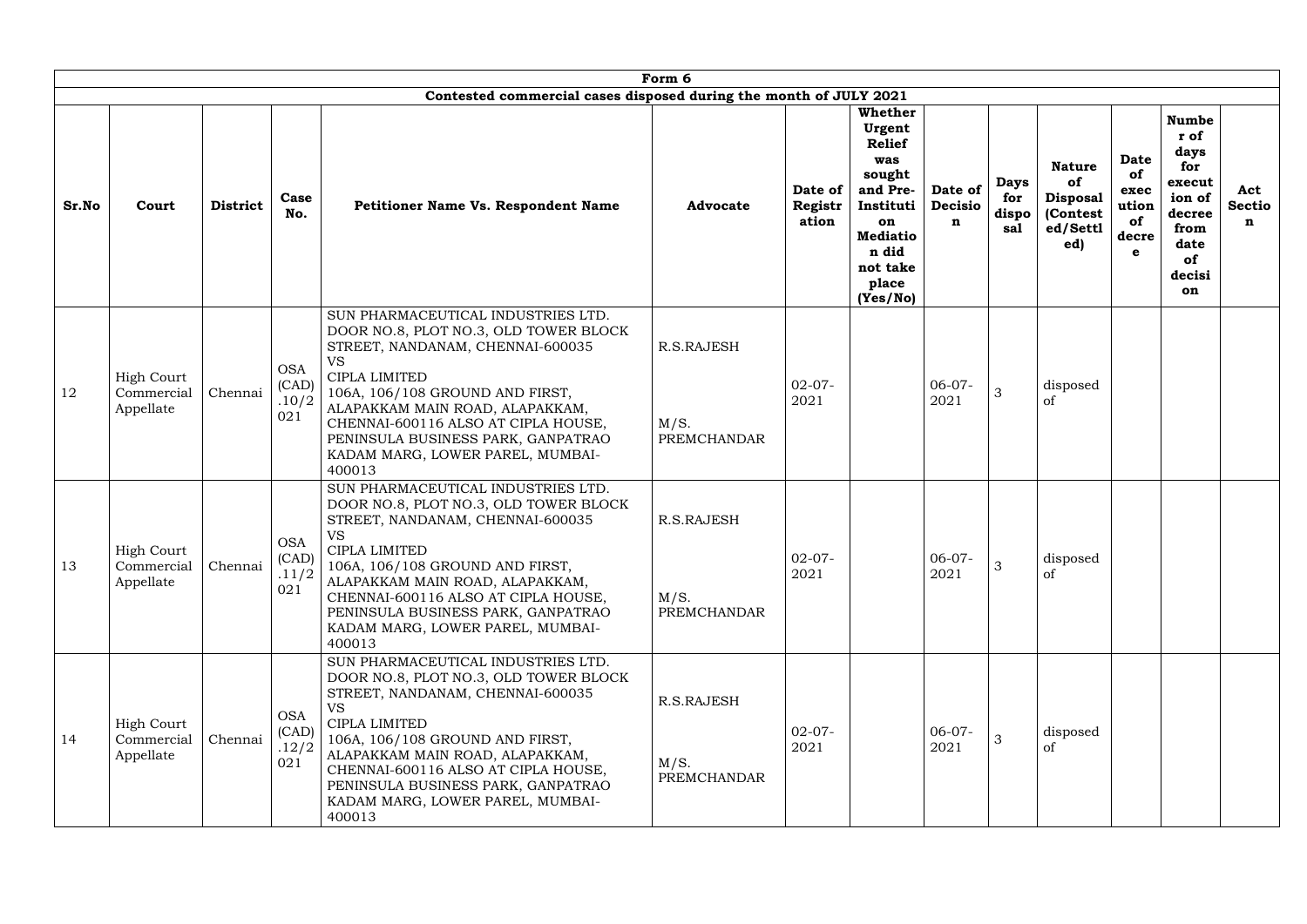|       | Form 6<br>Contested commercial cases disposed during the month of JULY 2021 |                 |                                          |                                                                                                                                                                                                                                                                                                                                                |                                                   |                             |                                                                                                                                                        |                                   |                                    |                                                                       |                                                        |                                                                                                         |                           |
|-------|-----------------------------------------------------------------------------|-----------------|------------------------------------------|------------------------------------------------------------------------------------------------------------------------------------------------------------------------------------------------------------------------------------------------------------------------------------------------------------------------------------------------|---------------------------------------------------|-----------------------------|--------------------------------------------------------------------------------------------------------------------------------------------------------|-----------------------------------|------------------------------------|-----------------------------------------------------------------------|--------------------------------------------------------|---------------------------------------------------------------------------------------------------------|---------------------------|
|       |                                                                             |                 |                                          |                                                                                                                                                                                                                                                                                                                                                |                                                   |                             |                                                                                                                                                        |                                   |                                    |                                                                       |                                                        |                                                                                                         |                           |
| Sr.No | Court                                                                       | <b>District</b> | Case<br>No.                              | <b>Petitioner Name Vs. Respondent Name</b>                                                                                                                                                                                                                                                                                                     | <b>Advocate</b>                                   | Date of<br>Registr<br>ation | <b>Whether</b><br>Urgent<br><b>Relief</b><br>was<br>sought<br>and Pre-<br>Instituti<br>on<br><b>Mediatio</b><br>n did<br>not take<br>place<br>(Yes/No) | Date of<br>Decisio<br>$\mathbf n$ | <b>Days</b><br>for<br>dispo<br>sal | <b>Nature</b><br>of<br><b>Disposal</b><br>(Contest<br>ed/Settl<br>ed) | <b>Date</b><br>of<br>exec<br>ution<br>of<br>decre<br>e | <b>Numbe</b><br>r of<br>days<br>for<br>execut<br>ion of<br>decree<br>from<br>date<br>of<br>decisi<br>on | Act<br><b>Sectio</b><br>n |
| 15    | <b>High Court</b><br>Commercial<br>Appellate                                | Chennai         | <b>OSA</b><br>(CAD)<br>.13/2<br>021      | SUN PHARMACEUTICAL INDUSTRIES LTD.<br>DOOR NO.8, PLOT NO.3, OLD TOWER BLOCK<br>STREET, NANDANAM, CHENNAI-600035<br><b>VS</b><br>CIPLA LIMITED<br>106A, 106/108 GROUND AND FIRST,<br>ALAPAKKAM MAIN ROAD, ALAPAKKAM,<br>CHENNAI-600116 ALSO AT CIPLA HOUSE,<br>PENINSULA BUSINESS PARK, GANPATRAO<br>KADAM MARG, LOWER PAREL, MUMBAI-<br>400013 | R.S.RAJESH<br>M/S.<br><b>PREMCHANDAR</b>          | $02-07-$<br>2021            |                                                                                                                                                        | $06-07-$<br>2021                  | 3                                  | disposed<br>οf                                                        |                                                        |                                                                                                         |                           |
| 16    | <b>High Court</b><br>Commercial Chennai<br>Appellate                        |                 | <b>OSA</b><br>(CAD)<br>$.14/2$ VS<br>021 | AMBANDH FINSERVE PVT LTD<br>UNIT NO. DCB-820/821/822, 8TH FLOOR, DLF<br>CYBER CITY, CHANDAKA INDUSTRIAL ESTATE,<br>CS PUR, BHUBANESHWAR, KHORDHA,<br>ODISHA-751024<br>VIVRITI CAPITAL PVT. LTD.<br>HAVING REGISTERED OFFICE AT 12TH FLOOR,<br>PRESTIGE POLYGON, NO.471, ANNASALAI,<br>NANDANAM, CHENNAI-600035                                 | RAHUL M<br><b>SHANKHAR</b><br>M/S<br>P.GIRIDHARAN | $02-07-$<br>2021            |                                                                                                                                                        | $08-07-$<br>2021                  | $\overline{O}$                     | <b>DISMISS</b><br>ED                                                  |                                                        |                                                                                                         |                           |
| 17    | <b>High Court</b><br>Commercial<br>Appellate                                | Chennai         | <b>OSA</b><br>(CAD)<br>.15/2<br>021      | AARUR TAMILNADAN<br>S/O. R.A.S. RAJAN, NO.8-A, M.G.R. NAGAR,<br>SECOND CROSS ST, VELACHERRY, CHENANI<br>600 042.<br><b>VS</b><br>S. SHANKAR<br>FATHERS NAME NOT KNOWN, FILM DIRECTOR,<br>NO.6, KRISHNA ST, T. NAGAR, CHENNAI 17. & 2<br><b>OTHERS</b>                                                                                          | P.T.PERUMAL<br>M/S. D. SAI<br><b>KUMARAN</b>      | $05-07-$<br>2021            |                                                                                                                                                        | $08-07-$<br>2021                  | $\overline{2}$                     | <b>DISMISS</b><br>ED                                                  |                                                        |                                                                                                         |                           |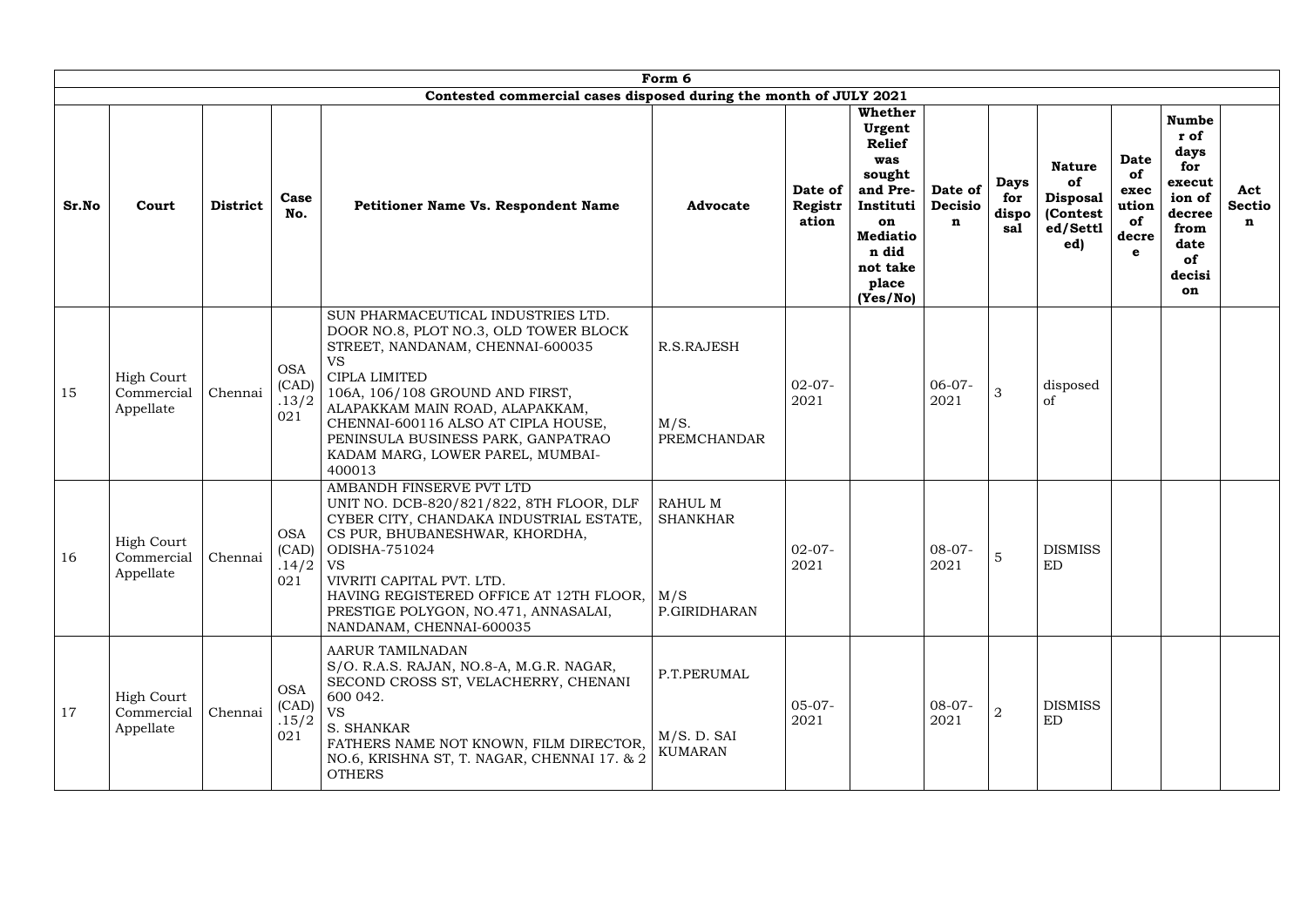|       |                                              |                 |                                     |                                                                                                                                                                                                                                                       | Form 6                                       |                             |                                                                                                                                                 |                                   |                                    |                                                                       |                                                        |                                                                                                         |                           |
|-------|----------------------------------------------|-----------------|-------------------------------------|-------------------------------------------------------------------------------------------------------------------------------------------------------------------------------------------------------------------------------------------------------|----------------------------------------------|-----------------------------|-------------------------------------------------------------------------------------------------------------------------------------------------|-----------------------------------|------------------------------------|-----------------------------------------------------------------------|--------------------------------------------------------|---------------------------------------------------------------------------------------------------------|---------------------------|
|       |                                              |                 |                                     | Contested commercial cases disposed during the month of JULY 2021                                                                                                                                                                                     |                                              |                             |                                                                                                                                                 |                                   |                                    |                                                                       |                                                        |                                                                                                         |                           |
| Sr.No | Court                                        | <b>District</b> | Case<br>No.                         | <b>Petitioner Name Vs. Respondent Name</b>                                                                                                                                                                                                            | <b>Advocate</b>                              | Date of<br>Registr<br>ation | Whether<br>Urgent<br><b>Relief</b><br>was<br>sought<br>and Pre-<br>Instituti<br>on<br><b>Mediatio</b><br>n did<br>not take<br>place<br>(Yes/No) | Date of<br>Decisio<br>$\mathbf n$ | <b>Days</b><br>for<br>dispo<br>sal | <b>Nature</b><br>of<br><b>Disposal</b><br>(Contest<br>ed/Settl<br>ed) | <b>Date</b><br>of<br>exec<br>ution<br>of<br>decre<br>e | <b>Numbe</b><br>r of<br>days<br>for<br>execut<br>ion of<br>decree<br>from<br>date<br>of<br>decisi<br>on | Act<br><b>Sectio</b><br>n |
| 18    | <b>High Court</b><br>Commercial<br>Appellate | Chennai         | <b>OSA</b><br>(CAD)<br>.16/2<br>021 | AARUR TAMILNADAN<br>S/O. R.A.S. RAJAN, NO.8-A, M.G.R. NAGAR,<br>SECOND CROSS ST, VELACHERRY, CHENANI<br>600 042.<br><b>VS</b><br>S. SHANKAR<br>FATHERS NAME NOT KNOWN, FILM DIRECTOR,<br>NO.6, KRISHNA ST, T. NAGAR, CHENNAI 17. & 2<br><b>OTHERS</b> | P.T.PERUMAL<br>M/S. D. SAI<br><b>KUMARAN</b> | $05-07-$<br>2021            |                                                                                                                                                 | $08-07-$<br>2021                  | $\overline{2}$                     | <b>DISMISS</b><br>ED                                                  |                                                        |                                                                                                         |                           |
| 19    | <b>High Court</b><br>Commercial<br>Appellate | Chennai         | <b>OSA</b><br>(CAD)<br>.17/2<br>021 | AARUR TAMILNADAN<br>S/O. R.A.S. RAJAN, NO.8-A, M.G.R. NAGAR,<br>SECOND CROSS ST, VELACHERRY, CHENANI<br>600 042.<br><b>VS</b><br>S. SHANKAR<br>FATHERS NAME NOT KNOWN, FILM DIRECTOR,<br>NO.6, KRISHNA ST, T. NAGAR, CHENNAI 17. & 2<br><b>OTHERS</b> | P.T.PERUMAL<br>M/S. D. SAI<br><b>KUMARAN</b> | $05-07-$<br>2021            |                                                                                                                                                 | $08-07-$<br>2021                  | $\boldsymbol{2}$                   | <b>DISMISS</b><br><b>ED</b>                                           |                                                        |                                                                                                         |                           |
| 20    | <b>High Court</b><br>Commercial<br>Appellate | Chennai         | <b>OSA</b><br>(CAD)<br>.18/2<br>021 | AARUR TAMILNADAN<br>S/O. R.A.S. RAJAN, NO.8-A, M.G.R. NAGAR,<br>SECOND CROSS ST, VELACHERRY, CHENANI<br>600 042.<br><b>VS</b><br>S. SHANKAR<br>FATHERS NAME NOT KNOWN, FILM DIRECTOR,<br>NO.6, KRISHNA ST, T. NAGAR, CHENNAI 17. & 2<br><b>OTHERS</b> | P.T.PERUMAL<br>M/S. D. SAI<br><b>KUMARAN</b> | $05-07-$<br>2021            |                                                                                                                                                 | $08-07-$<br>2021                  | $\overline{2}$                     | <b>DISMISS</b><br>ED                                                  |                                                        |                                                                                                         |                           |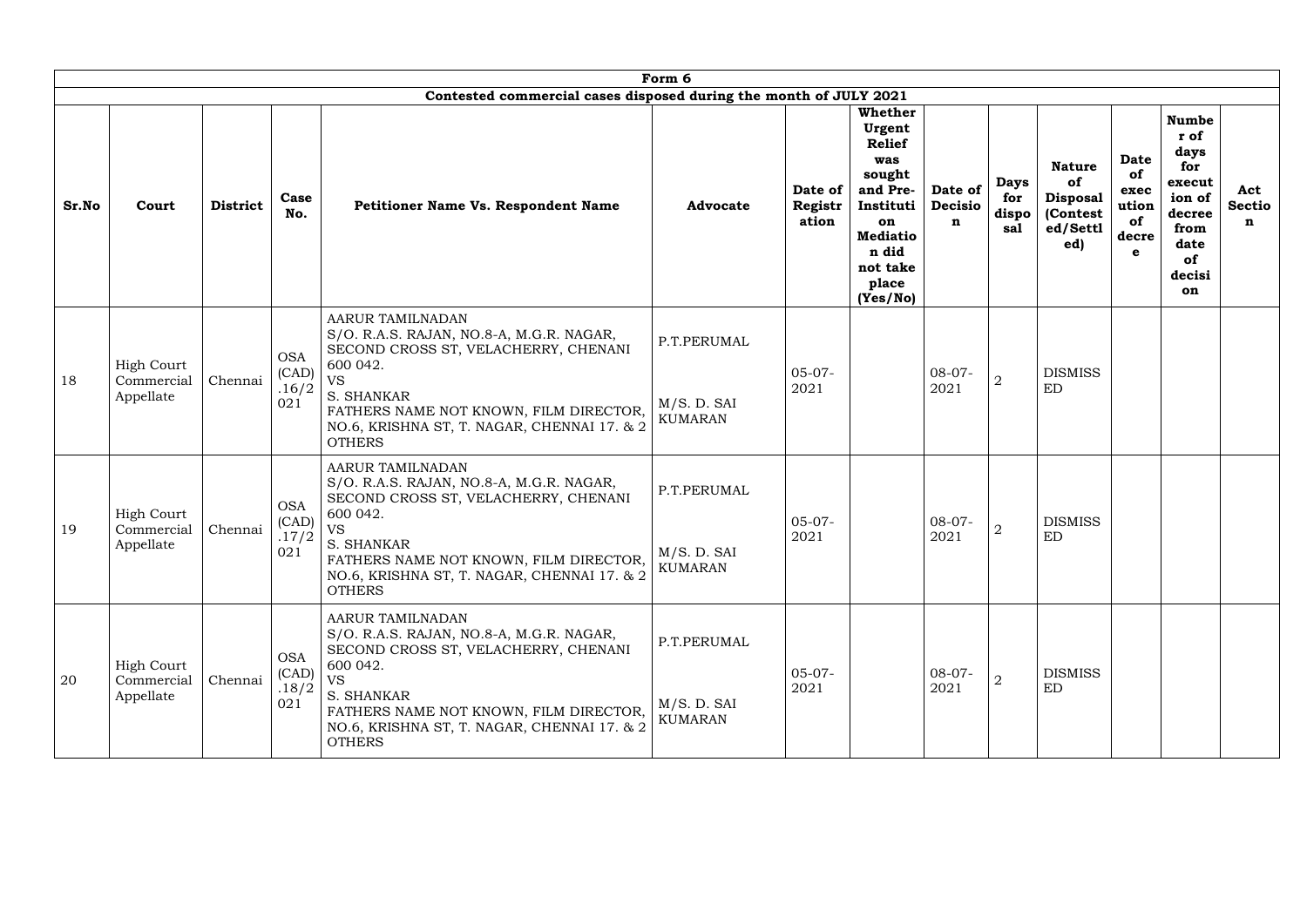|       | Form 6<br>Contested commercial cases disposed during the month of JULY 2021 |                 |                                     |                                                                                                                                                                                                                                                                                                                                                     |                                                                                          |                             |                                                                                                                                                        |                                          |                                    |                                                                       |                                                        |                                                                                                         |                           |
|-------|-----------------------------------------------------------------------------|-----------------|-------------------------------------|-----------------------------------------------------------------------------------------------------------------------------------------------------------------------------------------------------------------------------------------------------------------------------------------------------------------------------------------------------|------------------------------------------------------------------------------------------|-----------------------------|--------------------------------------------------------------------------------------------------------------------------------------------------------|------------------------------------------|------------------------------------|-----------------------------------------------------------------------|--------------------------------------------------------|---------------------------------------------------------------------------------------------------------|---------------------------|
|       |                                                                             |                 |                                     |                                                                                                                                                                                                                                                                                                                                                     |                                                                                          |                             |                                                                                                                                                        |                                          |                                    |                                                                       |                                                        |                                                                                                         |                           |
| Sr.No | Court                                                                       | <b>District</b> | Case<br>No.                         | Petitioner Name Vs. Respondent Name                                                                                                                                                                                                                                                                                                                 | <b>Advocate</b>                                                                          | Date of<br>Registr<br>ation | <b>Whether</b><br>Urgent<br><b>Relief</b><br>was<br>sought<br>and Pre-<br>Instituti<br>on<br><b>Mediatio</b><br>n did<br>not take<br>place<br>(Yes/No) | Date of<br><b>Decisio</b><br>$\mathbf n$ | <b>Days</b><br>for<br>dispo<br>sal | <b>Nature</b><br>of<br><b>Disposal</b><br>(Contest<br>ed/Settl<br>ed) | <b>Date</b><br>of<br>exec<br>ution<br>of<br>decre<br>e | <b>Numbe</b><br>r of<br>days<br>for<br>execut<br>ion of<br>decree<br>from<br>date<br>of<br>decisi<br>on | Act<br><b>Sectio</b><br>n |
| 21    | <b>High Court</b><br>Commercial<br>Appellate                                | Chennai         | <b>OSA</b><br>(CAD)<br>.20/2<br>021 | VARALAKSHMI STARCH INDUSTRIES PVT LTD<br>NO.127/1 GANDHI ROAD, HASTAMPATTY,<br>SALEM-636007<br><b>VS</b><br><b>V.SUNDARESAN</b><br>RES AT NO.3, KOMARAPALAYAM, MALLUR,<br>RASIPURAM TK, NAMAKKAL DISTRICT,<br>TAMILNADU-636203 BRANCH OFFICE AT 5/1,<br>6TH FLOOR, GREENWOOD APARTMENTS,<br>CENOTAPH ROAD, TEYNAMPET, CHENNAI-<br>600018 & 5 OTHERS | M/S.LAKSHMI<br><b>KUMARAN AND</b><br><b>SRIDHARAN</b><br><b>SUHRITH</b><br>PARTHASARATHY | $05-07-$<br>2021            |                                                                                                                                                        | $13-07-$<br>2021                         | $\overline{7}$                     | <b>DISMISS</b><br><b>ED</b>                                           |                                                        |                                                                                                         |                           |
| 22    | <b>High Court</b><br>Commercial<br>Appellate                                | Chennai         | <b>OSA</b><br>(CAD)<br>.21/2<br>021 | SMALL INDUSTRIES DEVELOPMENT BANK OF<br><b>INDIA (SIDBI)</b><br><b>VS</b><br>VIVRITI CAPITAL PRIVATE LIMITED 12th Floor,<br>Prestige Polygon, No.471, Anna Salai,<br>Nandanam, Ch 600035 Rep by its Authorised<br>Signatory, Mr.Vamsh Vasudevan. & 2 OTHERS                                                                                         | A.ILANGOVAN<br>M/SP.GIRIDHARA<br>$\mathbf N$                                             | $05-07-$<br>2021            |                                                                                                                                                        | $06-07-$<br>2021                         |                                    | disposed<br><sub>of</sub>                                             |                                                        |                                                                                                         |                           |
| 23    | <b>High Court</b><br>Commercial<br>Appellate                                | Chennai         | <b>OSA</b><br>(CAD)<br>.22/2<br>021 | SMALL INDUSTRIES DEVELOPMENT BANK OF<br><b>INDIA (SIDBI)</b><br><b>VS</b><br>VIVRITI CAPITAL PRIVATE LIMITED 12th Floor,<br>Prestige Polygon, No.471, Anna Salai,<br>Nandanam, Ch 600035 Rep by its Authorised<br>Signatory, Mr. Vamsh Vasudevan. & 2 OTHERS                                                                                        | A.ILANGOVAN<br>M/SP.GIRIDHARA<br>N                                                       | $05-07-$<br>2021            |                                                                                                                                                        | $06-07-$<br>2021                         |                                    | disposed<br>of                                                        |                                                        |                                                                                                         |                           |
| 24    | <b>High Court</b><br>Commercial<br>Appellate                                | Chennai         | <b>OSA</b><br>(CAD)<br>.38/2<br>021 | 3I INFOTECH LTD<br>TOWER NO.5, 3RD TO 6 TH FLOORS, VASHI,<br>NAVI MUMBAI 400 703<br><b>VS</b><br>P. BALASUBRAMANIAN<br>NO.8 (25), II STREET, DP NAGAR,<br>KOTTURPURAM, CHENNAI 85. & 7 OTHERS                                                                                                                                                       | <b>ANIRUDH</b><br><b>KRISHNAN</b><br>$M/S.$ K.S.<br><b>SUNDAR</b>                        | $14-07-$<br>2021            |                                                                                                                                                        | $26-07-$<br>2021                         | 12                                 | <b>DISMISS</b><br><b>ED</b>                                           |                                                        |                                                                                                         |                           |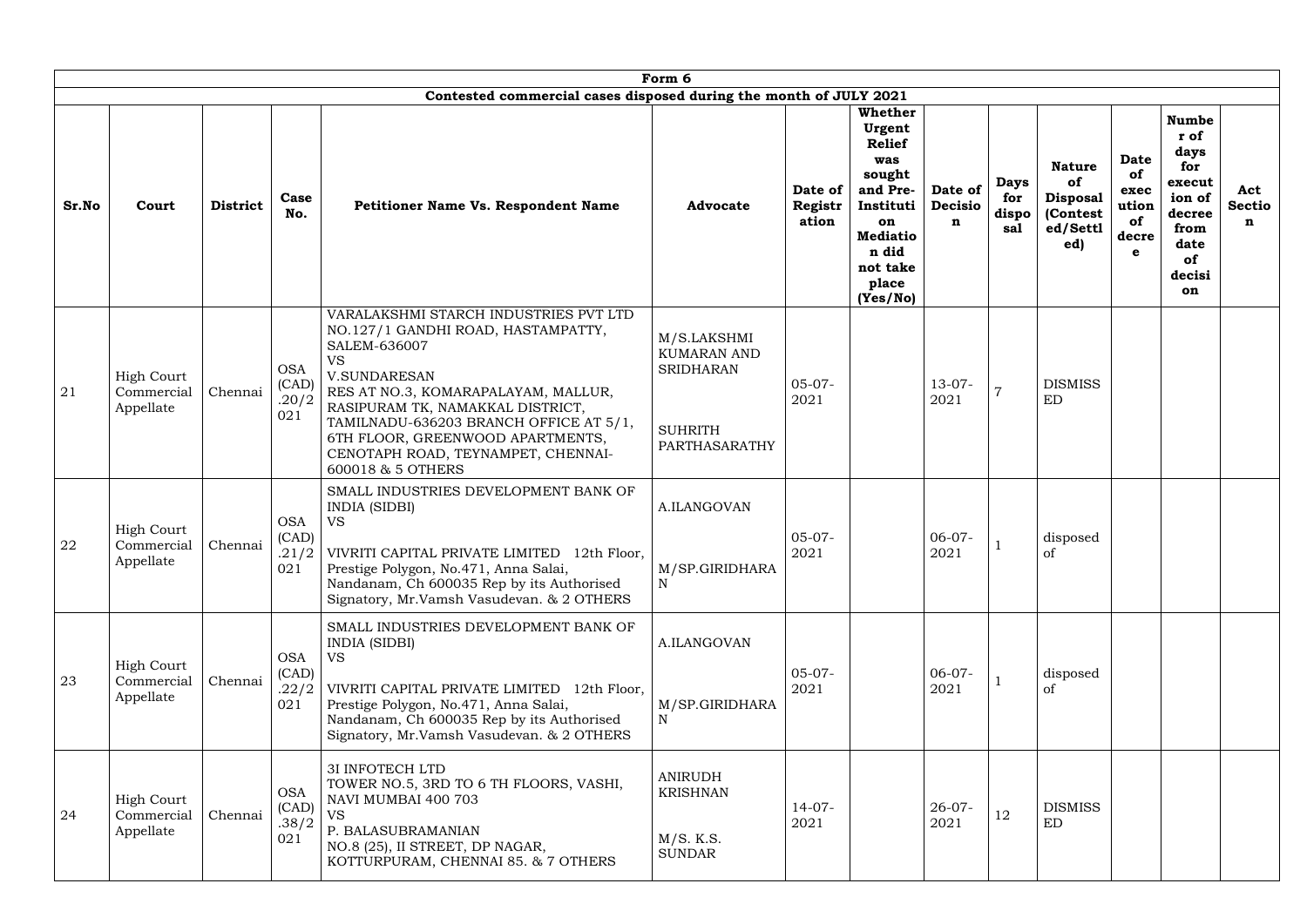| Form 7                                                    |                 |                                                                                                             |                       |                                                       |                                                             |  |  |  |  |  |  |
|-----------------------------------------------------------|-----------------|-------------------------------------------------------------------------------------------------------------|-----------------------|-------------------------------------------------------|-------------------------------------------------------------|--|--|--|--|--|--|
| Summary of Commercial Cases during the month of JULY 2021 |                 |                                                                                                             |                       |                                                       |                                                             |  |  |  |  |  |  |
| <b>Sr.No Court</b>                                        | <b>District</b> | Total number of<br>cases pending on the instituted during the<br>$\vert$ 1st day of the month $\vert$ month | Total number of cases | Total number of cases<br>disposed during the<br>month | Total number of cases<br>pending at the end of<br>the month |  |  |  |  |  |  |
| High Court Commercial Appellate                           | Chennai         | 134                                                                                                         |                       | 24                                                    | 151                                                         |  |  |  |  |  |  |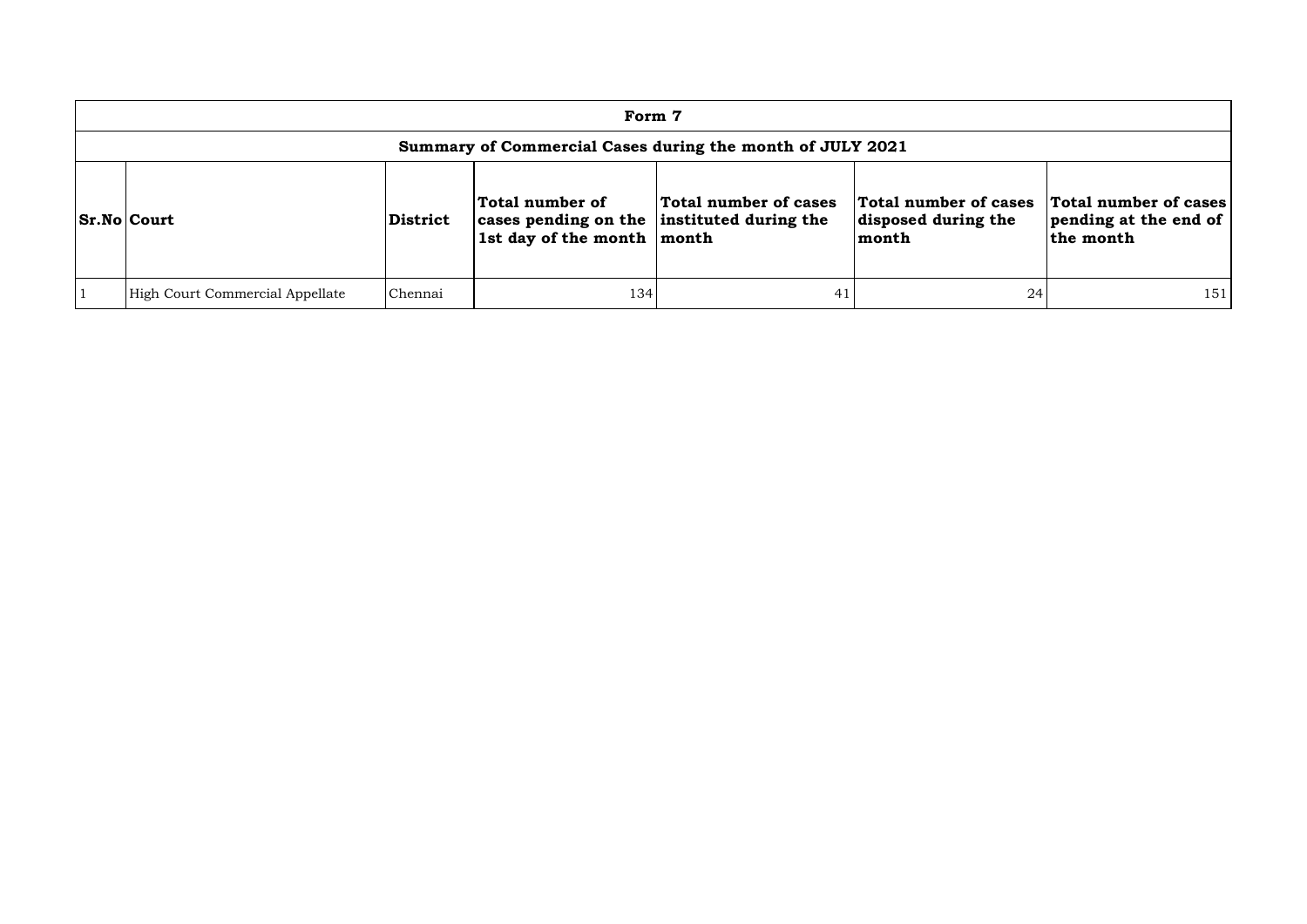# **JULY 2021 COMMERCIAL APPELLATE DIVISION OF MADURAI BENCH OF MADRAS HIGH COURT**

| Form 1                                                     |                                                           |  |                                                      |            |                                                            |                               |                                |                       |  |  |  |  |
|------------------------------------------------------------|-----------------------------------------------------------|--|------------------------------------------------------|------------|------------------------------------------------------------|-------------------------------|--------------------------------|-----------------------|--|--|--|--|
| List of cases e-filed/e-mail during the month of JULY 2021 |                                                           |  |                                                      |            |                                                            |                               |                                |                       |  |  |  |  |
| <b>Sr.No Court</b>                                         | $\left \text{District}\right _{\text{No.}}^{\text{Case}}$ |  | <b>Petitioner Name Vs.</b><br><b>Respondent Name</b> |            | <b>Advocate Mobile</b><br>$ {\bf Advocate} \text{Number} $ | <b>Advocate E-</b><br>mail Id | <b>Date of</b><br>Registration | $\mathbf{Da}$<br>fili |  |  |  |  |
| Madurai<br>Bench                                           | Madurai NIL                                               |  | <b>NIL</b>                                           | <b>NIL</b> | <b>NIL</b>                                                 | <b>NIL</b>                    | <b>NIL</b>                     | NIL                   |  |  |  |  |

| Date of<br>Registration | Date of e-<br>filing |
|-------------------------|----------------------|
| NIL                     | NH.                  |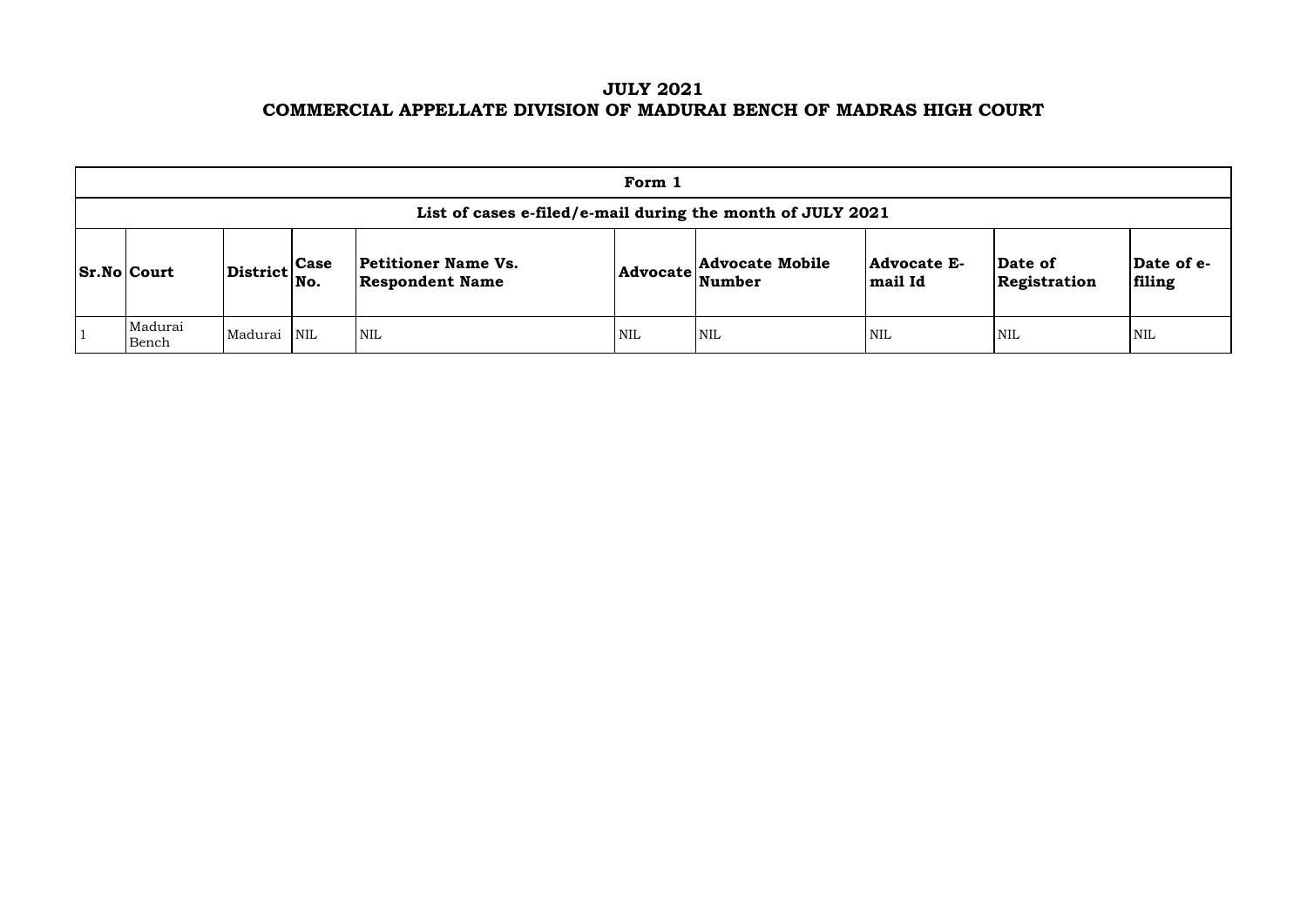|           | Form 2             |         |                   |                                                                                       |     |                                                     |                     |  |  |  |  |  |
|-----------|--------------------|---------|-------------------|---------------------------------------------------------------------------------------|-----|-----------------------------------------------------|---------------------|--|--|--|--|--|
|           |                    |         |                   | List of cases in which e-payment of Court fees was made during the month of JULY 2021 |     |                                                     |                     |  |  |  |  |  |
|           | <b>Sr.No Court</b> |         | District Case No. | Petitioner Name Vs. Respondent<br>Name                                                |     | Date of<br>$ {\bf Advocate}\ _{{\bf Registration}}$ | <b>Date</b><br>Fees |  |  |  |  |  |
| $\vert$ 1 | Madurai Bench      | Madurai | <b>NIL</b>        | <b>NIL</b>                                                                            | NIL | <b>NIL</b>                                          | NIL                 |  |  |  |  |  |

### **Date of e-payment of Court Fees**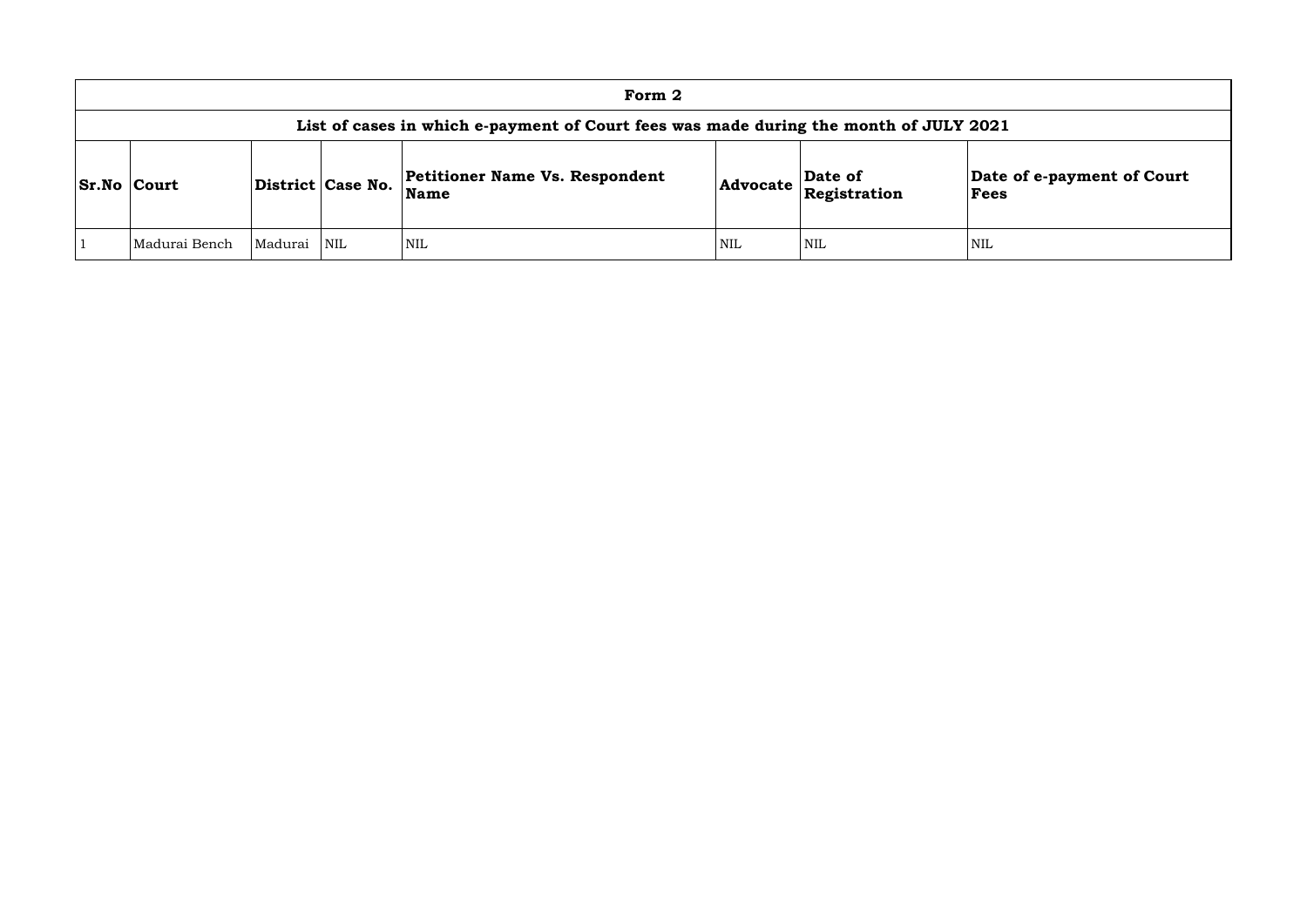### **of Electronic Service of Process**

| Form 3                                                                                             |         |                         |                                               |            |                                                                     |                                  |  |  |  |
|----------------------------------------------------------------------------------------------------|---------|-------------------------|-----------------------------------------------|------------|---------------------------------------------------------------------|----------------------------------|--|--|--|
| List of cases in which Electronic Service of Process has taken place during the month of JULY 2021 |         |                         |                                               |            |                                                                     |                                  |  |  |  |
| <b>Sr.No   Court</b>                                                                               |         | District Case No.       | <b>Petitioner Name Vs. Respondent</b><br>Name |            | Date of<br>$ {\sf Advocate}\left \sum_{\text{Registration}}\right $ | Date of Electr<br><b>Process</b> |  |  |  |
| Madurai Bench                                                                                      | Madurai | $\overline{\text{NIL}}$ | <b>NIL</b>                                    | <b>NIL</b> | NIL                                                                 | <b>NIL</b>                       |  |  |  |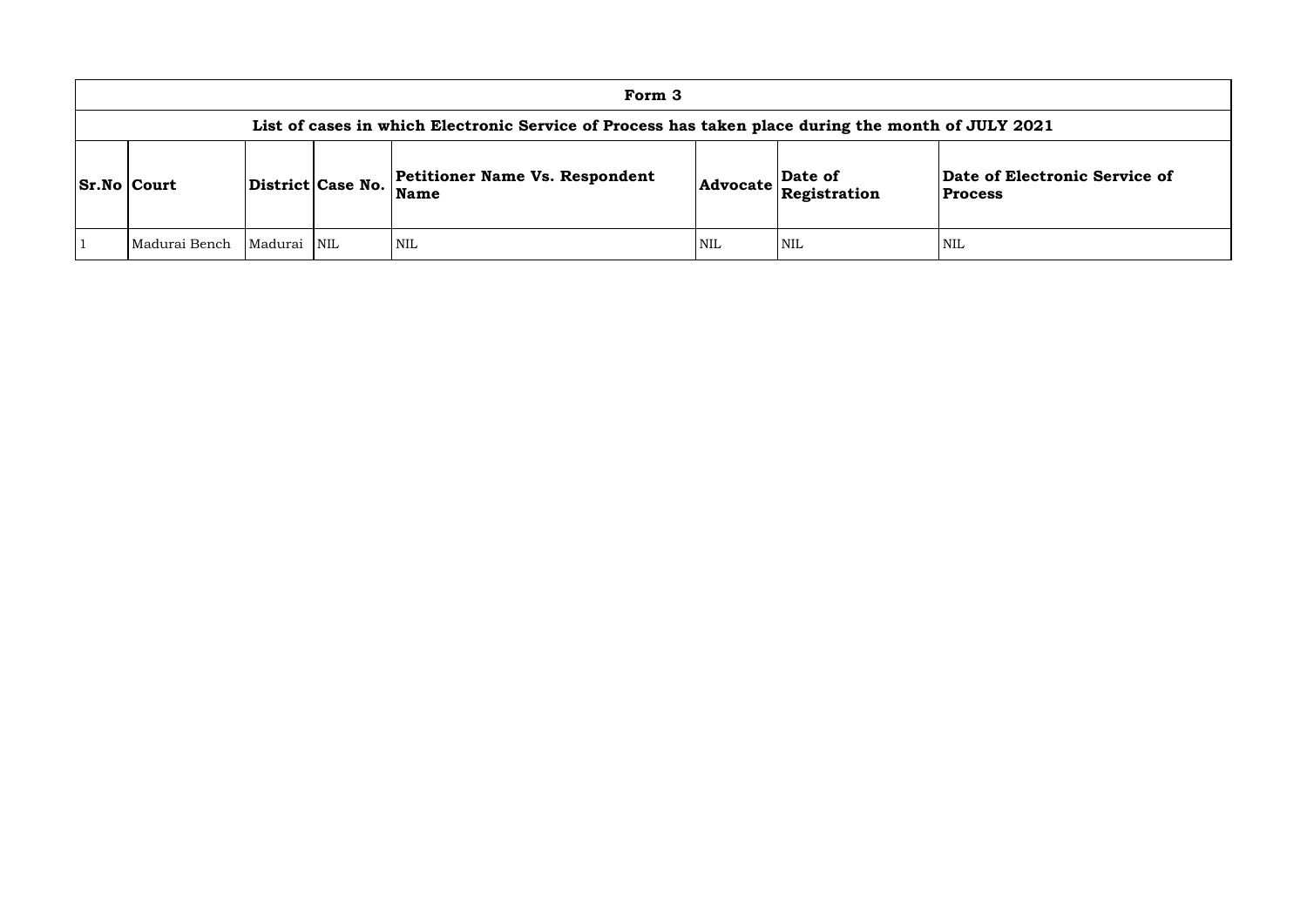|              | Form 4                                                                      |                |            |            |                  |                               |  |  |  |  |
|--------------|-----------------------------------------------------------------------------|----------------|------------|------------|------------------|-------------------------------|--|--|--|--|
|              | List of total no. of cases randomly allocated during the month of JULY 2021 |                |            |            |                  |                               |  |  |  |  |
| <b>Sr.No</b> | Court                                                                       | District       | Court Name | Court No.  | <b>Case Type</b> | Case Count (No. of cases rand |  |  |  |  |
|              | Madurai Bench                                                               | <b>Madurai</b> | <b>NIL</b> | <b>NIL</b> | <b>NIL</b>       | NIL                           |  |  |  |  |

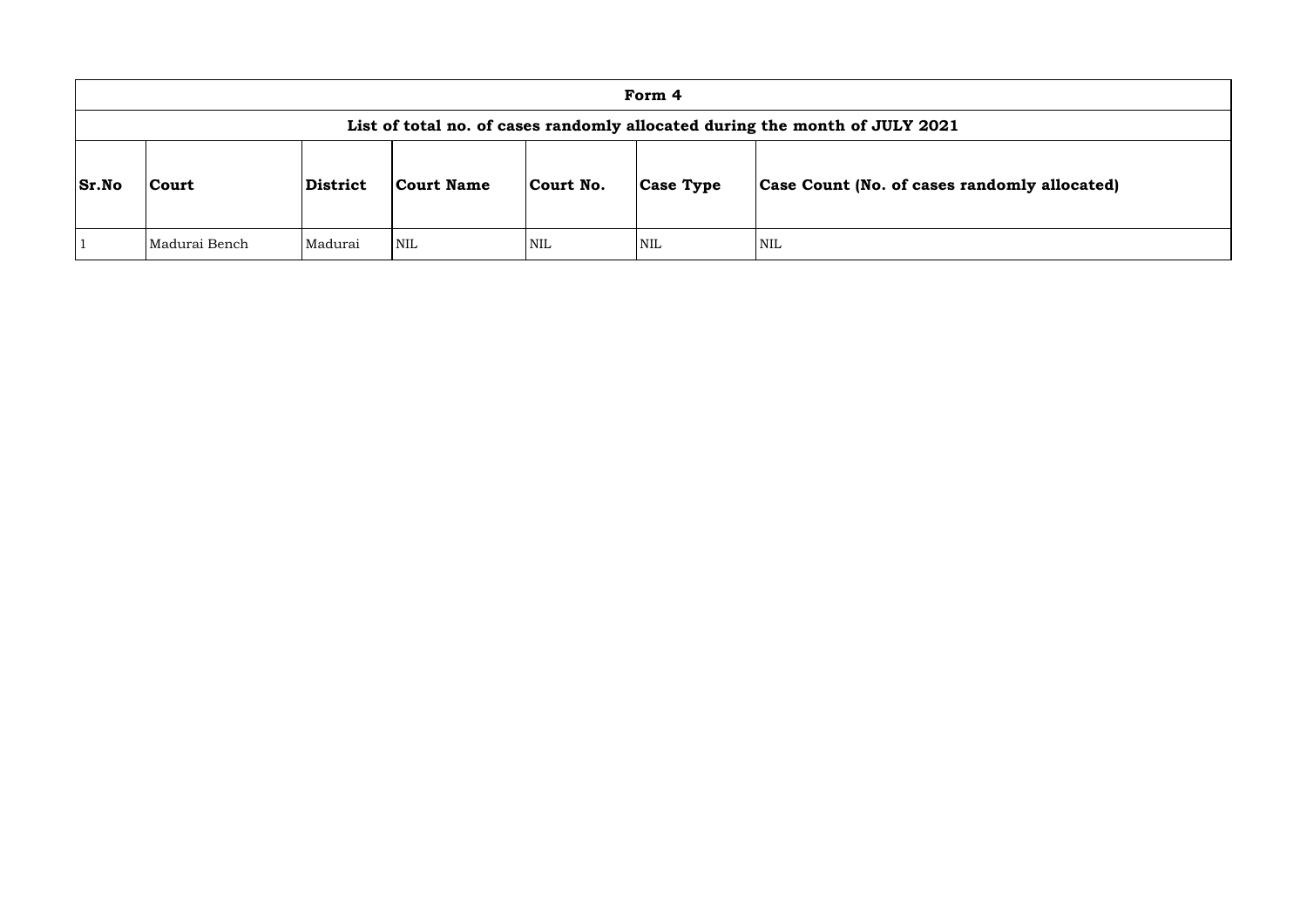| Form 5                                                                                |         |                   |                                               |     |                                                                            |                    |  |  |  |  |
|---------------------------------------------------------------------------------------|---------|-------------------|-----------------------------------------------|-----|----------------------------------------------------------------------------|--------------------|--|--|--|--|
| List of cases in which Case Management Hearing was held during the month of JULY 2021 |         |                   |                                               |     |                                                                            |                    |  |  |  |  |
| <b>Sr.No Court</b>                                                                    |         | District Case No. | Petitioner Name Vs. Respondent<br><b>Name</b> |     | $\left  \text{Advocate} \right \frac{\text{Date of}}{\text{Resistration}}$ | Date of<br>Hearing |  |  |  |  |
| Madurai Bench                                                                         | Madurai | <b>NIL</b>        | NIL                                           | NIL | <b>NIL</b>                                                                 | <b>NIL</b>         |  |  |  |  |

# **e of Case Management** ring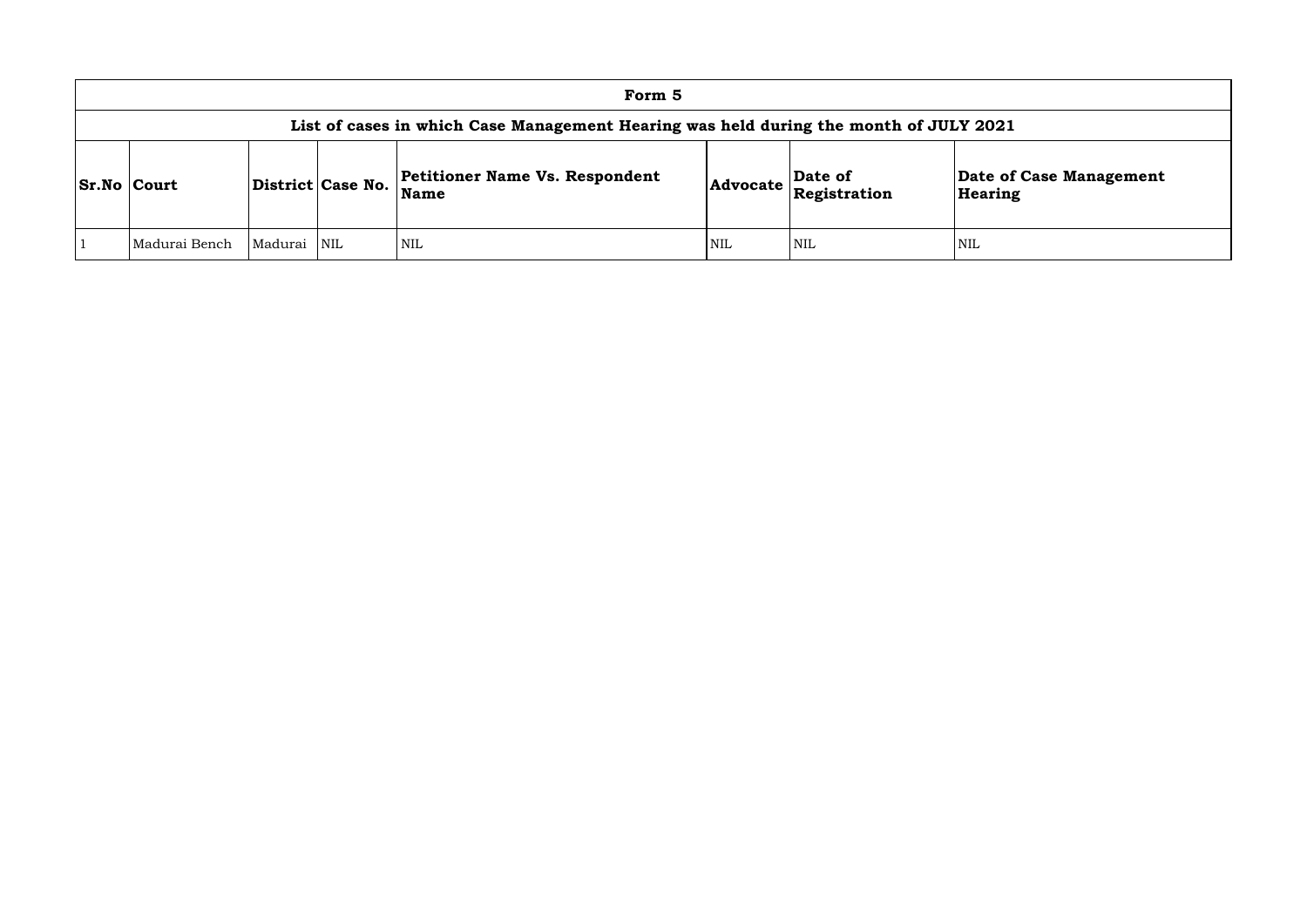| Form 6                                                            |                             |            |                                                   |            |                                                     |                                                                                                                                |            |                                  |                                                   |                                   |                                                                                                          |            |
|-------------------------------------------------------------------|-----------------------------|------------|---------------------------------------------------|------------|-----------------------------------------------------|--------------------------------------------------------------------------------------------------------------------------------|------------|----------------------------------|---------------------------------------------------|-----------------------------------|----------------------------------------------------------------------------------------------------------|------------|
| Contested commercial cases disposed during the month of JULY 2021 |                             |            |                                                   |            |                                                     |                                                                                                                                |            |                                  |                                                   |                                   |                                                                                                          |            |
| <b>Sr.No Court</b>                                                | <b>District</b>             | No.        | Petitioner<br>Case Name Vs.<br>Respondent<br>Name | Advocate   | Date of<br><b>Registration Institution Decision</b> | Whether<br><b>Urgent</b><br><b>Relief was</b><br> sought<br>and Pre-<br><b>Mediation</b><br>did not<br>take place<br> (Yes/No) | Date of    | <b>Days</b><br>  for<br>disposal | Nature of Disposal<br>$ $ (Contested/Settled) $ $ | Date of<br>execution<br>of decree | <b>Number</b><br>of days<br>for<br>execution Act<br>of decree Section<br>from date<br>$ $ of<br>decision |            |
| Bench                                                             | Madurai  <sub>Madurai</sub> | <b>NIL</b> | <b>NIL</b>                                        | <b>NIL</b> | <b>NIL</b>                                          | <b>NIL</b>                                                                                                                     | <b>NIL</b> | <b>NIL</b>                       | <b>NIL</b>                                        | <b>NIL</b>                        | <b>NIL</b>                                                                                               | <b>NIL</b> |